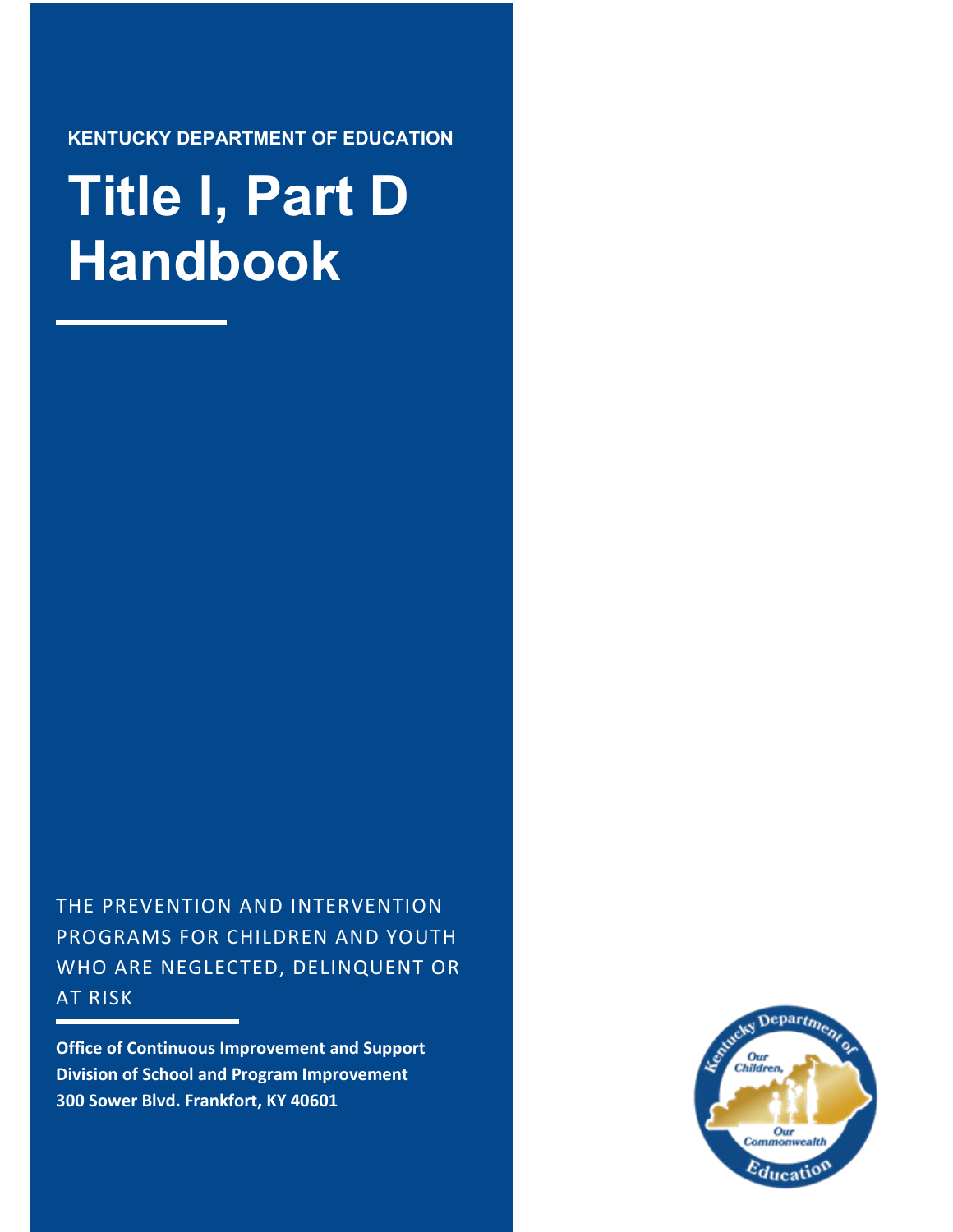| Table of Contents |  |
|-------------------|--|
|                   |  |
|                   |  |
|                   |  |
|                   |  |
|                   |  |
|                   |  |
|                   |  |
|                   |  |
|                   |  |
|                   |  |
|                   |  |
|                   |  |
|                   |  |
|                   |  |
|                   |  |
|                   |  |
|                   |  |
|                   |  |
|                   |  |
|                   |  |
|                   |  |
|                   |  |
|                   |  |
|                   |  |
|                   |  |
|                   |  |
|                   |  |
|                   |  |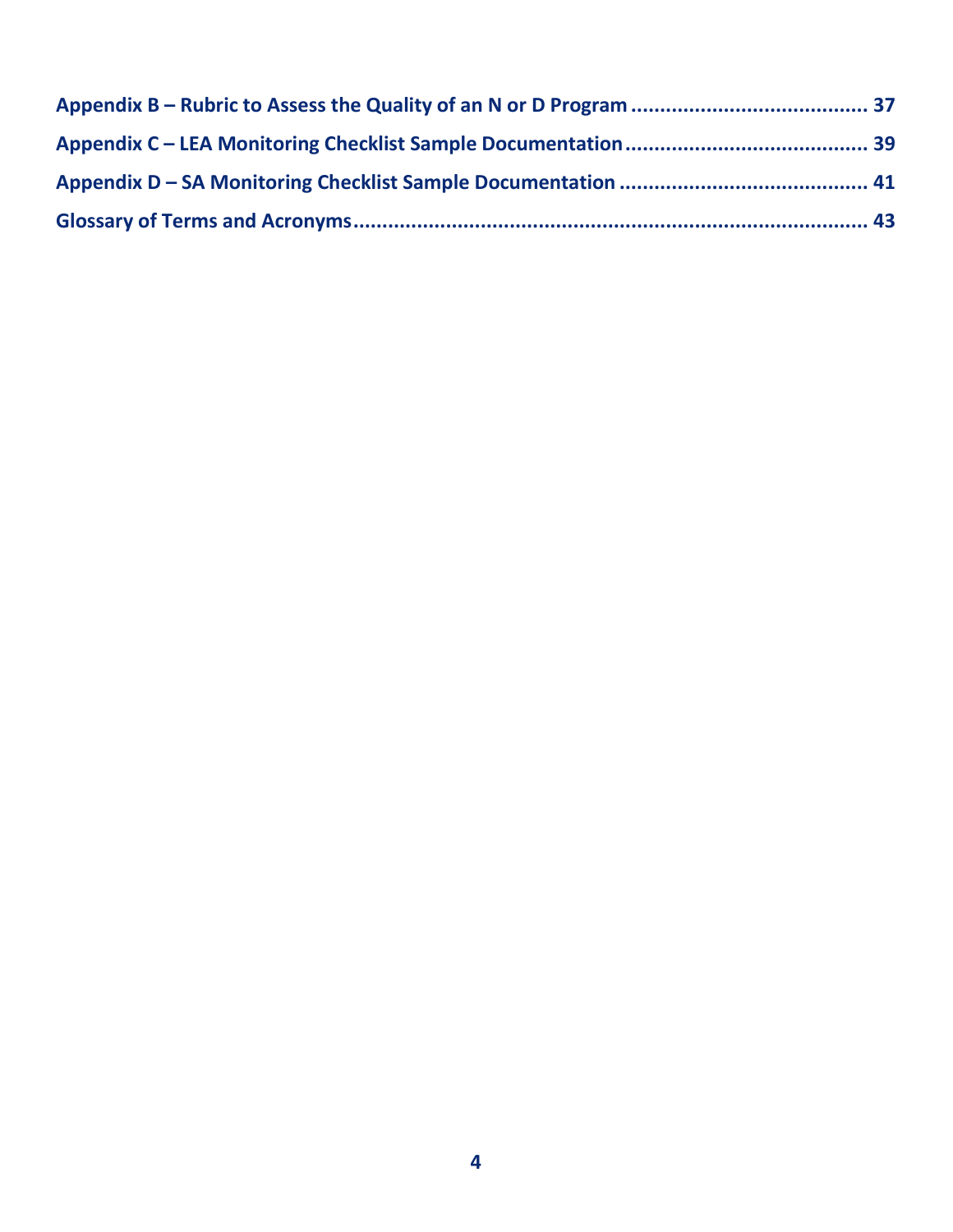# **Introduction and Purpose**

ESSA, Title I, Part D

#### Section 1401

<span id="page-4-0"></span>The purpose of Title I, Part D is 1) to improve educational services for children and youth in local and tribal state institutions for neglected or delinquent children and youth so that they have the opportunity to meet the same challenging state academic standards that all children in the state are expected to meet 2) to provide such children and youth with the services needed to make a successful transition from institutionalization to further schooling or employment; and 3) prevent at-risk youth from dropping out of school, and to provide dropouts, and children and youth returning from correctional facilities or institutions for neglected or delinquent children and youth, with a support system to ensure their continued education and the involvement of their families and communities.

As stated in the [Title I, Part D Non-Regulatory Guidance,](https://neglected-delinquent.ed.gov/sites/default/files/docs/nonregulatoryguidance_FINAL.pdf) The Prevention and Intervention Programs for Children and Youth Who Are Neglected, Delinquent, or At-Risk, authorized by Title I, Part D of the Elementary and Secondary Education Act of 1965 (ESEA), as amended by the Every Student Succeeds Act (ESSA) includes two programs, one for state programs and another for local programs:

- 1. [Subpart 1](https://neglected-delinquent.ed.gov/title-i-part-d-nonregulatory-guidance-state-agency-programs-part-d-subpart-1) establishes the state agency Neglected or Delinquent (N or D) Program, through which ED provides federal financial assistance to state educational agencies (SEA) to enable them to award subgrants to state agencies (SA) that operate educational programs for children and youth in institutions or community day programs for children who are neglected, delinquent and at-risk and for children and youth in adult correctional facilities.
- 2. [Subpart 2](https://neglected-delinquent.ed.gov/title-i-part-d-nonregulatory-guidance-local-programs-risk-youth-part-d-subpart-2) authorizes USED to award grants to SEAs to enable them to award subgrants to local educational agencies (LEAs) to provide programs that serve children and youth who are in locally operated correctional facilities or are attending community day programs for delinquent children and youth. Additionally, Subpart 2 programs may provide assistance to children and youth who are neglected or at-risk of dropping out of school.

*Note:* For LEAs that serve an institution that is categorized as "neglected," please see the section titled Local Institutions for Neglected & Delinquent Children in the [Title I, Part A Handbook.](https://education.ky.gov/federal/progs/tia/Documents/Title%20I%20Part%20A%20Handbook.pdf)

3. [Subpart 3](https://neglected-delinquent.ed.gov/title-i-part-d-nonregulatory-guidance-program-evaluations-part-d-subpart-3) of Part D requires SAs and LEAs to evaluate their programs at least once every three years to determine, by using multiple and appropriate evaluation measures, the programs' effects on student achievement.

# State Agency and District General Information

<span id="page-4-1"></span>1. **Allocations:** Once USED determines a state's Subpart 1 allocation, the SEA makes subgrants to each SA on the basis of its proportionate share of the state's adjusted enrollment count of children and youth who are N or D.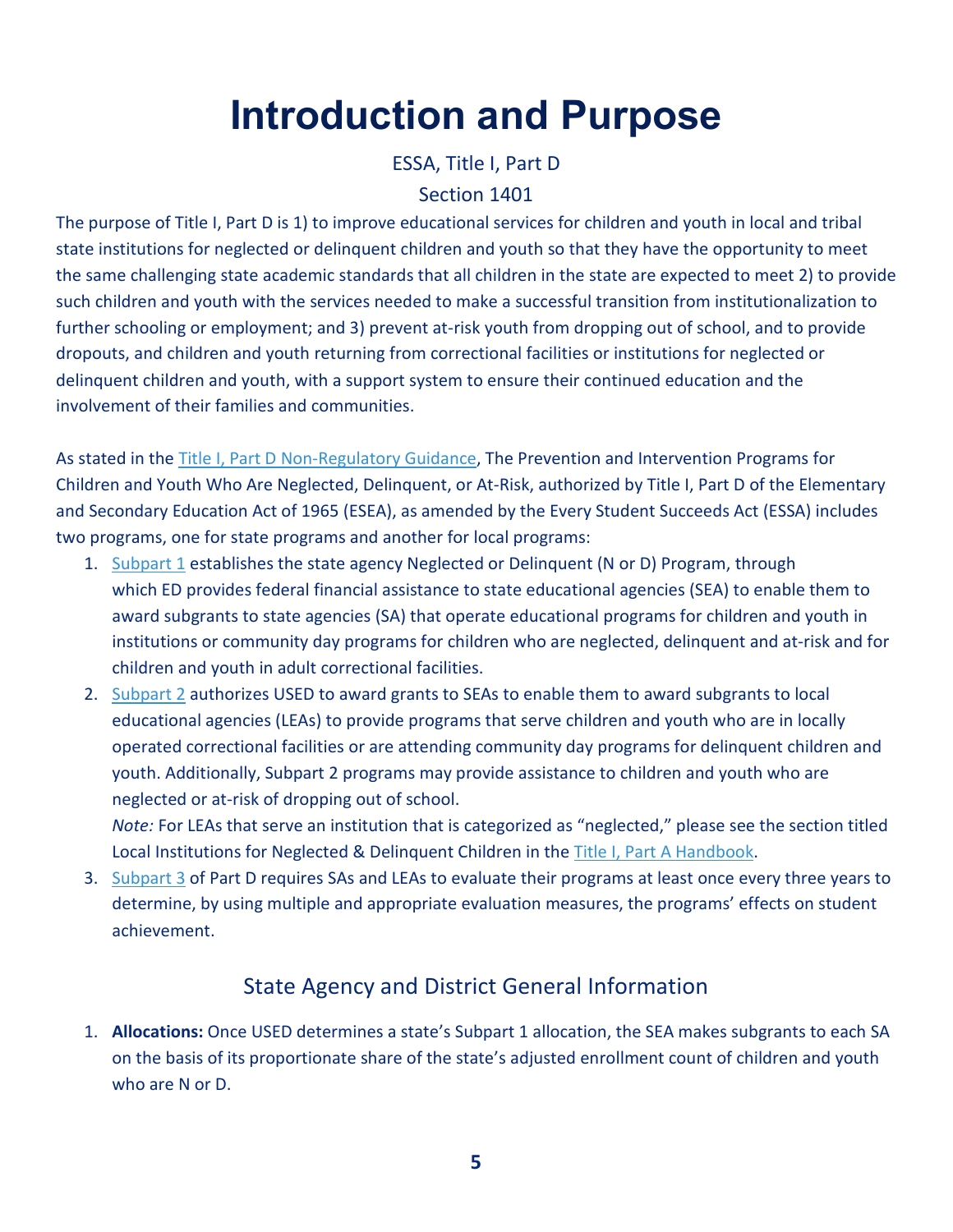The SA determines the allocation for each facility based on its needs assessment and number of children and youth served.

Kentucky has two state agencies (SA) that are responsible for the care of neglected or delinquent children and youth in their custody.

- The Department of Juvenile Justice (DJJ) serves children and youth who are adjudicated to be delinquent or in need of supervision through the Juvenile Justice system of the state.
- The Kentucky Department of Corrections serves young offenders convicted as adults.



#### **Title I, Part D Subpart 1 Flow Chart**

These agencies must submit an annual electronic application including their needs assessment documentation for funds to provide supplemental educational services to neglected or delinquent students under Title I, Part D Subpart 1 of the Every Student Succeeds Act (ESSA)

From funds retained by the state for Subpart 2 purposes, the SEA awards subgrants to eligible LEAs with high numbers or percentages of children and youth in locally operated correctional facilities for children and youth not operated by the state, including public or private institutions and community day programs or schools that serve delinquent children and youth.

*Note:* For LEAs that serve an institution that is categorized as "neglected," please see the section titled Local Institutions for Neglected & Delinquent Children in the [Title I, Part A Handbook.](https://education.ky.gov/federal/progs/tia/Documents/Title%20I%20Part%20A%20Handbook.pdf) This section of the Title I, Part A Handbook will explain district requirements for serving "neglected" facilities within their boundaries.

2. The SEA has the option of awarding subgrants to eligible LEAs by formula or through a discretionary grant process. KDE distributes funds through a formula. Funds are allocated proportionately among the eligible LEAs based on each LEA's proportionate share of children in correctional facilities or delinquent institutions.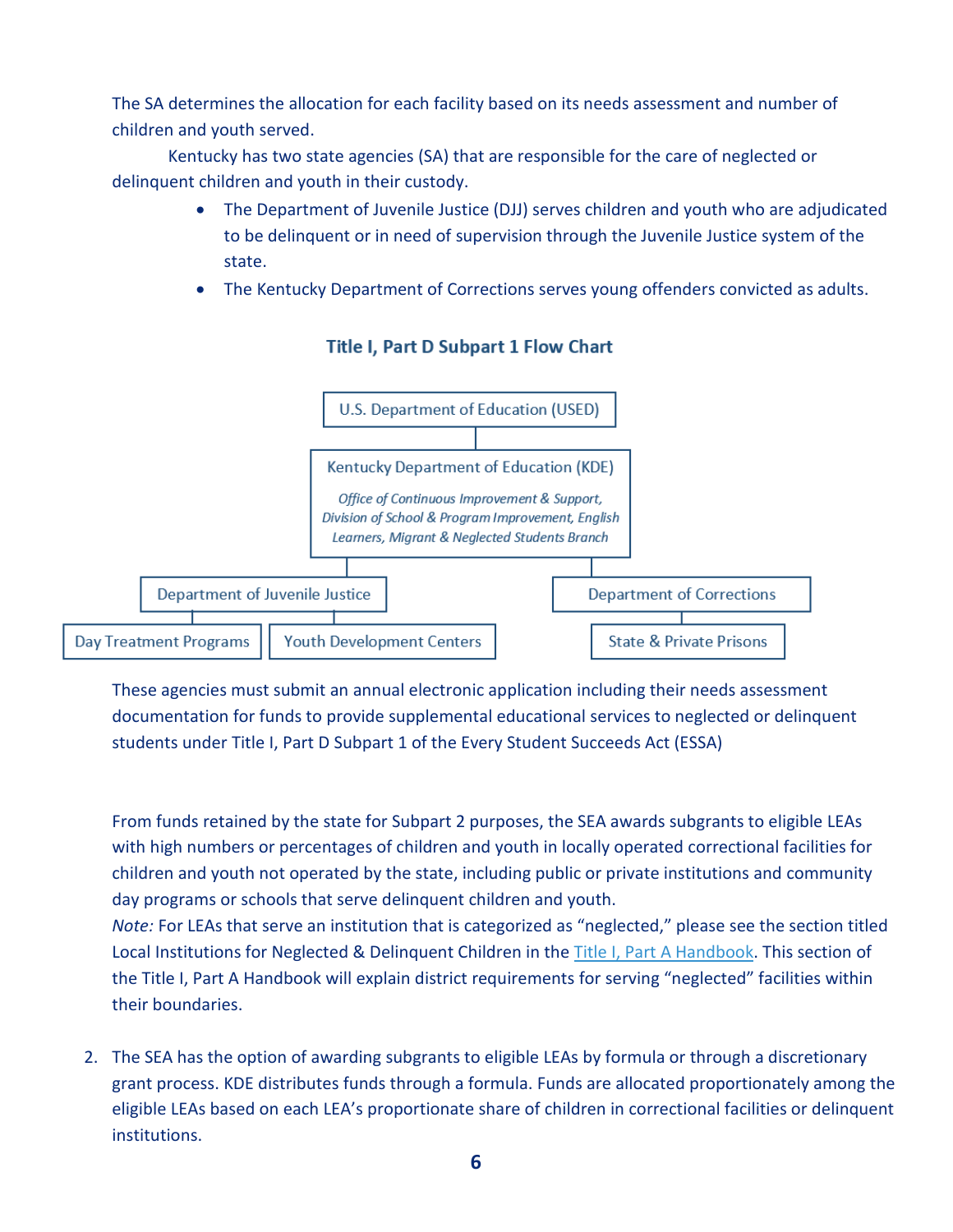- 3. **Carryover Funds:** The [TIPD Non-Regulatory Guidance](https://neglected-delinquent.ed.gov/sites/default/files/docs/nonregulatoryguidance_FINAL.pdf) states, if the SEA determines that the amount of an SA's subgrant exceeds the amount needed by the SA, it may allow the SA to carry over the excess funds for use in subsequent years. The SEA also may decide to reallocate the excess funds to another SA to use for Subpart 1 purposes. There is no carryover limitation. Most states apply carryover amounts to the next year's budget. **With SEA approval**, an SA may carry over funds from one fiscal year to the next. However, under section  $421(b)$  of the General Education Provisions Act (GEPA), both the SEA and the SA must obligate all funds made available in a given fiscal year within 27 months.
- 4. **Parent and Family Engagement:** Federal statute requires SAs and LEAs to describe, in their application, how they will involve parents in efforts to improve the educational achievement of their children, assist in dropout prevention activities and prevent further involvement of their children in delinquent activities.
- 5. **Records:** Records must be maintained at both the institution and district level for the current year and three prior years. Best practice is to maintain records for the current year and five prior years.
- 6. **Transferability of Funds:** An LEA may transfer up to 100 percent of funds from other federal programs (Title II, Part A; and Title IV, Part A) into Title I, Part D. A district **may not** transfer Title I, Part D funds into other federal programs.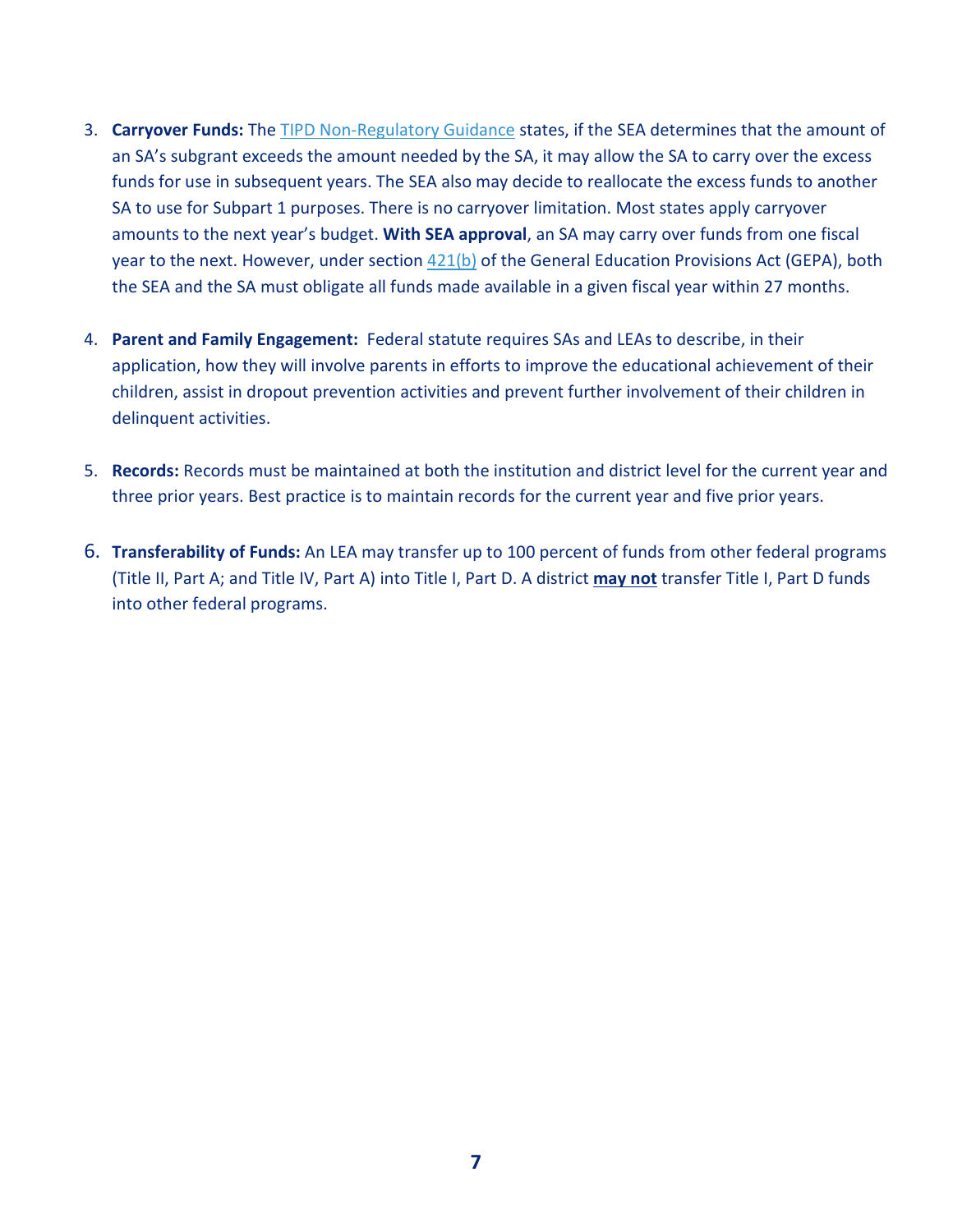# <span id="page-7-0"></span>**State Agency Program Requirements**

ESSA, Title I, Part D, Sections 1411, 1414, 1415, 1416, 1417, and 1418

This section should be used for assistance in establishing a state agency (SA) program. You can also find guidance released by the U.S. Department of Education (USED) at the following link: [Title I, Part D Non-Regulatory Guidance](https://neglected-delinquent.ed.gov/sites/default/files/docs/nonregulatoryguidance_FINAL.pdf)

# **Eligibility**

<span id="page-7-1"></span>An SA is eligible for assistance under subpart 1, if it is responsible for providing free public education for children and youth 1) in institutions for neglected or delinquent children and youth 2) attending community day programs for neglected or delinquent children and youth; or 3) in adult correctional institutions.

# Allocations

<span id="page-7-2"></span>Each SA described in [section 1411](https://neglected-delinquent.ed.gov/title-i-part-d-statute#sec1411) (other than an agency in the Commonwealth of Puerto Rico) is eligible to receive a subgrant under this subpart, for each fiscal year, in an amount equal to the product of:

- A. the number of neglected or delinquent children and youth who:
	- i. are enrolled for at least 15 hours per week in education programs in adult correctional institutions; and
	- ii. are enrolled for at least 20 hours per week:
		- I. in education programs in institutions for neglected or delinquent children and youth; or
		- II. in community day programs for neglected or delinquent children and youth; and

#### <span id="page-7-3"></span>**Reallocation**

If the state educational agency (SEA) determines that a state agency does not need the full amount of the subgrant for which such state agency is eligible under this subpart for any fiscal year, the SEA may reallocate the amount that will not be needed to other eligible state agencies that need additional funds to carry out the purpose of this part, in such amounts as the SEA shall determine.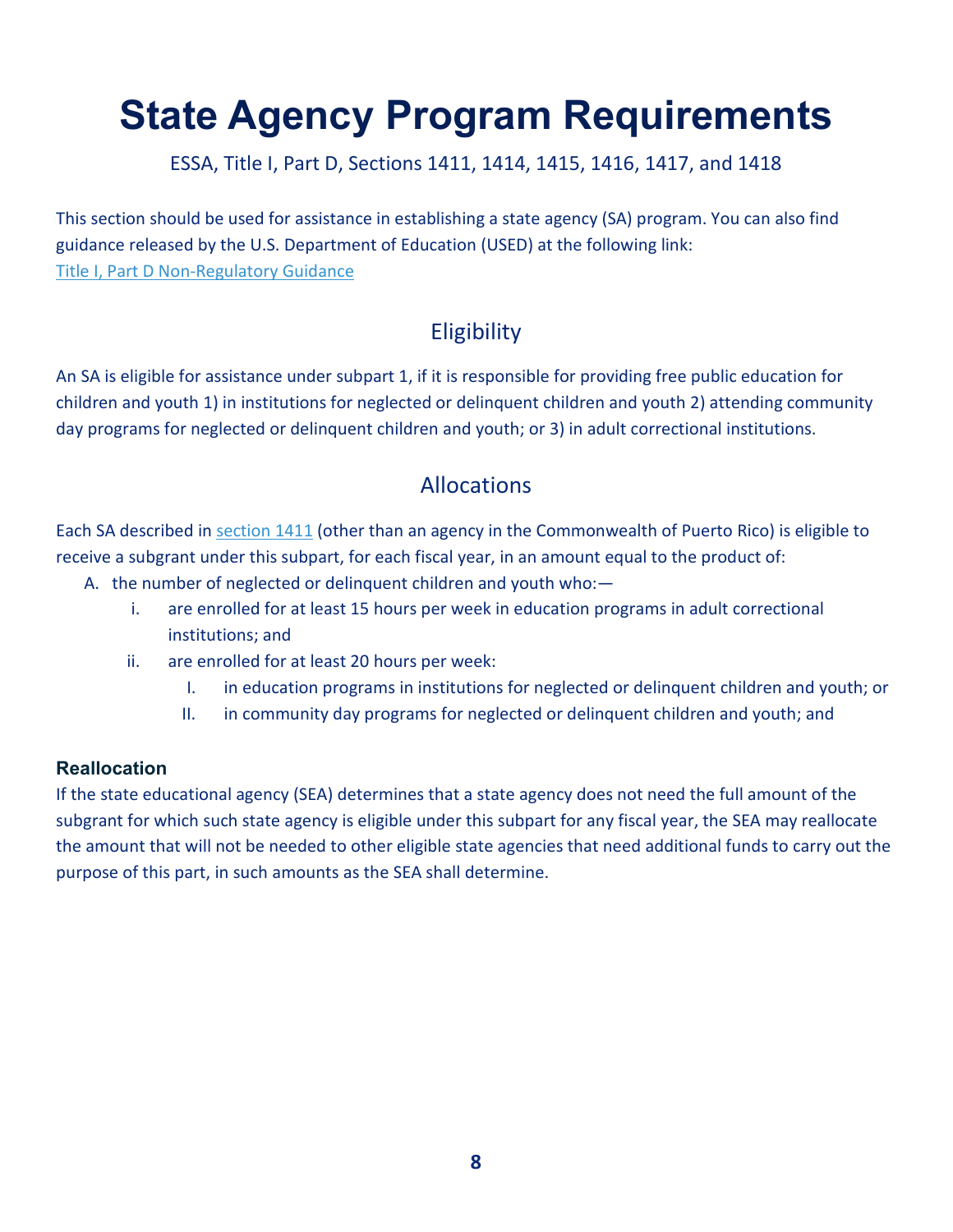# Applications

<span id="page-8-0"></span>Any SA that desires to receive funds to carry out a program under this subpart is required to submit an application to the SEA. The electronic application must provide the supplemental educational services to neglected or delinquent students under Title I, Part D Subpart 1 of ESSA.

#### <span id="page-8-1"></span>**Requirements for Applications**

- 1. Describes the procedures to be used, consistent with the [state plan](https://education.ky.gov/comm/Documents/Kentucky%20ESEA%20plan%20for%20website041118.pdf) under section 1111, to assess the educational needs of the children to be served under this subpart and, to the extent practicable, provide for such assessment upon entry into a correctional facility;
- 2. Provide an assurance that in making services available to children and youth in adult correctional institutions, priority will be given to children and youth who are likely to complete incarceration within a two-year period;
- 3. Describes the program, including a budget for the first year of the program, with annual updates to be provided to the state educational agency;
- 4. Describes how the program will meet the goals and objectives of the [state plan;](https://education.ky.gov/comm/Documents/Kentucky%20ESEA%20plan%20for%20website041118.pdf)
- 5. Describes how the state agency will consult with experts and provide the necessary training for appropriate staff, to ensure that the planning and operation of institution-wide projects under section 1416 are of high quality;
- 6. Describes how the state agency will use the results of the most recent evaluation under section 8601 to plan and improve the program;
- 7. Includes data showing that the state agency has maintained the fiscal effort required of a local educational agency, in accordance with section 8521;
- 8. Describes how the programs will be coordinated with other appropriate state and federal programs, such as programs under Title I of Public Law 105-220, career and technical education programs, state and local dropout prevention programs, and special education programs;
- 9. Describes how the SA will encourage correctional facilities receiving funds under this subpart to coordinate with LEAs or alternative education programs attended by incarcerated children and youth prior to and after their incarceration. The coordination should ensure that student assessments and appropriate academic records are shared jointly between the correctional facility and the LEA or alternative education program in order to facilitate the transition of children and youth between the correctional facility and the LEA or alternative education program;
- 10. Describes how appropriate professional development will be provided to teachers and other staff;
- 11. Designates an individual in each affected correctional facility or institution for neglected or delinquent children and youth to be responsible for issues relating to the transition of children and youth between the facility or institution and locally operated programs;
- 12. Describes how the SA will attempt to coordinate with businesses for training and mentoring for participating children and youth;
- 13. Provides an assurance that the SA will assist in locating alternative programs through which students can continue their education if the students are not returning to school after leaving the correctional facility or institution for neglected or delinquent children and youth;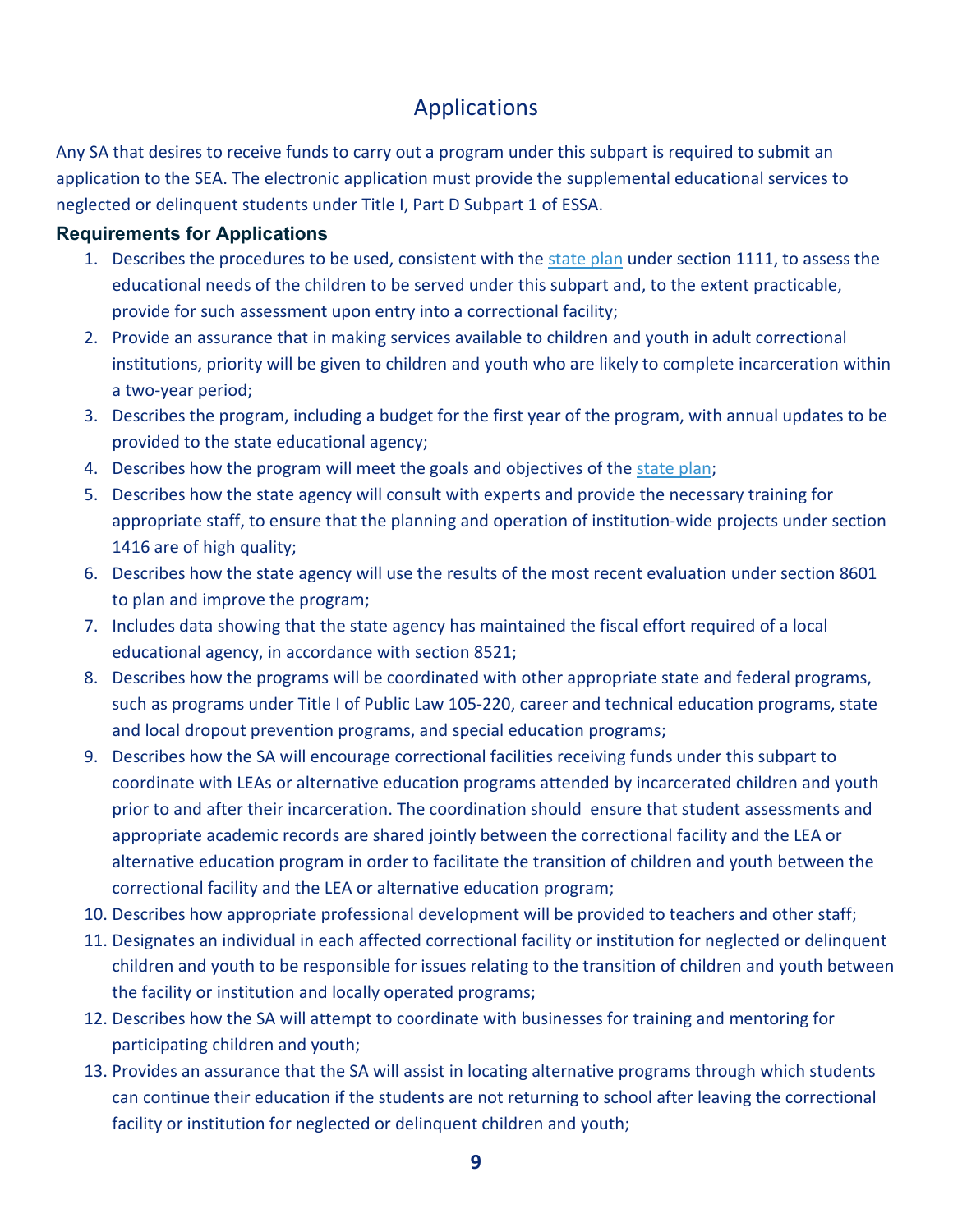- 14. Provides assurances that the SA will work with parents to secure parents' assistance in improving the educational achievement of their children and youth, and preventing their children's and youth's further involvement in delinquent activities;
- 15. Provides an assurance that the SA will work with children and youth with disabilities in order to meet an existing individualized education program and an assurance that the agency will notify the child's or youth's local school if the child or youth —
	- A. is identified as in need of special education services while the child or youth is in the correctional facility or institution for neglected or delinquent children and youth; and
	- B. intends to return to the local school;
- 16. Provides an assurance that the SA will work with children and youth who dropped out of school before entering the correctional facility or institution for neglected or delinquent children and youth to
	- A. encourage the children and youth to reenter school and attain a regular high school diploma once the term of the incarceration is completed or
	- B. provide the child or youth with the skills necessary to gain employment, continue the education of the child or youth, or achieve a secondary school diploma or its recognized equivalent if the child or youth does not intend to return to school;
- 17. Provides an assurance that certified or licensed teachers and other qualified staff are trained to work with children and youth with disabilities and other students with special needs taking into consideration the unique needs of such students;
- 18. Describes any additional services to be provided to children and youth, such as career counseling, distance learning, and assistance in securing student loans and grants;
- 19. Provides an assurance that the program under this subpart will be coordinated with any programs operated under the Juvenile Justice and Delinquency Prevention Act of 1974 (42 U.S.C. 5601 et seq.) as amended by the Juvenile Justice Reform Act of 2018 or other comparable programs, if applicable; and describes how the SA will, to the extent feasible—
	- A. note when a youth has come into contact with both the child welfare and juvenile justice systems; and
	- B. deliver services and interventions designed to keep such youth in school that are [evidence](https://education.ky.gov/school/evidence/Pages/default.aspx)[based](https://education.ky.gov/school/evidence/Pages/default.aspx) (to the extent a state determines that such evidence is reasonably available).

Please reference the [SA](https://education.ky.gov/federal/progs/tid/Documents/SA%20Grant%20Management%20Application%20Planning%20System%20Guide.pdf) and [Institution](https://education.ky.gov/federal/progs/tid/Documents/Subpart%201%20Institution%20Grant%20Management%20Application%20Planning%20System%20Guide.pdf) Application Guides to learn how to complete the applications in GMAP.

### Use of Funds

#### <span id="page-9-1"></span><span id="page-9-0"></span>**Uses**

SAs may use Title I, Part D Subpart 1 funds to pay the necessary and reasonable costs that provide a variety of services, including reading, mathematics, language arts, and vocationally oriented programs that include academic classroom instruction if these are supplementary services and materials.

1. An SA must use Subpart 1 funds to support educational services for programs and projects that —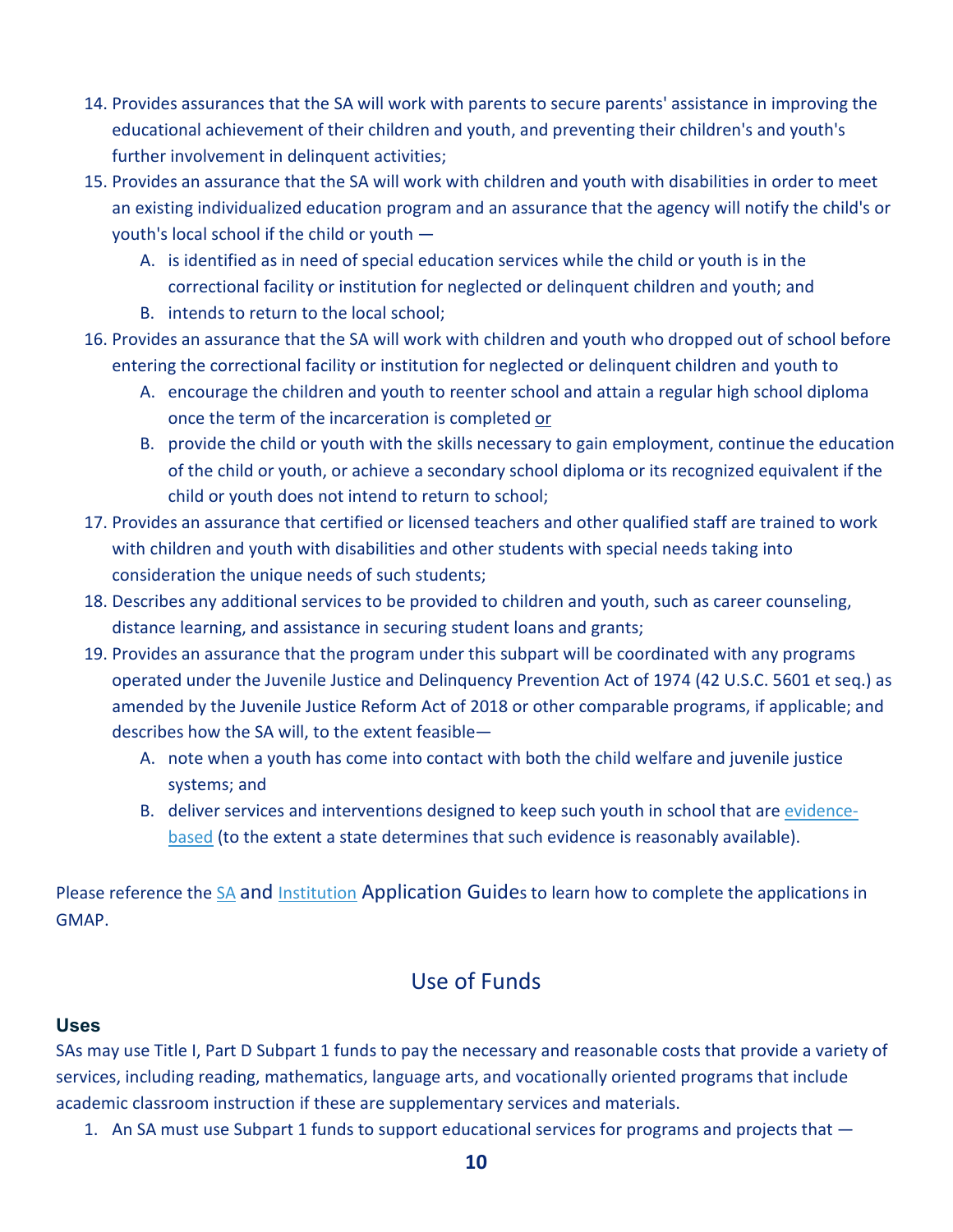- A. are consistent with the [state plan](https://education.ky.gov/comm/Documents/Kentucky%20ESEA%20plan%20for%20website041118.pdf) under section 1414(a); and
- B. concentrate on providing participants with the knowledge and skills needed to make a successful transition to secondary school completion, career and technical education, further education or employment.
- 2. Programs and Projects
	- A. Programs and projects may include:
		- i. the acquisition of equipment;
		- ii. pay-for-success initiatives; or
		- iii. providing targeted services for youth who have come in contact with both the child welfare system and juvenile justice system;
	- B. must be designed to support educational services that:
		- i. are provided to children and youth identified by the state agency as failing, or most atrisk of failing, to meet the challenging state academic standards (except for institutionwide projects under section 1416);
		- ii. respond to the educational needs of such children and youth, including by supplementing and improving the quality of the educational services provided by the state agency; and
		- iii. afford such children and youth an opportunity to meet challenging state academic standards; and
	- C. must be carried out in a manner consistent with section 1118 and part F (as applied to programs and projects under this part).

#### <span id="page-10-0"></span>**Supplement, not supplant**

A program under this subpart that supplements the number of hours of instruction students receive from state and local sources must comply with the supplement, not supplant requirement of section 1118 (as applied to this part) without regard to the subject areas in which instruction is given during those hours. The Title I, Part D Subpart 1 funds are intended to supplement and improve the quality of educational services provided to these children and youth. Title I, Part D Subpart 1 funds may also be used to acquire equipment to be used to help children and youth the SA services to meet challenging state academic content and student academic achievement standards. Title I, Part D funds may cover the costs of meeting the evaluation requirements of ESSA for such programs.

#### <span id="page-10-1"></span>**Budget Amendments**

Even though a planning process has been used, there may be occasions when changes to the plan are needed in order to meet unexpected needs. There are some situations when an amendment is required:

- To open an object code series once a program budget has been approved by KDE. (The expenditure report should show alignment (line for line) with the approved budget.)
- To purchase equipment that costs \$5,000 or more per unit after the initial budget has been submitted and approved. This is not a change in inventory procedures. (Inventory procedures must follow state/federal guidelines.)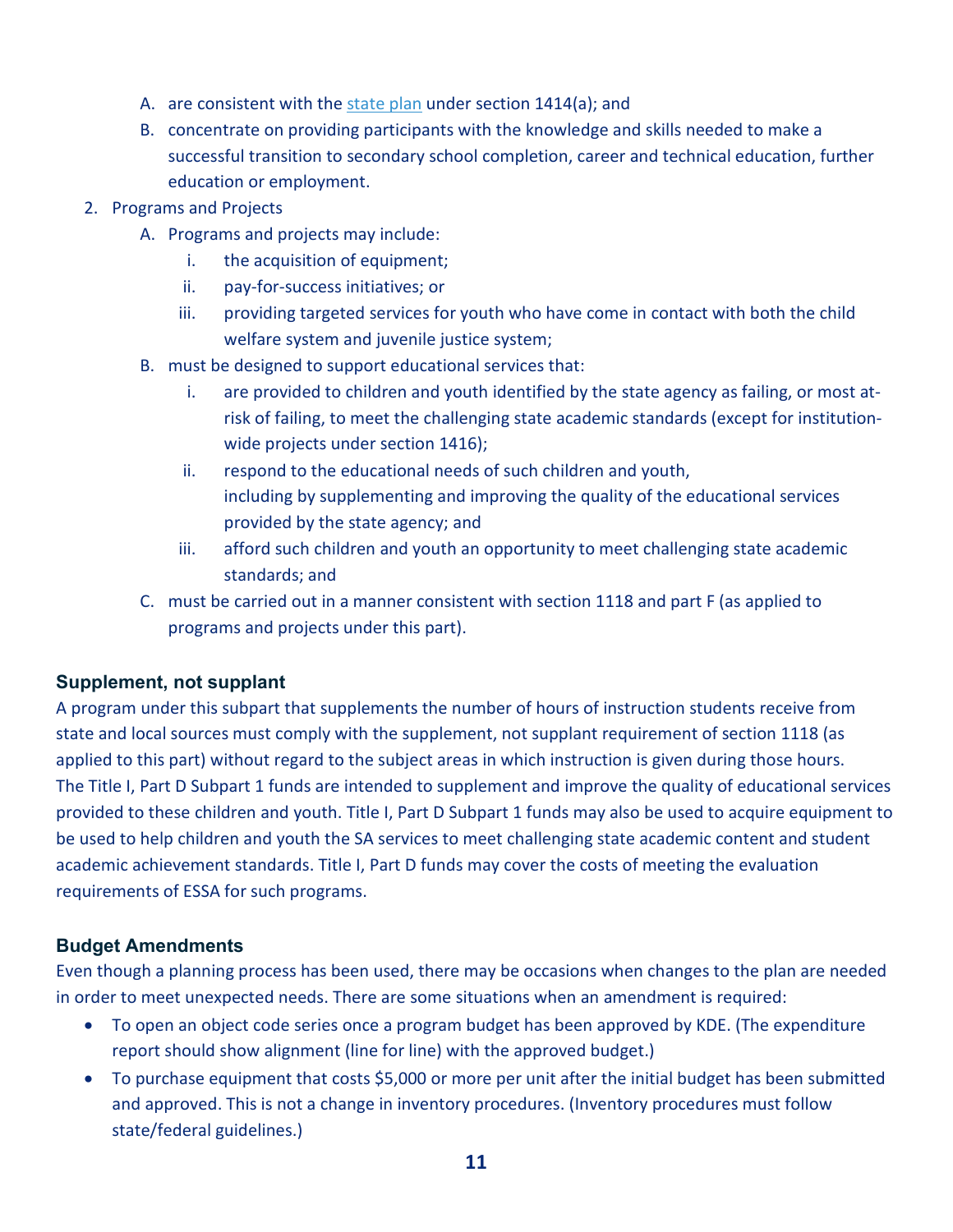• When there is a need for a major or substantial change to the action plan; i.e., changing a priority or goal, changing the focus of an objective or strategy, and/or significantly expanding or deleting important services to children as described in the action plan.

The district designee submits amendment requests via email to the ND coordinator. The request will be reviewed and if approved the district will be notified by email to move forward with the appropriate changes to update the application and MUNIS budget to reflect the approved amendment.

The amendment request should include:

- the project number
- name of the district & facility
- fiscal year affected by the amendment

*Ex: Project 314E, KDE District/KDE Facility Budget Amendment for FY2019*

- Reason(s) for the amendment
- Requested amendment
- Equipment exhibit: equipment item, unit cost, number of items, total cost, location (facility name), justification for the purchase

#### <span id="page-11-0"></span>**Carryover Process**

The purpose of this wavier is to allow the Kentucky Department of Education (KDE) to grant a state agency (SA) flexibility in spending its Title I, Part D Subpart [1](#page-11-1) funds. The SA will need permission<sup>1</sup> to spend the funds beyond the awarded fifteen month grant period (July 1-Sept. 30). Funds are intended to be spent in the year awarded and are to improve the academic achievement of its students. However, due to uncertain circumstances funds may not be spent during the year they are awarded. In this case, an SA may submit a carryover request.

To submit a carryover request, the SA must adhere to the following:

1. The SA must submit a request in writing no later than July 31.

The request must:

- explain why there is a need to carryover funds beyond September 30, and how the funds will positively affect students and their academic outcomes
- include a proposed budget and plan for use of carryover funds, and
- be submitted on the SA letterhead
- 2. The SA may submit the request via email to the KDE Title I, Part D program consultant(s) or send by mail to 300 Sower Boulevard, 5<sup>th</sup> Floor, Frankfort, KY 40601, Attention to: Title I, Part D Program.

<span id="page-11-1"></span>**<sup>1</sup> [Title I, Part D: Neglected, Delinquent, and At-Risk Youth Non-regulatory Guidance](https://neglected-delinquent.ed.gov/sites/default/files/docs/nonregulatoryguidance_FINAL.pdf)**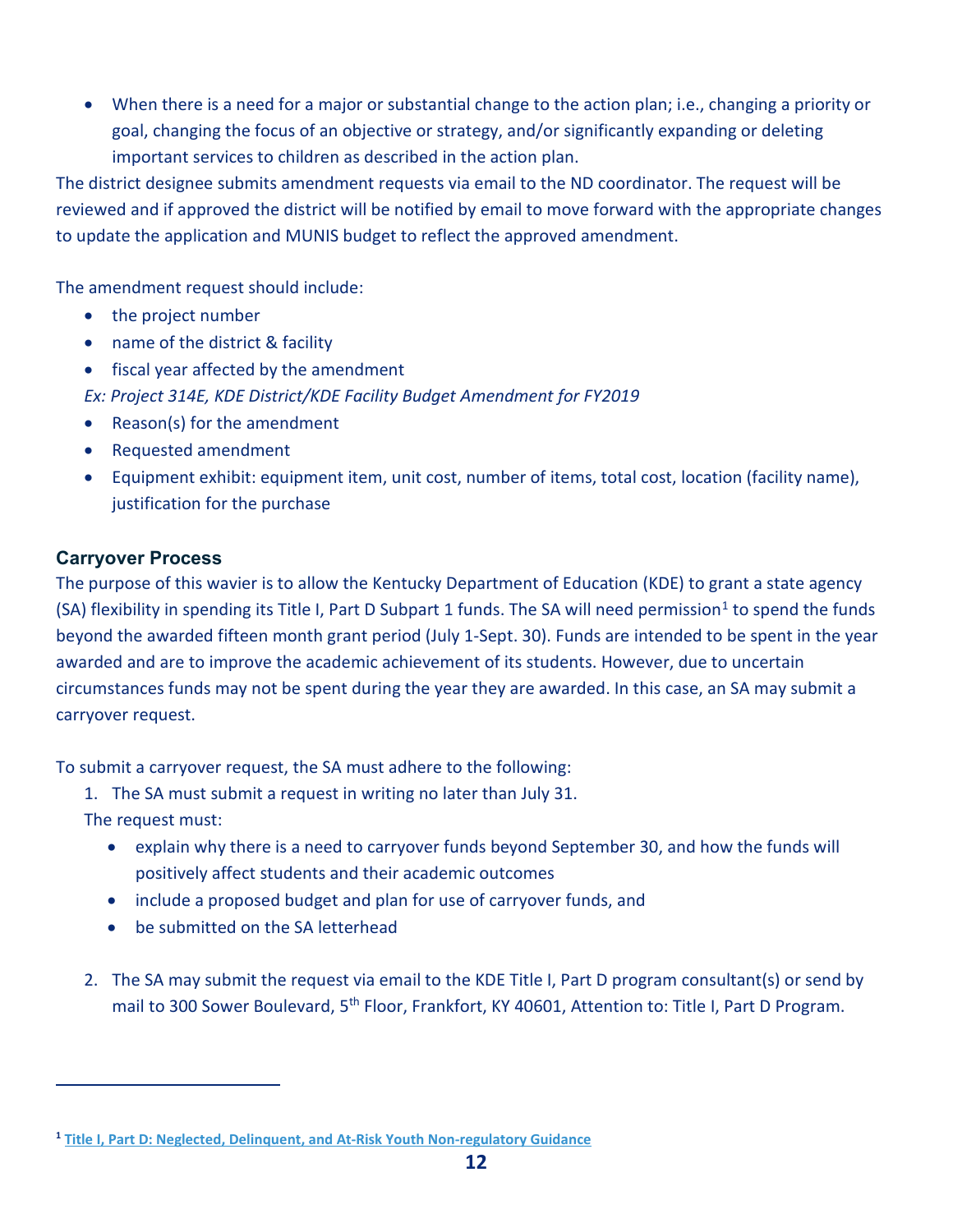- 3. The KDE Title I, Part D program consultant(s) will evaluate the request to determine approval or denial by using the following criteria:
	- the request must be written on the appropriate letterhead
	- the request must include the carryover amount, and
	- a proposed budget plan with the supporting narrative
- 4. The KDE Title I, Part D program consultant(s) will notify the SA via email regarding the status of their request.
- 5. If approved, the SA must spend carryover funds first to ensure they are spent within the period of availability ending September 30 of the following school year, and the funds must be obligated by December.
- 6. Carryover requests will not be approved for Title I, Part D programs that are closing permanently.
- 7. The SA will need to request a carryover waiver each year for the following fiscal year if funds are not expended by the end of the fifteen month grant period. A carryover limit<sup>[2](#page-12-1)</sup> and period<sup>[3](#page-12-2)</sup> has not yet been set by KDE<sup>4</sup>.

## Institutionwide Projects

<span id="page-12-0"></span>An SA that provides free public education for children and youth in an institution for neglected or delinquent children and youth (other than an adult correctional institution) or attending a community day program for such children and youth may use funds received under this subpart to serve all children in, and upgrade the entire educational effort of, that institution or program if the state agency has developed, and the state educational agency has approved, a comprehensive plan for that institution or program that —

- 1. provides for a comprehensive assessment of the educational needs of all children and youth in the institution or program serving juveniles;
- 2. provides for a comprehensive assessment of the educational needs of youth aged 20 and younger in adult facilities who are expected to complete incarceration within a two-year period;
- 3. describes the steps the state agency has taken, or will take, to provide all children and youth under age 21 with the opportunity to meet challenging state academic standards in order to improve the

<span id="page-12-1"></span>**<sup>2</sup> [Title I, Part D: Neglected, Delinquent, and At-Risk Youth Non-regulatory Guidance](https://neglected-delinquent.ed.gov/sites/default/files/docs/nonregulatoryguidance_FINAL.pdf)**

<span id="page-12-2"></span>**<sup>3</sup> [Sec. 9401 Waivers of statutory and regulatory requirement](https://www2.ed.gov/policy/elsec/leg/esea02/pg110.html) of Title IX, Part D of the Elementary and Secondary Education Act of 1965, as amended by Every Student Succeeds Act (ESSA).**

<span id="page-12-3"></span>**<sup>4</sup> The TIPD consultant(s) will review all SA requests and determine if a limit needs to be set by the state.**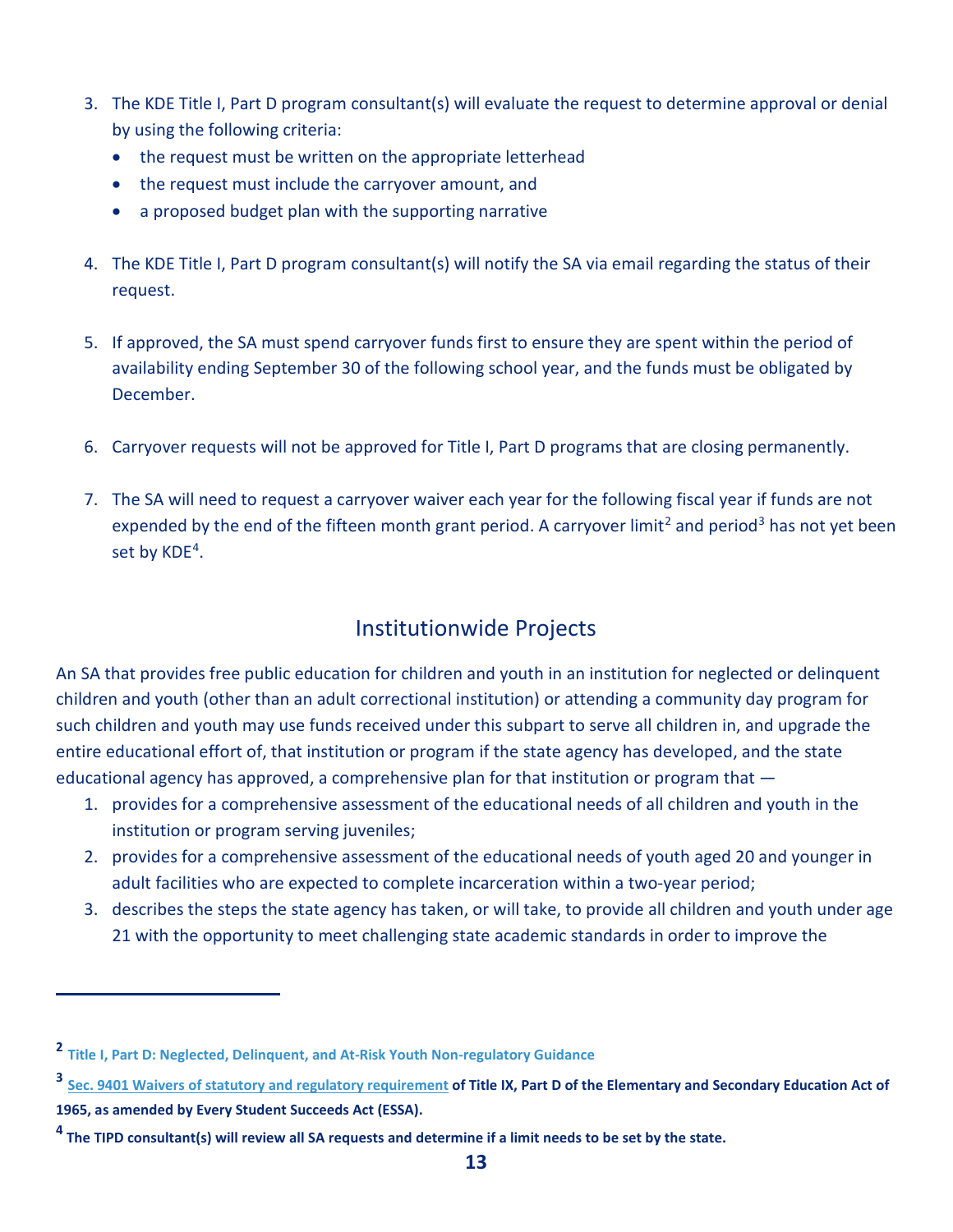likelihood that the children and youth will attain a regular high school diploma or its recognized equivalent, or find employment after leaving the institution;

- 4. describes the instructional program, specialized instructional support services, and procedures that will be used to meet the needs described in paragraph (1), including, to the extent feasible, the provision of mentors for the children and youth described in paragraph (1) and how relevant and appropriate academic records and plans regarding the continuation of educational services for such children or youth are shared jointly between the SA operating the institution or program and LEA in order to facilitate the transition of children and youth between the LEA and the SA;
- 5. specifically describes how funds will be used;
- 6. describes the measures and procedures that will be used to assess and improve student achievement;
- 7. describes how the agency has planned, and will implement and evaluate, the institutionwide or programwide project in consultation with personnel providing direct instructional services and support services in institutions or community day programs for neglected or delinquent children and youth, and with personnel from the state educational agency; and
- 8. includes an assurance that the SA has provided for appropriate training for teachers and other instructional and administrative personnel to enable such teachers and personnel to carry out the project effectively.

#### <span id="page-13-0"></span>**Three-year Programs or Projects**

If an SA operates a program or project under this subpart in which individual children or youth are likely to participate for more than one year, the SEA may approve the SA's application for a subgrant under this subpart for a period of not more than three years.

### Transition Services

<span id="page-13-1"></span>State agencies and their grantees are required to help institutionalized children and youth who are neglected or delinquent and those in adult correctional facilities to make the transition into the community for further education or employment is an important element in the success of the Title I, Part D Subpart 1 program.

Each SA is required to reserve not less than 15 percent and not more than 30 percent of the amount each agency receives in any year under Title I, Part D Subpart 1 to support transition services for these children and youth. Allowable activities include, but are not limited to:

- 1. projects that facilitate the transition of children and youth between state-operated institutions, or institutions in the state operated by the secretary of the interior, and schools served by local educational agencies or schools operated or funded by the Bureau of Indian Education; or
- 2. the successful reentry of youth offenders, who are age 20 or younger and have received a regular high school diploma or its recognized equivalent, into postsecondary education, or career and technical training programs, through strategies designed to expose the youth to, and prepare the youth for, postsecondary education or career and technical training programs, such as: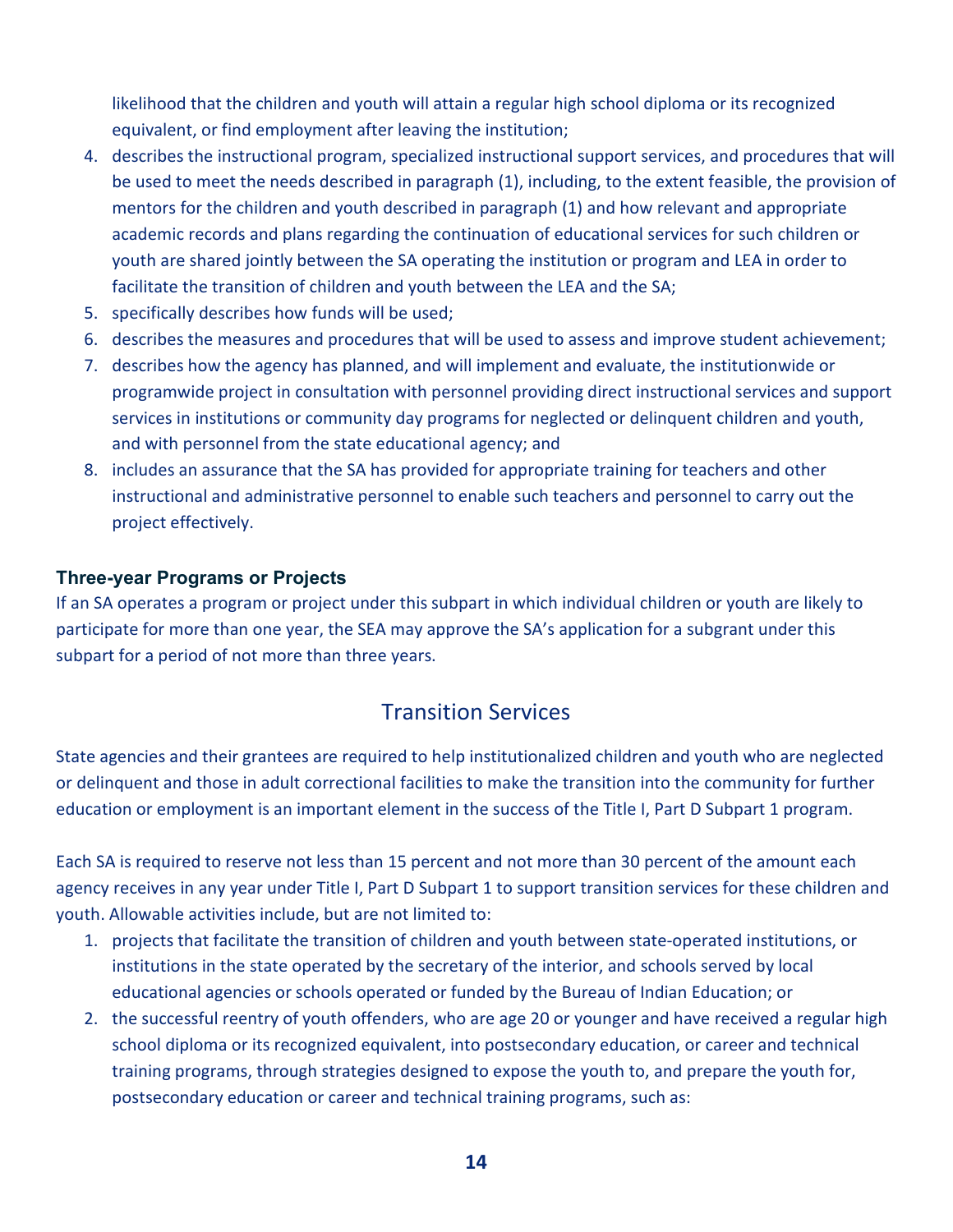- A. preplacement programs that allow adjudicated or incarcerated youth to audit or attend courses on college, university or community college campuses, or through programs provided in institutional settings;
- B. worksite schools, in which institutions of higher education and private or public employers partner to create programs to help students make a successful transition to postsecondary education and employment; and
- C. essential support services to ensure the success of the youth, such as:
	- i. personal, career and technical, and academic, counseling;
	- ii. placement services designed to place the youth in a university, college or junior college program;
	- iii. information concerning, and assistance in obtaining, available student financial aid;
	- iv. tutoring, mentoring, counseling services; and
	- v. job placement services.

#### <span id="page-14-0"></span>**Management of Projects**

A project supported under this section may be conducted directly by the SA, or through a contract or other arrangement with one or more LEAs, other public agencies, or private nonprofit organizations. However, prior approval is needed from the Kentucky Department of Education before projects are implemented.

#### <span id="page-14-1"></span>**Rule of Construction**

Nothing in this section shall be construed to prohibit a school that receives funds from serving neglected and delinquent children and youth simultaneously with students with similar educational needs, in the same educational settings where appropriate.

### Monitoring

<span id="page-14-2"></span>SEAs are required to monitor the SA. Refer to the SEA's [Title I, Part D Subpart 1 Monitoring Checklist](https://education.ky.gov/federal/progs/tid/Documents/Title%20I%20Part%20D%20S1%20Monitoring%20Checklist.pdf) for specifics.

The SAs must monitor their grantees for implementation of requirements of the program statute and regulations. The monitoring process consists of several components: monitoring of expenditures, uploading and reviewing requested documentation from the monitoring checklist and conducting an onsite visit. Those requirements include monitoring the implementation of the SA program under Subpart 1. Additionally, SAs are responsible for monitoring every facility or institution with which they have contracted for services.

Refer to [Appendix D](#page-40-0) for sample documentation.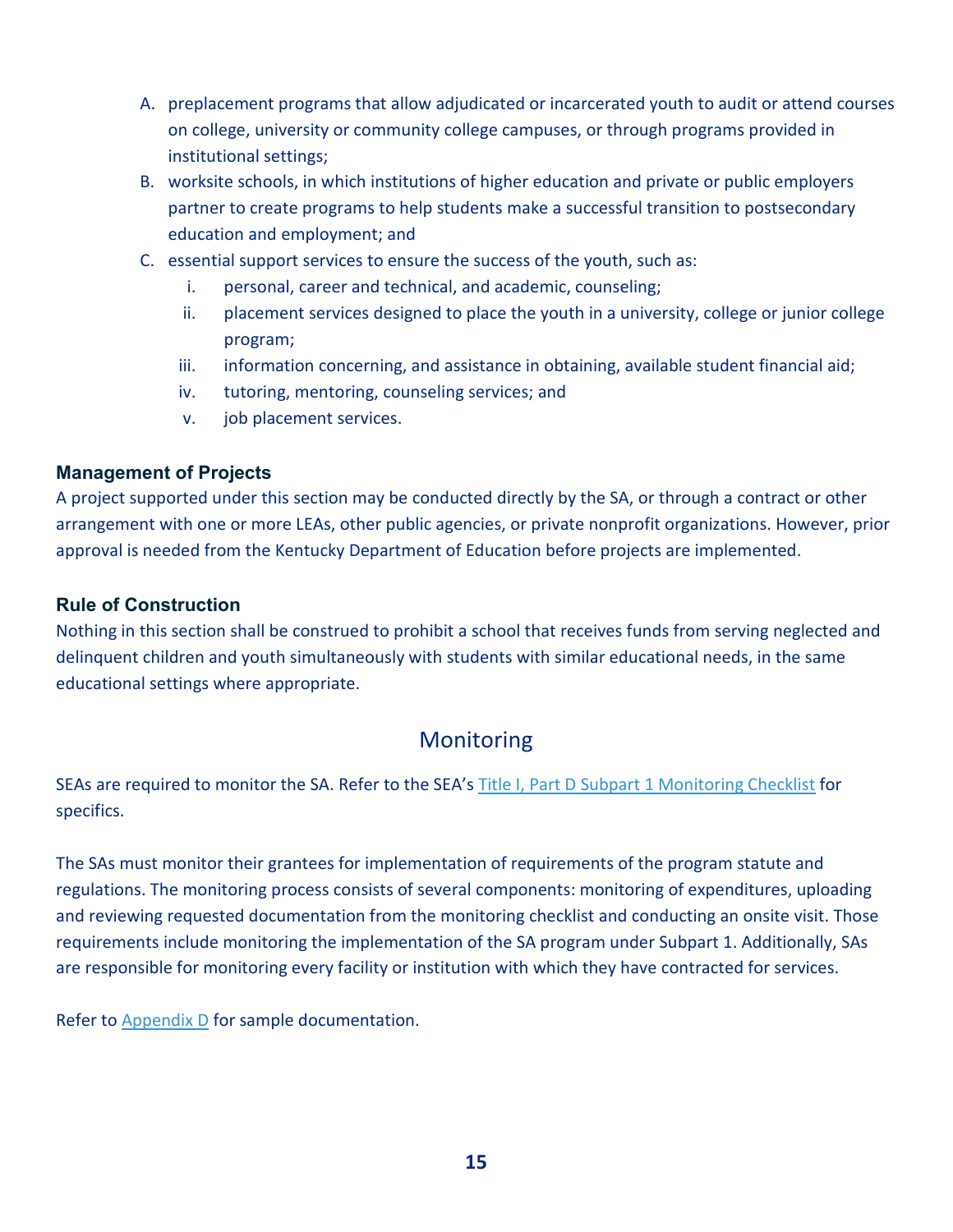# <span id="page-15-0"></span>**Local Educational Agency Programs**

ESSA, Title I, Part D, Sections 1421, 1422, 1423, 1424, 1425, and 1426

The purpose of subpart 2 is to support the operation of local education agency (LEA) programs that involve collaboration with locally operated correctional facilities to 1) carry out high quality education programs to prepare children and youth for secondary school completion, training, employment or further education; 2) provide activities to facilitate the transition of children and youth from the correctional program to further education or employment; and 3) operate programs in local schools, including schools operated or funded by the Bureau of Indian Education, for children and youth returning from correctional facilities and programs which may serve at-risk children and youth.

#### <span id="page-15-1"></span>**Transitional and Academic Services**

Transitional and supportive programs operated in LEAs under this subpart must be designed primarily to meet the transitional and academic needs of students returning to LEAs or alternative education programs from correctional facilities. Services to students at-risk of dropping out of school must not have a negative impact on meeting the transitional and academic needs of the students returning from correctional facilities.

### Applications

<span id="page-15-2"></span>Each LEA desiring assistance under this subpart must submit an application to the state education agency (SEA) that contains such information as the SEA may require.

#### <span id="page-15-3"></span>**Requirements for Applications**

- 1. A description of the program to be assisted;
- 2. A description of formal agreements, regarding the program to be assisted, between—
	- A. the LEA; and
	- B. correctional facilities and alternative school programs serving children and youth involved with the juvenile justice system including facilities operated by the secretary of the interior and Indian tribes;
- 3. A description of how participating schools will coordinate with facilities working with delinquent children and youth to ensure the children and youth are participating in an education program comparable to one operating in the local school that youth would attend;
- 4. A description of the program operated by participating schools to facilitate the successful transition of children and youth returning from correctional facilities and, as appropriate, the types of services that the schools will provide the children and youth and other at-risk children and youth;
- 5. A description of the characteristics (including learning difficulties, substance abuse problems and other special needs) of the children and youth who will be returning from correctional facilities and, as appropriate, other at-risk children and youth expected to be served by the program, and a description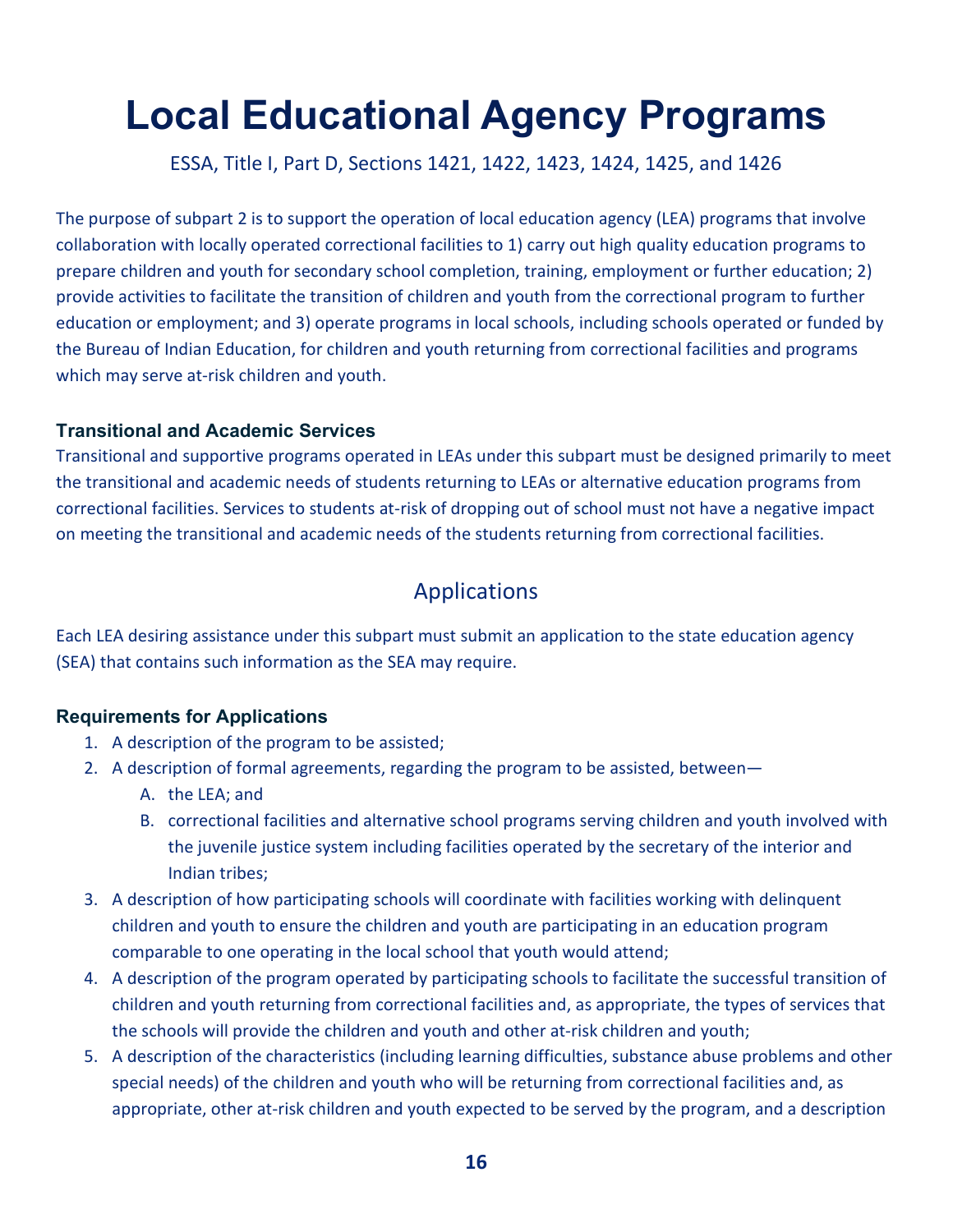of how the school will coordinate existing educational programs to meet the unique educational needs of those children and youth;

- 6. A description of how schools will coordinate with existing social, health, and other services to meet the needs of students returning from correctional facilities, at-risk children or youth, and other participating children or youth, including prenatal health care and nutrition services related to the health of the parent and the child or youth, parenting and child development classes, child care, targeted reentry and outreach programs, referrals to community resources and scheduling flexibility;
- 7. A description of any partnerships with institutions of higher education or local businesses to facilitate postsecondary and workforce success for children and youth returning from correctional facilities, such as through participation in credit-bearing coursework while in secondary school, enrollment in postsecondary education, participation in career and technical education programming, and mentoring services for participating students;
- 8. As appropriate, a description of how the program will involve parents and family members in efforts to improve the educational achievement of their children, assist in dropout prevention activities and prevent the involvement of their children in delinquent activities;
- 9. A description of how the program under this subpart will be coordinated with other federal, state, and local programs, such as programs under Title I of Public Law 105-220 and career and technical education programs serving at-risk children and youth;
- 10. A description of how the program will be coordinated with programs operated under the Juvenile Justice and Delinquency Prevention Act of 1974 as amended by the Juvenile Justice Reform Act of 2018 and other comparable programs, if applicable;
- 11. A description of how schools will work with probation officers to assist in meeting the needs of children and youth returning from correctional facilities;
- 12. A description of the efforts participating schools will make to ensure correctional facilities working with children and youth are aware of a child's or youth's existing individualized education program; and
- 13. A description of the steps participating schools will take to find alternative placements for children and youth interested in continuing their education but unable to participate in a traditional public school program.

Please reference the [LEA Application Guide](https://education.ky.gov/federal/progs/tid/Documents/TIPD2%20LEA%20Application%20Guide.pdf) to learn how to complete the application in the Grant Management Application & Planning System (GMAP).

### Use of Funds

<span id="page-16-0"></span>LEAs may use Subpart 2 funds to operate programs that involve collaboration with locally operated facilities in which the LEA has a formal agreement regarding the services provided.

• To carry out high-quality education programs that prepare children and youth to complete high school, enter training or employment programs, or further their education;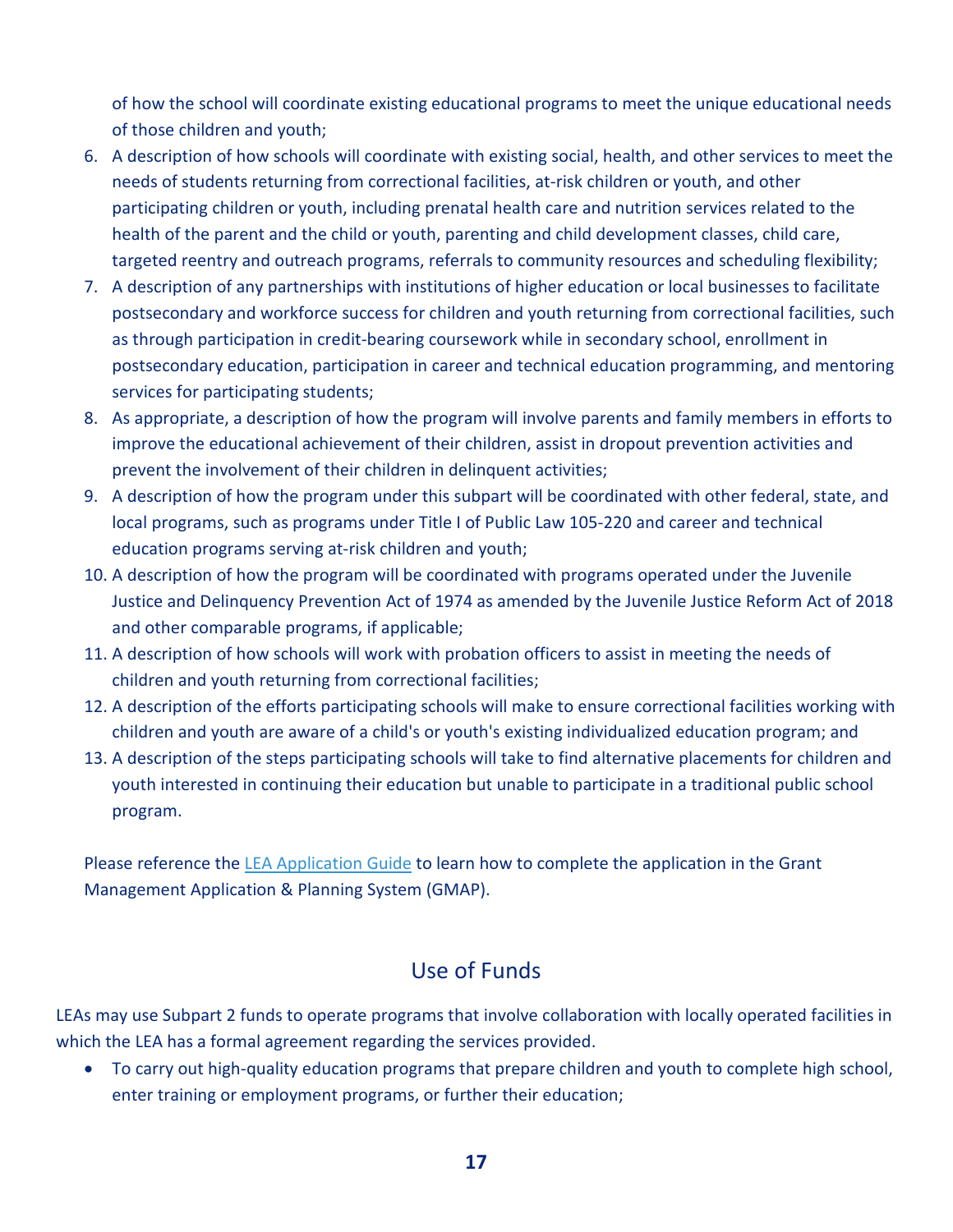- To provide activities that facilitate the transition of such children and youth from the correctional program in an institution to further education or employment; and
- To operate dropout prevention programs in local schools for children and youth who are at-risk of dropping out or youth returning from correctional facilities.
- a. In General:
	- 1. Funds may be used to implement programs that serve children and youth returning to local schools from correctional facilities, to assist in the transition of such children and youth to the school environment and help them remain in school in order to complete their education;
	- 2. dropout prevention programs which serve at-risk children and youth;
	- 3. the coordination of health and social services for such individuals if there is a likelihood that the provision of the services, including day care, drug and alcohol counseling, and mental health services, will improve the likelihood that the individuals will complete their education;
	- 4. special programs to meet the unique academic needs of participating children and youth, including career and technical education, special education, career counseling, curriculum-based youth entrepreneurship education and assistance in securing student loans or grants for postsecondary education;
	- 5. programs providing mentoring and peer mediation;
	- 6. programs for at-risk Indian children and youth, including such children and youth in correctional facilities in the area served by the local educational agency that are operated by the secretary of the interior or American Indian tribes; and
	- 7. pay for success initiatives.
- b. Contracts and Grants: A LEA may use a subgrant received under this subpart to carry out the activities described in section (a) directly or through subgrants, contracts, or cooperative agreements.

#### <span id="page-17-0"></span>**Special Rule**

An LEA receiving Subpart 2 funds must use a portion of its funds to operate a dropout prevention program for students returning from a locally operated correctional facility. However, an LEA that serves a school operated by a locally operated correctional facility, in which more than 30 percent of the children and youth attending the school will reside outside the boundaries served by the LEA upon leaving the facility, is not required to operate a dropout prevention program within the school and may use all of its Subpart 2 funds for programs in locally operated correctional facilities, provided that those facilities have a formal agreement with the LEA.

#### <span id="page-17-1"></span>**Budget Amendments**

Even though a planning process has been used, there may be occasions when changes to the plan are needed in order to meet unexpected needs. There are some situations when an amendment is required:

• To open an object code series once a program budget has been approved by KDE. (The expenditure report should show alignment (line for line) with the approved budget.)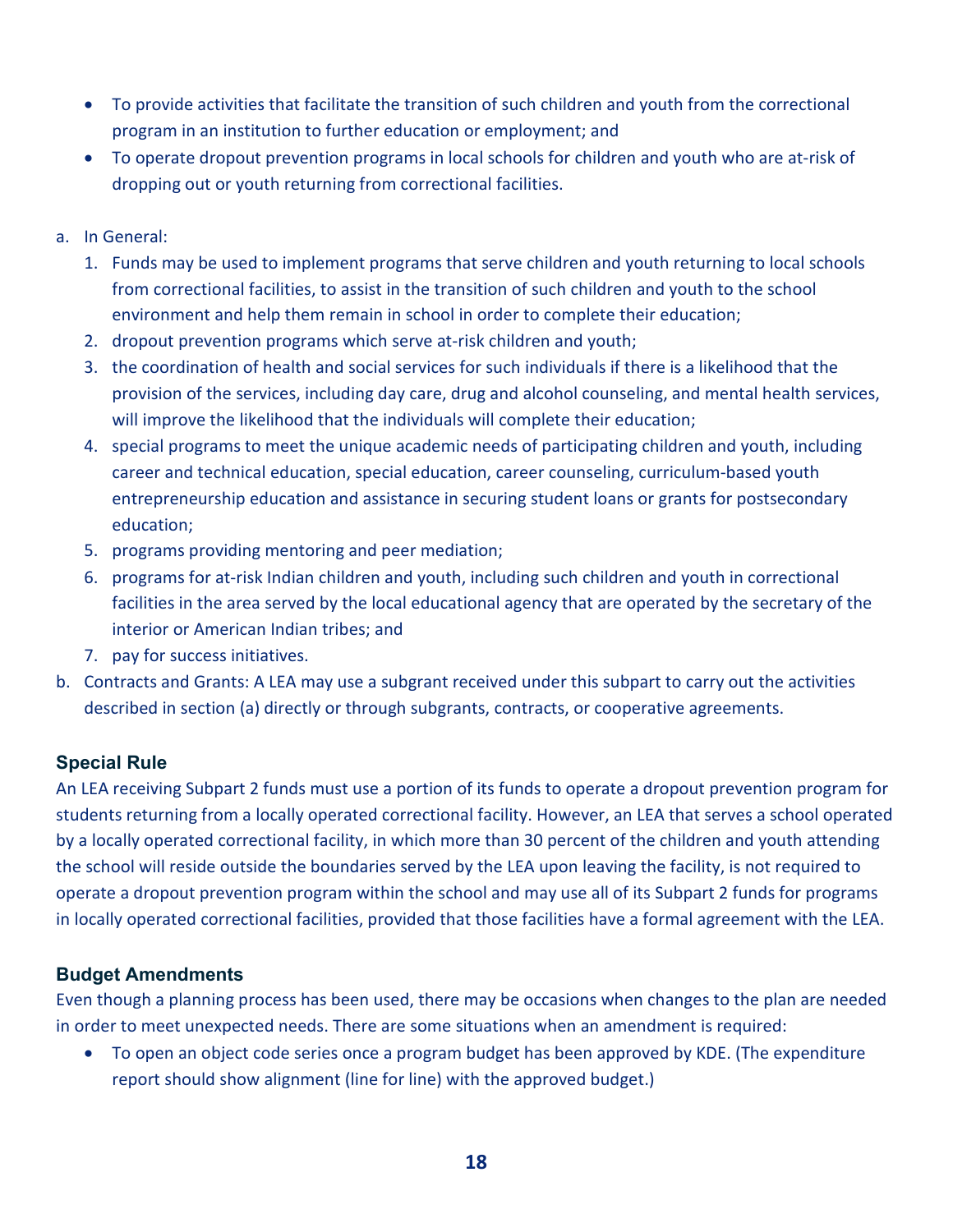- To purchase equipment that costs \$5,000 or more per unit after the initial budget has been submitted and approved. This is not a change in inventory procedures. (Inventory procedures must follow state/federal guidelines.)
- When there is a need for a major or substantial change to the action plan; i.e., changing a priority or goal, changing the focus of an objective or strategy, and/or significantly expanding or deleting important services to children as described in the action plan.

The district designee submits amendment requests via email to the ND coordinator. The request will be reviewed and if approved the district will be notified by email to move forward with the appropriate changes to update the application and MUNIS budget to reflect the approved amendment.

The amendment request should include:

- the project number
- name of the district & facility
- fiscal year affected by the amendment

*Ex: Project 314E, KDE District/KDE Facility Budget Amendment for FY2019*

- Reason(s) for the amendment
- Requested amendment
- Equipment exhibit: equipment item, unit cost, number of items, total cost, location (facility name), justification for the purchase

### Program Requirements

<span id="page-18-0"></span>Each correctional facility entering into an agreement with a LEA under section 1423(2) to provide services to children and youth under this subpart must:

- 1. where feasible, ensure that educational programs in the correctional facility are coordinated with the student's home school, particularly with respect to a student with an individualized education program under part B of the Individuals with Disabilities Education Act;
- 2. if the child or youth is identified as in need of special education services while in the correctional facility, notify the local school of the child or youth of the need;
- 3. where feasible, provide transition assistance to help the child or youth stay in school, including coordination of services for the family, counseling, assistance in accessing drug and alcohol abuse prevention programs, tutoring and family counseling;
- 4. provide support programs that encourage children and youth who have dropped out of school to reenter school and attain a regular high school diploma once their term at the correctional facility has been completed, or provide such children and youth with the skills necessary to gain employment or seek a regular high school diploma or its recognized equivalent;
- 5. work to ensure that the correctional facility is staffed with teachers and other qualified staff who are trained to work with children and youth with disabilities taking into consideration the unique needs of such children and youth;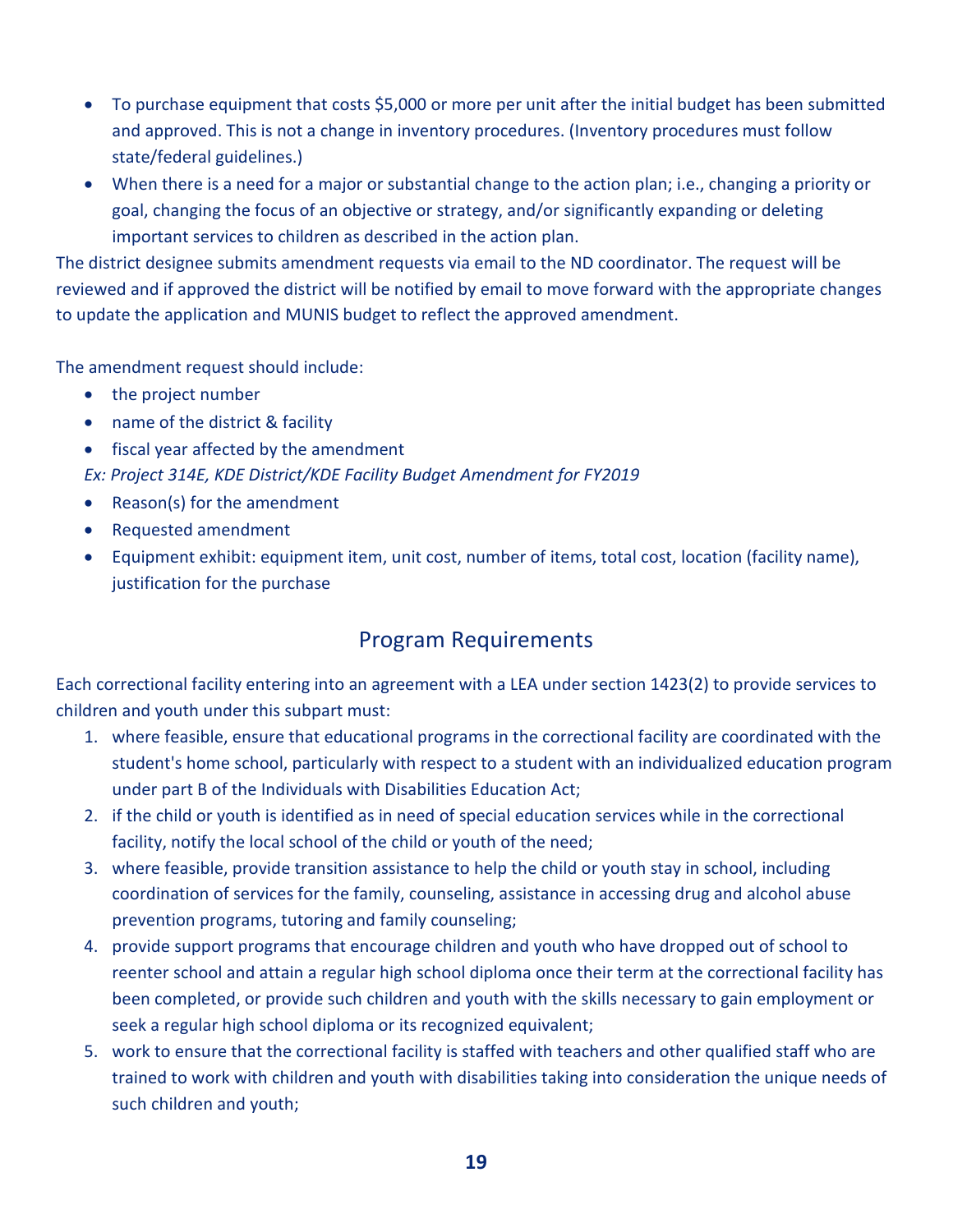- 6. ensure that educational programs in the correctional facility are related to assisting students to meet the challenging state academic standards;
- 7. to the extent possible, use technology to assist in coordinating educational programs between the correctional facility and the community school;
- 8. where feasible, involve parents in efforts to improve the educational achievement of their children and prevent further involvement in delinquent activities;
- 9. coordinate funds received under this subpart with other local, state, and federal funds available to provide services to participating children and youth, such as funds made available under Title I of Public Law 105-220, and career and technical education funds;
- 10. coordinate programs operated under this subpart with activities funded under the Juvenile Justice and Delinquency Prevention Act of 1974, as amended by the Juvenile Justice Reform Act of 2018, and other comparable programs, if applicable;
- 11. if appropriate, work with local businesses to develop training, curriculum-based youth entrepreneurship education, and mentoring programs for children and youth;
- 12. upon the child's or youth's entry into the correctional facility, work with the family members and the LEA that most recently provided services to the child or youth (if applicable) to ensure that the relevant and appropriate academic records and plans regarding the continuation of educational services are shared jointly between the correctional facility and LEA in order to facilitate the transition of such children and youth between the LEA and the correctional facility;

### Monitoring

<span id="page-19-0"></span>SEAs are required to monitor the grantee's implementation of the LEA program funded under Subpart 2. Additionally, LEAs are responsible for monitoring every facility with which they have contracted for services to ensure that the facility is carrying out its responsibilities as outlined in its formal agreement and is complying with all applicable statutory and regulatory requirements.

#### <span id="page-19-1"></span>**Monitoring Process:**

Subpart 2 programs are monitored on a three year rotation. The SEA sends notification of monitoring to all districts in the current cycle in late fall. Scheduling begins after the January 1 of each year. Detailed planning starts a month from the date of the scheduled visit and communication is sent from the state coordinator conducting the site visit.

Once detailed planning starts, a link to the Delinquent Monitoring Tool on SharePoint is shared from the state coordinator. This allows documentation to be uploaded in advance in a central location based on the sections of th[e monitoring checklist.](https://education.ky.gov/federal/progs/tid/Documents/Subpart%202%20Monitoring%20Checklist.pdf) The [SharePoint Navigation for Monitoring](https://www.youtube.com/watch?v=z6dB-BgMUzM) video is a brief resource you can use to help learn how to navigate the SharePoint site.

Documentation should be uploaded two weeks in advance to allow for ample time for evidence review before the on-site visit. Personal identifiable information **should not** be uploaded on the SharePoint site. This documentation can be reviewed at the time of the visit. When uploading documents into SharePoint, there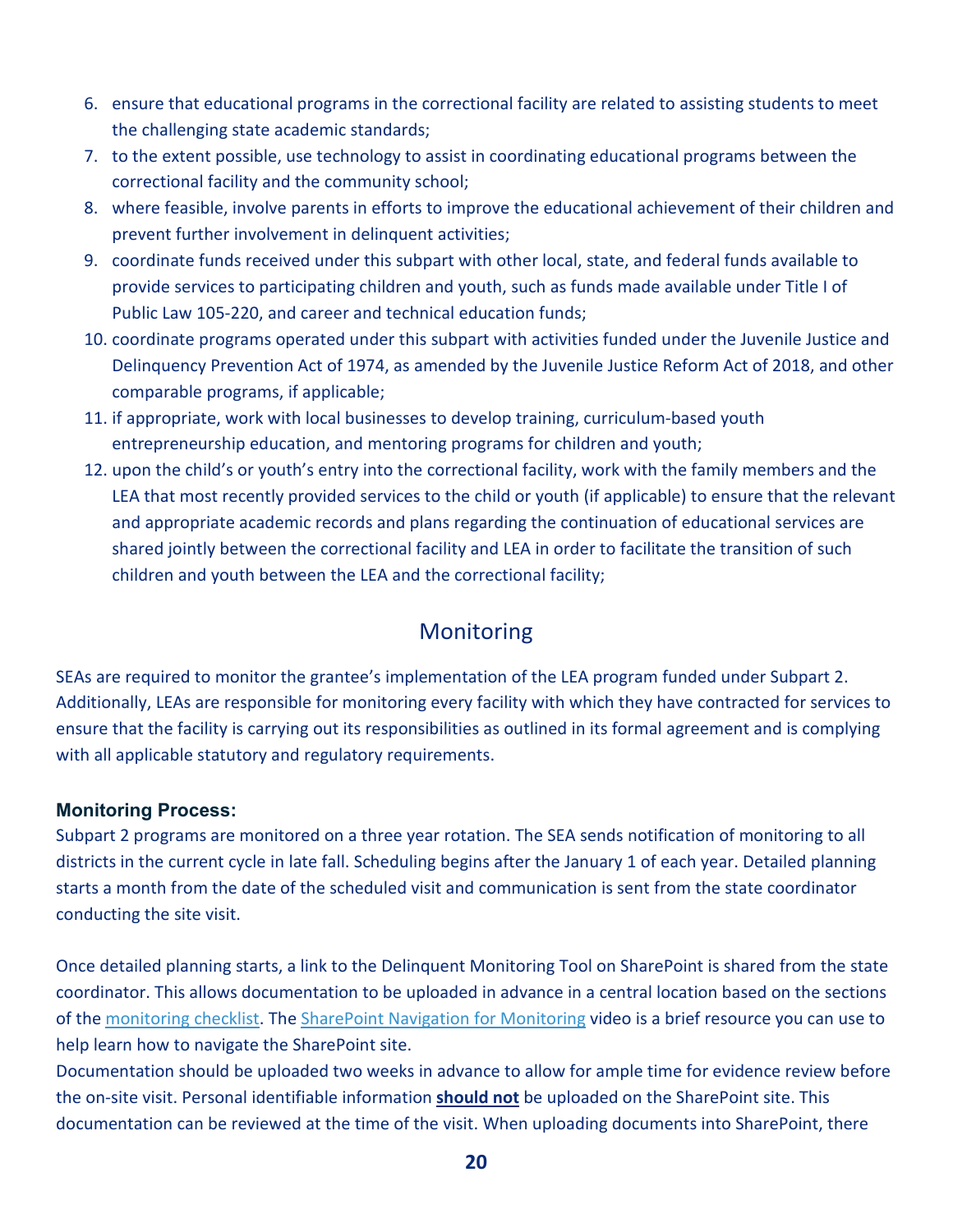are folders for each section of the monitoring checklist. Label the files so they are easy to identify (i.e. III.2 Walkthrough Notes).

Interviews will be conducted with district and facility staff members (teachers, assistants, etc.), to include those paid with Subpart 2 funding; as well as the transition coordinator and students. *(The SEA gives the district the discretion as to whether classroom observations, or student interviews take place during the visit.)* If time allows, the SEA will tour the facility and have a debrief meeting with district personnel to end the visit.

#### <span id="page-20-0"></span>**Program Report:**

A program report is sent to the monitored district four weeks after the visit. The report contains program strengths, recommendations and findings. If findings are reported, the report will include the deadline and information on how to complete any actions required.

Refer to [Appendix C](#page-38-0) for sample documentation and the [Title I, Part D Subpart 2 Monitoring](https://youtu.be/xEZJyq6Tgw0) webinar for additional details.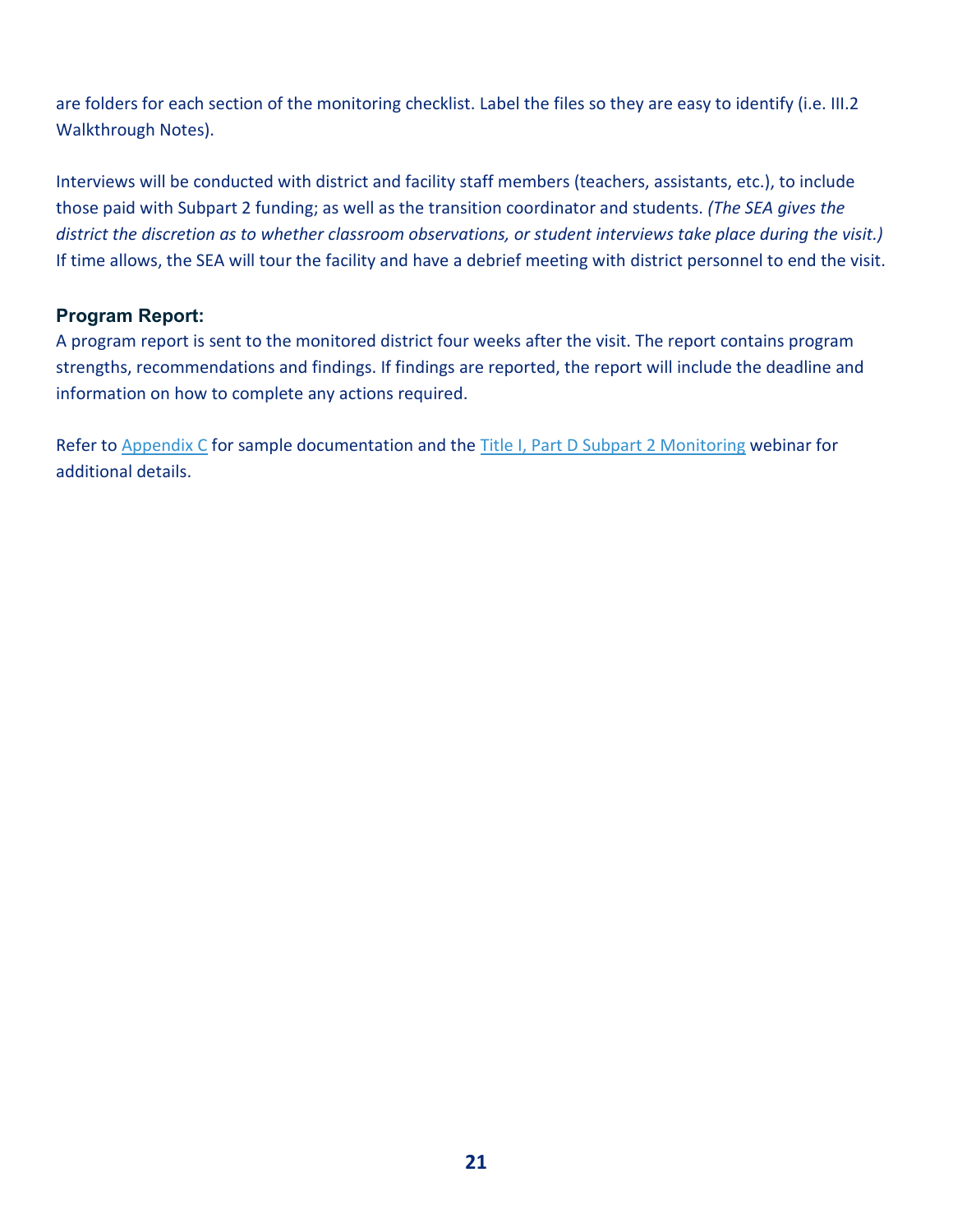# **Annual Child Count**

<span id="page-21-0"></span>The purpose of this annual report is to provide the U.S. Department of Education (USED) with data required by Title I, Parts A and D, of the Elementary and Secondary Education Act, as amended by the Every Student Succeeds Act (ESSA), for use in the computation of grants to local educational agencies (LEAs) and state agencies (SAs) responsible for providing free public education for children in institutions or community day programs for neglected or delinquent children.

# Subpart 1: State Agency Programs

#### <span id="page-21-2"></span><span id="page-21-1"></span>**Institution Eligibility**

Institutions that serve children and youth who are neglected or delinquent who have an average length of stay of at least 30 days are eligible to receive funding.

#### <span id="page-21-3"></span>**Student Eligibility**

Students who are in a program for youth who are neglected or delinquent (including juvenile and adult correctional facilities and community day programs), aged 20 years or younger, are enrolled in a regular program of instruction for at least 15 hours/week in an adult facility, or 20 hours/week in a juvenile facility or community day program are eligible to be counted.

#### **Students Served**

Students are eligible to be served who are in a program for youth who are neglected or delinquent (including juvenile and adult correctional facilities and community day programs), aged 21 or younger, are enrolled in a regular program of instruction, are enrolled in a program that meets the length of stay requirements for a given program type (requirements may vary).

#### <span id="page-21-4"></span>**The count Window and Formula**

The SA selects any one school day during the current calendar year, and all institutions must use that date for the enrollment count. Institutions adjust the count to reflect the relative length of the school year of the specific agency or institution.

The adjustment is made by (a) multiplying the number of students enrolled in the institution (on the day selected by the SA), by the number of days per year the regular program of instruction operates, and (b) dividing that number by a number that represents the number of school days in the academic year for the state (i.e. 180).

single day count × length of school year in days

180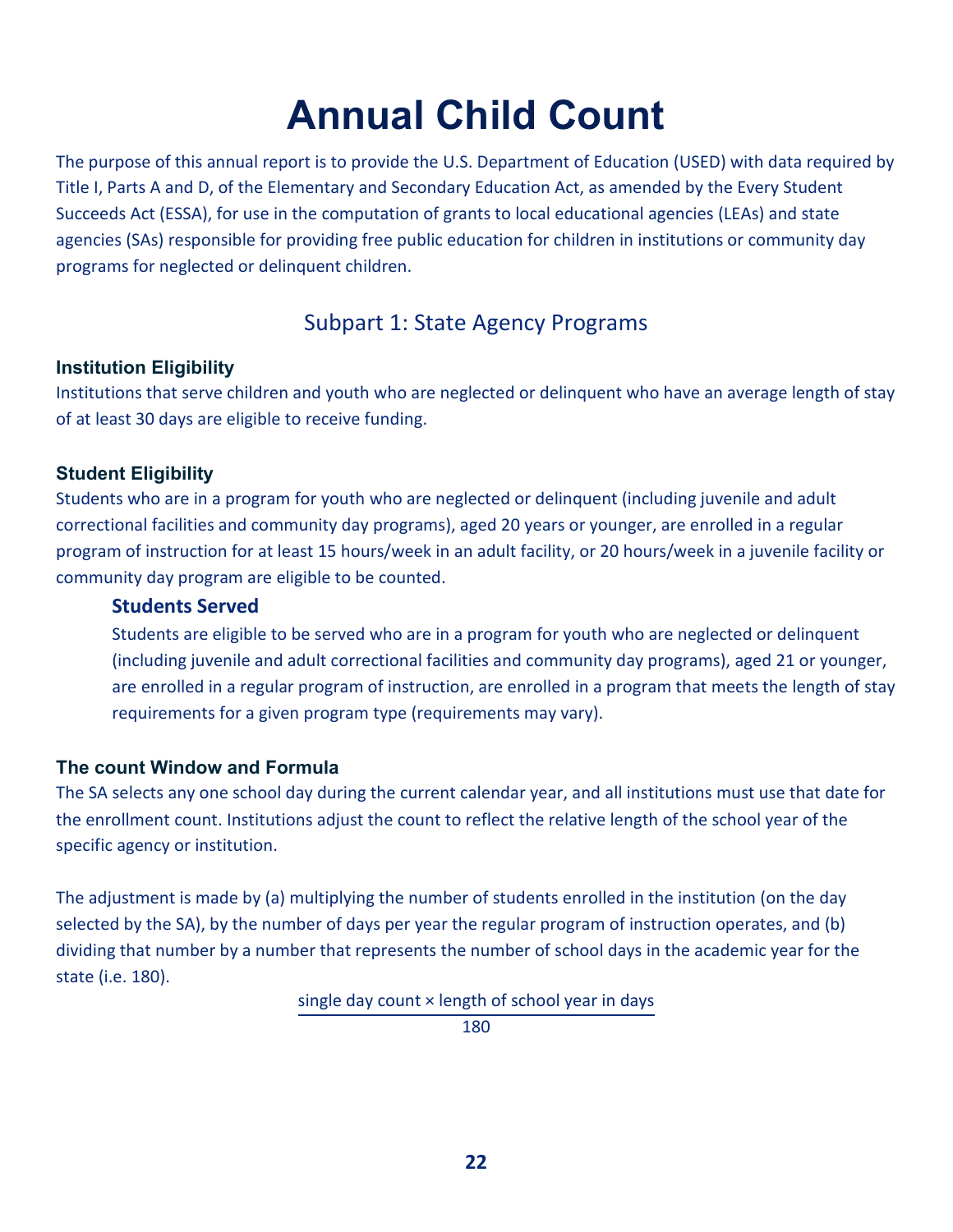#### **Example:**

An SA selects Monday, November 19<sup>th</sup> as the child count window for all their programs to use. Facility A has an enrollment of 30 students that day and they also operate a 210 day program. Their adjusted enrollment would be figured as such:

$$
\frac{30 \times 210}{180} = 35
$$

*Note: (This formula is automatically calculated within the Grant Management Application and Planning System (GMAP))*

Please reference the [SA Institution Annual Child Count Survey Guide](https://education.ky.gov/federal/progs/tid/Documents/SA%20Institution%20Annual%20Child%20Count%20Survey.pdf) for directions on how to complete the annual count in GMAP.

### Subpart 2: Local Agency Programs

<span id="page-22-0"></span>The purpose of this annual survey, in addition to computation of grants, is to provide the state educational agency and the U.S. Department of Education with current information on the location and number of children living in institutions for neglected or delinquent children. Therefore, the Kentucky Department of Education requires that all Kentucky school districts complete the Annual Child Count Survey in order to stay up to date on all eligible institutions in the state.

#### <span id="page-22-1"></span>**Eligibility**

For an LEA to be eligible and receive Title I, Part D, Subpart 2 funding, an LEA must meet at least one of the following criteria:

- Must serve student(s) who live in a residential facility for neglected or delinquent youth.
- Must have a residential facility for neglected or delinquent youth located within its boundaries.

#### <span id="page-22-2"></span>**Student Eligibility**

Students who resided in the facility during the 30-day count period, aged 5 to 17 (upon entry to the facility) are eligible to be counted. *Students must not be counted in the enrollment data submitted to ED for Subpart 1 State agency N or D program allocation purposes.*

*Note:* If a student has a formal exit and formal reentry during the 30-day count period they may be counted more than once.

#### <span id="page-22-3"></span>**The Count Window**

This period is 30 consecutive days, and at least one day must be in the month of October. The SEA selects the count period for all LEAs to use and notification is sent via email mid-October each year.

#### **Student Verification**

The process for verification is embedded in the Annual Child Count survey and may also require running the student N/D Child Count ad-hoc report. The Kentucky Department of Education's data security guidelines cannot request student level personal identifiable information to be sent via hard copy or email. This includes student names, date of birth, race/ethnicity, and so on. You will be asked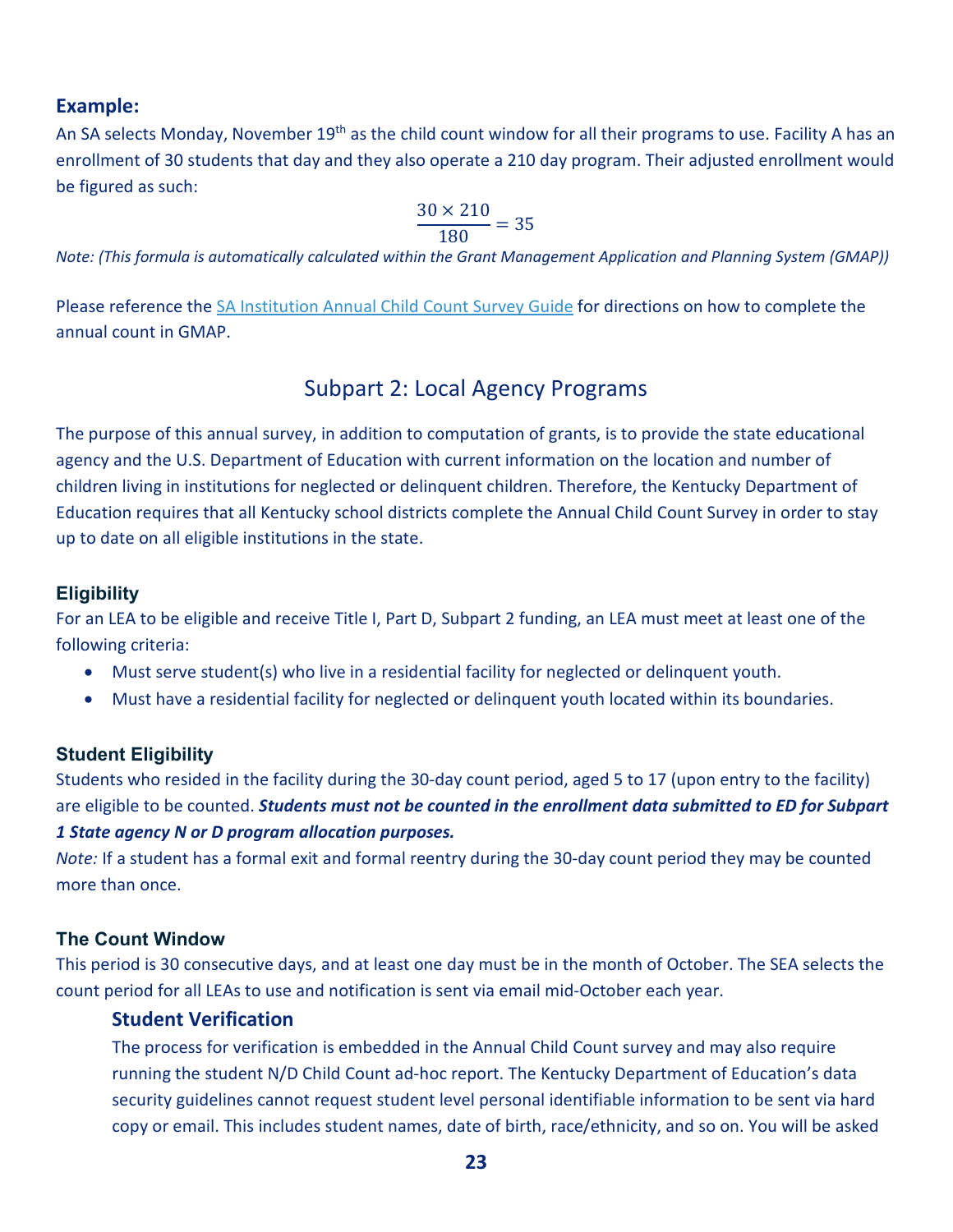to validate student enrollment for your institution through Infinite Campus at the time of the child count submission.

Please reference the [LEA Annual Child Count Survey Guide](https://education.ky.gov/federal/progs/tid/Documents/LEA%20Annual%20Child%20Count%20Survey.pdf) for directions on how to complete the annual count in GMAP.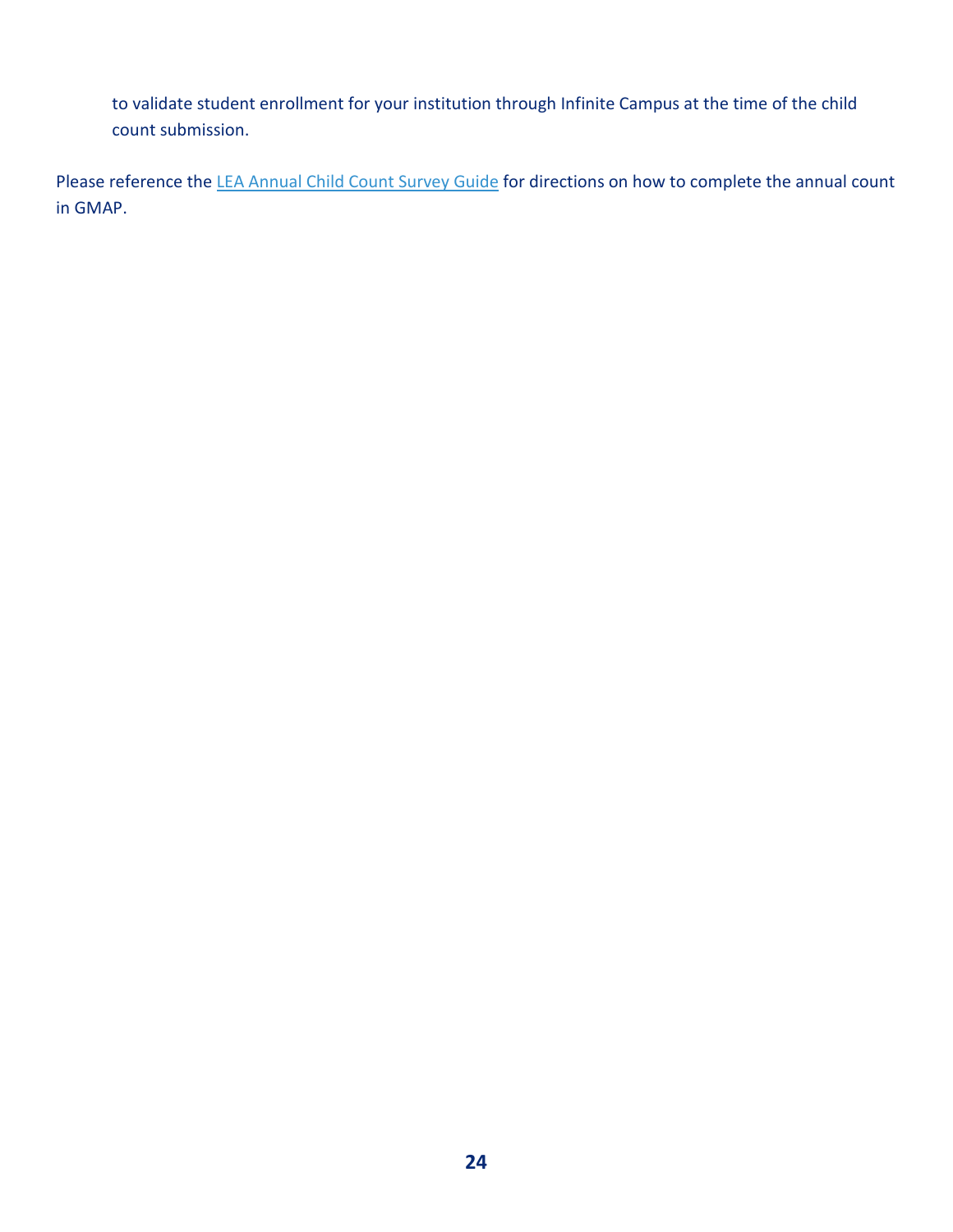# **Program Evaluation**

#### ESSA, Title I, Part D, Sections 1426, 1431, 1432

<span id="page-24-0"></span>Each state agency (SA) or local educational agency (LEA) that conducts a program under subpart 1 or 2 must evaluate the program, disaggregating data on participation by gender, race, ethnicity and age, while protecting individual student privacy, not less than once every three years, to determine the program's impact on the ability of participants —

- 1. to maintain and improve educational achievement and to graduate from high school in the number of years established by the state under either the four-year adjusted cohort graduation rate or the extended-year adjusted cohort graduation rate, if applicable;
- 2. to accrue school credits that meet state requirements for grade promotion and high school graduation;
- 3. to make the transition to a regular program or other education program operated by a local educational agency or school operated or funded by the Bureau of Indian Education;
- 4. to complete high school (or high school equivalency requirements) and obtain employment after leaving the correctional facility or institution for neglected or delinquent children and youth; and
- 5. as appropriate, to participate in postsecondary education and job training programs.

#### <span id="page-24-1"></span>**Exception**

The disaggregation required under subsection (a) shall not be required in a case in which the number of students in a category is insufficient to yield statistically reliable information or the results would reveal personally identifiable information about an individual student.

#### <span id="page-24-2"></span>**Evaluation Measures & Results**

In conducting each evaluation, an SA or LEA must use multiple and appropriate measures of student progress.

Each SA and LEA must:

- 1. Submit evaluation results to the state educational agency annually through completion of the Performance Report; and
- 2. Use the results of evaluations under this section to plan and improve subsequent programs for participating children and youth.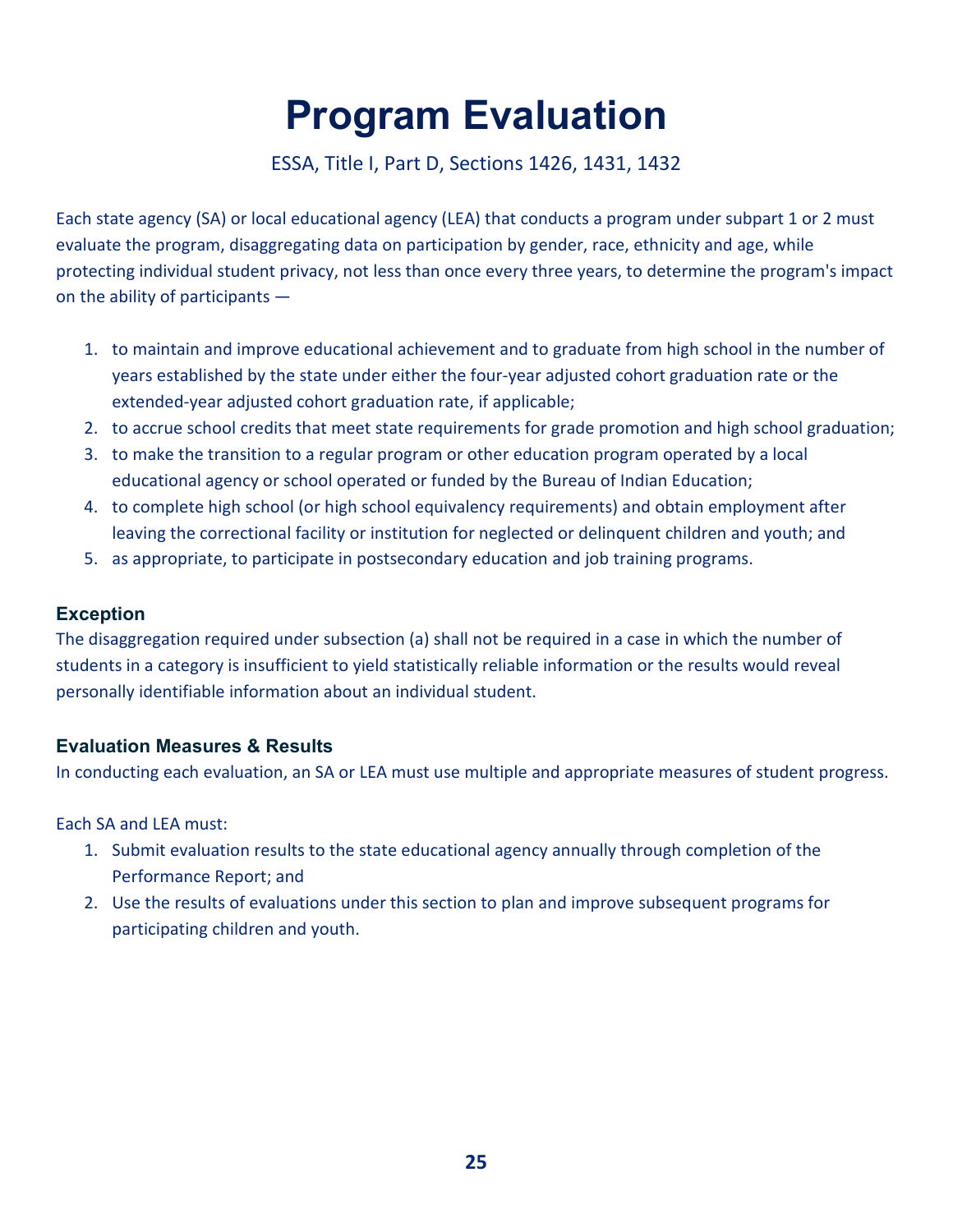## Accountability

<span id="page-25-0"></span>In accounting for how effectively Subpart 2 funds are used by the LEA, the SEA may:

- 1. Reduce or terminate funding for projects under this subpart if a local educational agency does not show progress in the number of children and youth attaining a regular high school diploma or its recognized equivalent; and
- 2. Require correctional facilities or institutions for neglected or delinquent children and youth to demonstrate, after receiving assistance under this subpart for three years, that there has been an increase in the number of children and youth returning to school, attaining a regular high school diploma or its recognized equivalent, or obtaining employment after such children and youth are released.

#### <span id="page-25-1"></span>**Needs Assessment**

According to the [Title I, Part D, Program Administration Planning Toolkit,](https://neglected-delinquent.ed.gov/sites/default/files/docs/programAdminPlanningToolkit.pdf) needs assessments can be conducted for a variety of reasons and at different levels (by SEA, SA, LEA or facility). Needs assessments can focus on a single area of interest (e.g., transition) or take a broader perspective to identify gaps throughout a system. The needs assessment should be completed annually either as a whole or individualized for each student; this is your discretion. The document will need to be kept on file at the institution and sent to the SEA, SA or LEA (depending on subpart) to be kept on file there as well.

Part D programs should be designed with the expectation that children and youth will have the opportunity to meet the same challenging state academic content and academic achievement standards that all children in the state are expected to meet. To the extent feasible, evaluations should be tied to the standards and assessment system that the state or school district has developed for all children.

Student data should be reviewed a minimum of three times a year (beginning, middle and end) to ensure the educational program needs are being evaluated and to determine any necessary changes.

The needs assessments are expected to be submitted with the application/program plans in the Grant Management Application and Planning System (GMAP) annually. [A needs assessment template](https://education.ky.gov/federal/progs/tid/Documents/Needs%20Assessment%20Template.pdf) is available on the Title I, Part D webpage if you do not have a tool to use.

#### <span id="page-25-2"></span>**Performance Report**

Title I, Part D (Part D), requires SEAs to annually submit information regarding the educational progress of students served with Part D funds (se[e Subpart 3, Section 1431\(a\)\)](https://neglected-delinquent.ed.gov/title-i-part-d-statute#sec1431). The purpose of the performance report is to collect program data that USED can use to determine the effectiveness of the Part D educational programs in relation to the progress students are making regarding academic, vocational, and transition outcomes. SEAs report these data annually through two reporting tools: [Consolidated State Performance Report \(CSPR\)](https://www2.ed.gov/admins/lead/account/consolidated/index.html) and ED*[Facts](https://www2.ed.gov/about/inits/ed/edfacts/index.html)*.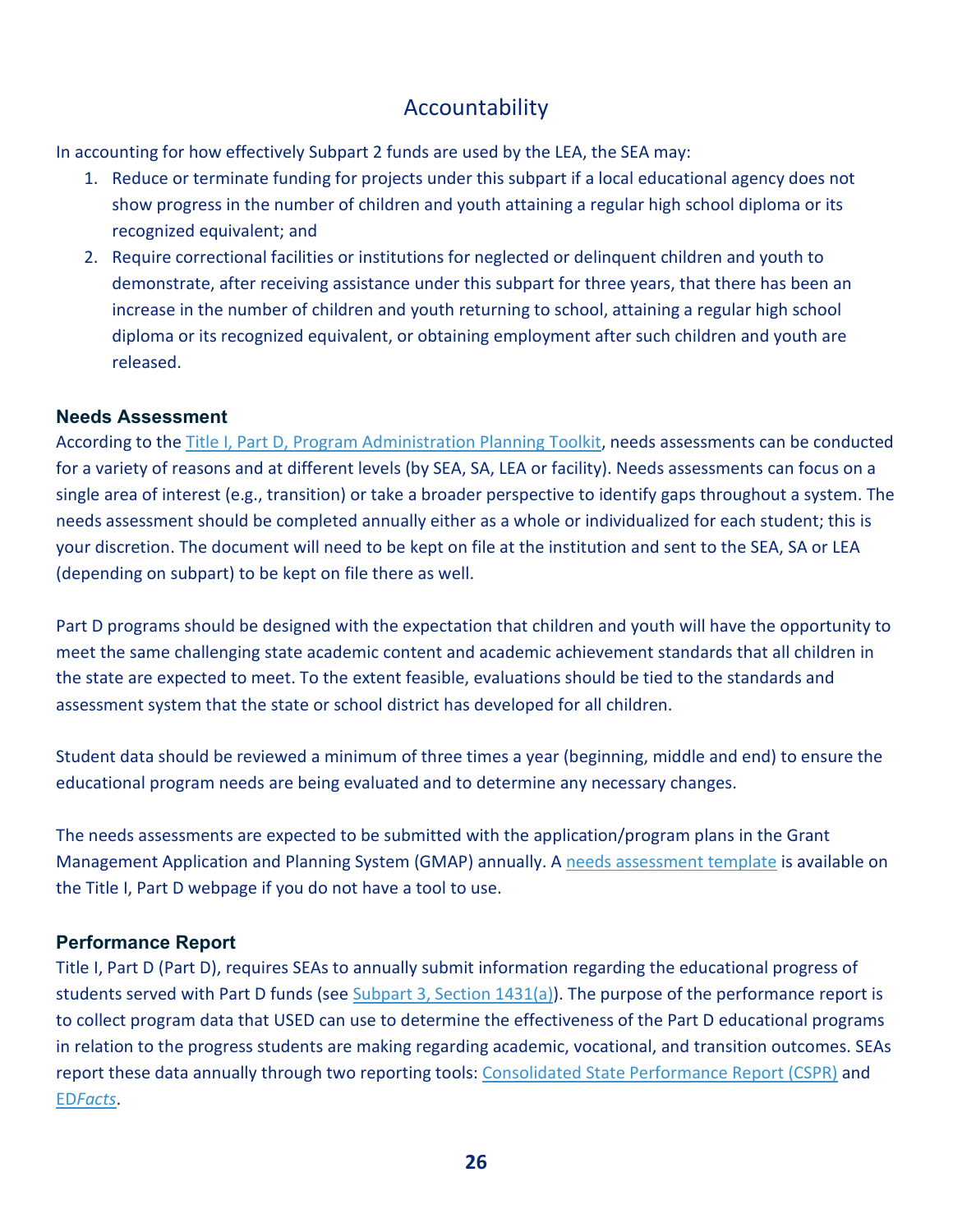Subpart 1 and Subpart 2 programs collect data for the same indicators, focusing on four main areas:

- Student and facility counts
- Demographics (race/ethnicity, age, gender, etc.)
- Academic and vocational outcomes (within facility & after exit)
- Academic performance in reading and mathematics

The performance report requests data for the previous school year, which is typically defined as July 1–June 30. For example, the data are entered in the CSPR in January and February for the school year that ended the previous summer. All states that receive Title I, Part D, funding for the related school year must respond to the reporting requirements in the CSPR.

Part D data can be used by administrators, teachers, and others in a number of ways, including to review and improve the quality of the data itself; to conduct needs assessments and program evaluations; and to share and disseminate information with students, parents and other stakeholders. Data reviews during monitoring visits help determine if growth is occurring within the education program. However, data-based decisionmaking can only occur when the data are of high quality and reliable. Since the data is used to calculate funding, drive decision-making and is shared publically, it is important that it is accurate.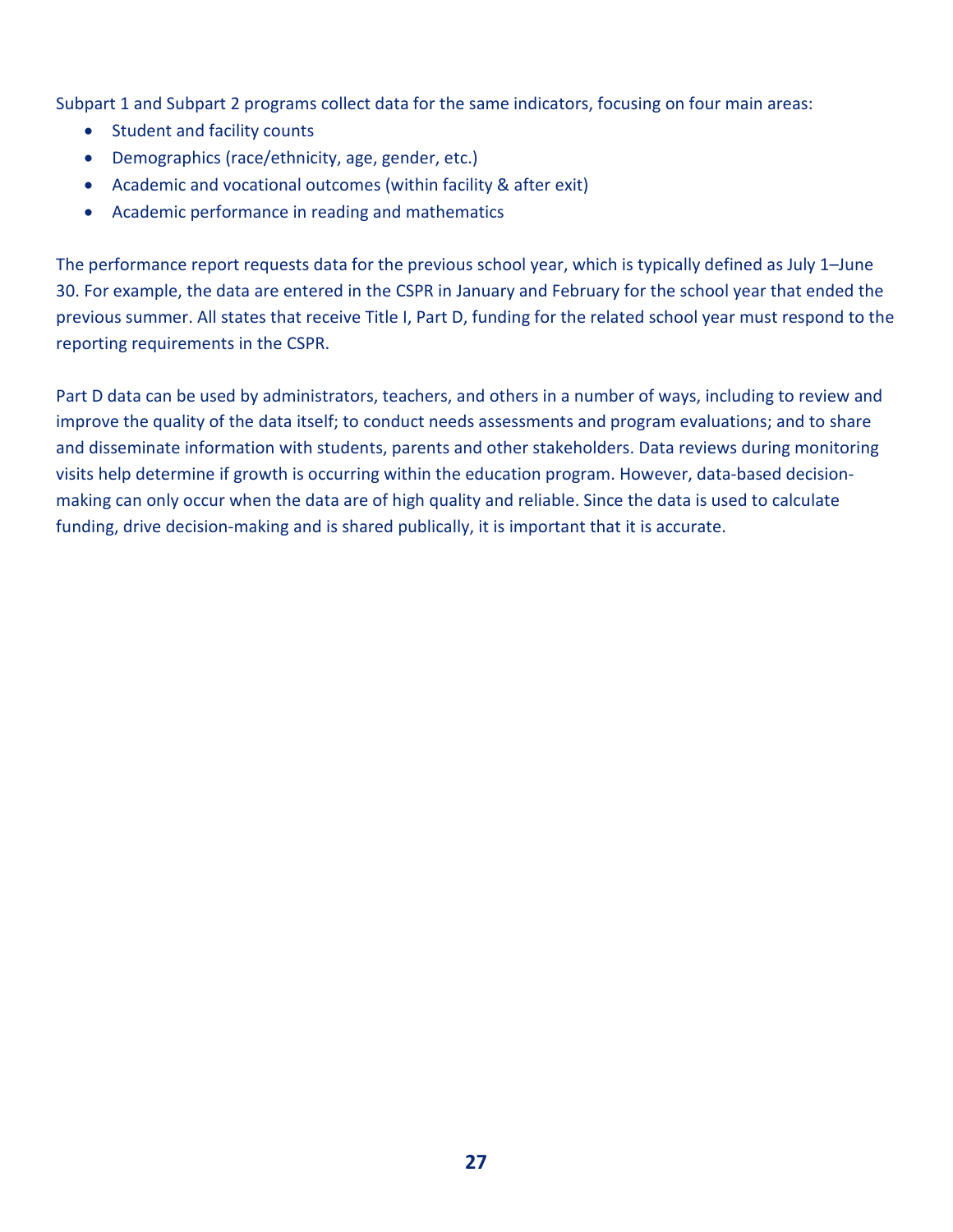# <span id="page-27-0"></span>**Time and Effort – Personnel Paid from Title I**

Time and effort reporting must be maintained for all employees who are paid fully or partly from Title I funds (or any federal funding source). This applies to staff at the district and school level paid completely or partially from Title I funds. These records are often referred to as "time and effort" records. Time and effort records must reflect an after-the-fact distribution of the actual activity of the employee.

Any federal cost, including salaries, must be allocable, that is, provide a benefit to the program that is proportionate to the relative benefits received. Federal funds can only pay for goods or services to the extent there is a chargeable benefit to the federal program. As an example, consider an institution operating a Title I, Part D Program. The institution plans to set up a computer lab that will be used by Title I, Part D students 50 percent of the time and used by all students for the remaining 50 percent. Title I, Part D funds may only pay for 50 percent of the cost of the computer lab and the program must maintain records documenting, at a minimum, the total cost of the computer lab, the amount paid by Title I, Part D and other sources, and that the actual use of the computer lab by the Title I, Part D program actually was 50 percent of the time the lab was used.

[2 C.F.R. 200.430](https://www.ecfr.gov/current/title-2/subtitle-A/chapter-II/part-200/subpart-E/subject-group-ECFRed1f39f9b3d4e72/section-200.430) states that the salaries and wages of employees who work on federal programs may be paid with federal funds as long as appropriate time distribution records are maintained. These records must:

- Be supported by a system of internal controls that provides reasonable assurance that the charges are accurate, allowable and properly allocated;
- Be incorporated into official records;
- Reasonably reflect total activity for which the employee is compensated, not exceeding 100 percent of compensated activities;
- Encompass both federally assisted and all other activities compensated by the district on an integrated basis;
- Comply with the established accounting policies and practices of the nonfederal entity; and
- Support the distribution of the employee's salary or wages among specific activities or costs objectives.

Written policies and procedures are essential to implementing an effective time reporting system. Districts should develop instructions to ensure proper time and effort is maintained. The [Cost Allocation Guide for](https://www2.ed.gov/about/offices/list/ocfo/fipao/costallocationguide92019.pdf) [State and Local Governments, U.S. Department of Education \(2019\)](https://www2.ed.gov/about/offices/list/ocfo/fipao/costallocationguide92019.pdf) provides an outline of the sections that should be included in the district's instructions, to include the following:

- 1. The completion of time and attendance reporting;
- 2. The approval cycle that is required;
- 3. The processing of personnel charges to federal awards; and
- 4. The internal review process that will be established to ensure effective internal control over the federal award.

Generally, the information should provide sufficient detail to permit an understanding of how the system will operate from the point the time is worked to the point the time is recorded in the accounting records and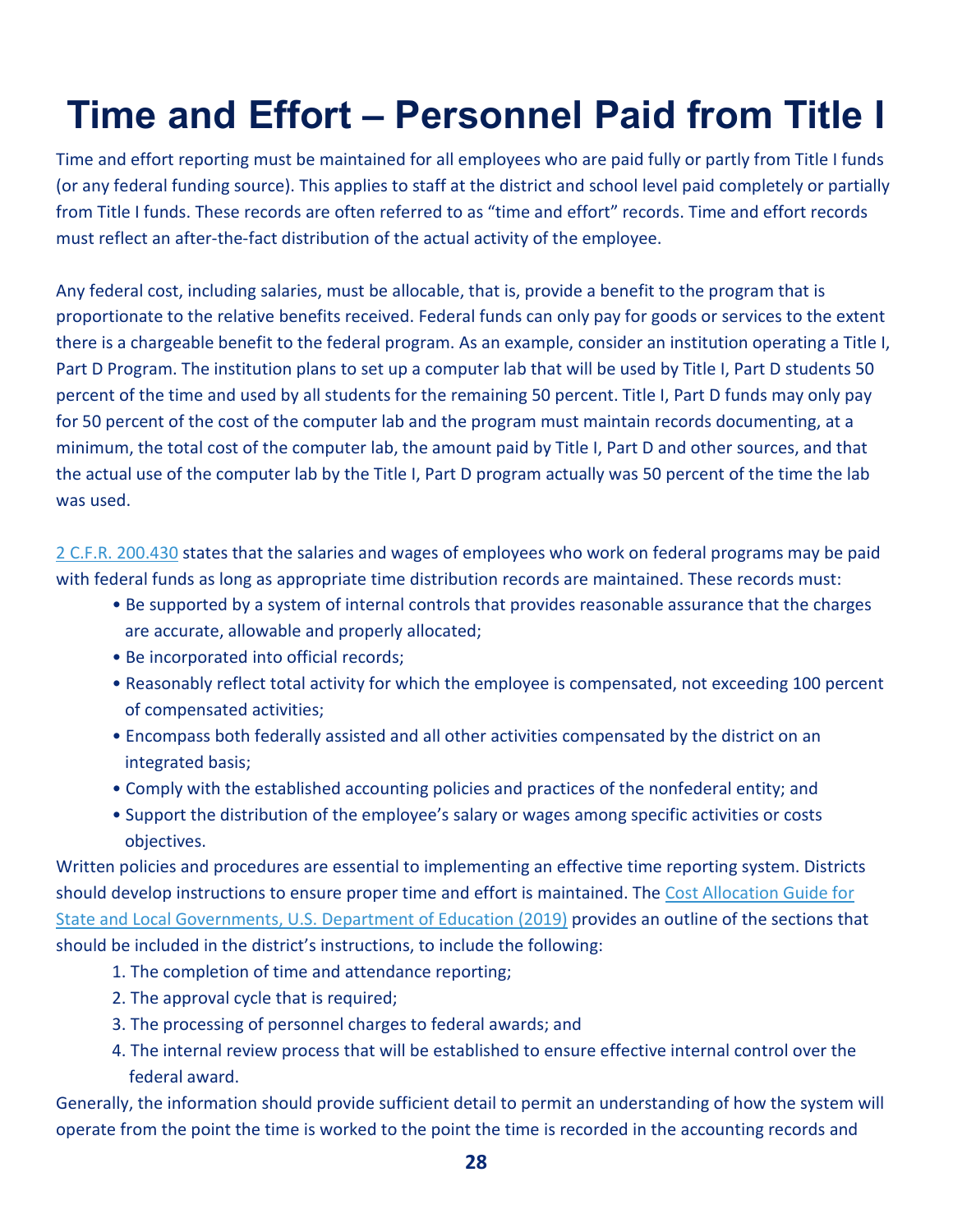charged to federal awards.

#### <span id="page-28-0"></span>**Flexibility in Time and Effort Reporting**

Regulations allow for some flexibility in time and effort reporting. Entities have flexibility in devising their internal controls, such as documented policies and procedures, provided they consistently apply and adhere to those internal controls to meet the standards. The uniform guidance emphasizes internal controls by stating "**the non-federal entities must have sufficiently strong controls to ensure that personnel costs are justified."**

Personnel Activity Reports (PARs) and semi-annual certifications are not required by the federal government, but do offer examples of strong controls that meet time and effort reporting requirements. If a district has not established its own methods for documenting time and effort and received KDE approval for those methods, then PAR reports and semi-annual certifications should be used to meet documentation requirements. (\*Refer below for further information about semiannual certifications under Single Cost Objectives, and PARs under Multiple Cost Objectives.)

2 CFR 200.430(i) explains the standards for documentation of personnel expenses. Namely, a district's internal controls should ensure the following:

**Accurately reflect the work performed**. The charges to federal awards for salaries and wages must be based on records that accurately reflect the work performed. These records must be supported by a system of internal controls which provides reasonable assurance that the charges are accurate, allowable and properly allocated.

If the district uses PARs and semi-annual certifications as part of the process for time and effort reporting, the district's written procedures, as part of their system of internal controls, should document this. Internal controls can include any measure that will support the veracity and accuracy of the documentation supporting the charges to Title I for salaries. Internal controls should include documentation which can be verified. This documentation could include signatures (including electronic signatures) and documentation from a person with first-hand knowledge of the work.

**After-the-fact reporting.** Another requirement for time and effort reporting is a process for after-the-fact review of interim charges made to the federal award based on budget estimates.

If a district puts a salary in their Title I, Part D application for an employee who is paid partly or fully with Title I, Part D and pays that person accordingly throughout the year, there must be a process in place to review the time the person actually worked on Title I, Part D activities compared to the proportionate amount they were paid with Title I, Part D funds. All necessary adjustment must be made so that the final amount charged to the federal award for the salary is accurate, allowable and properly allocated (2 CFR 200.430 (i)(8)). This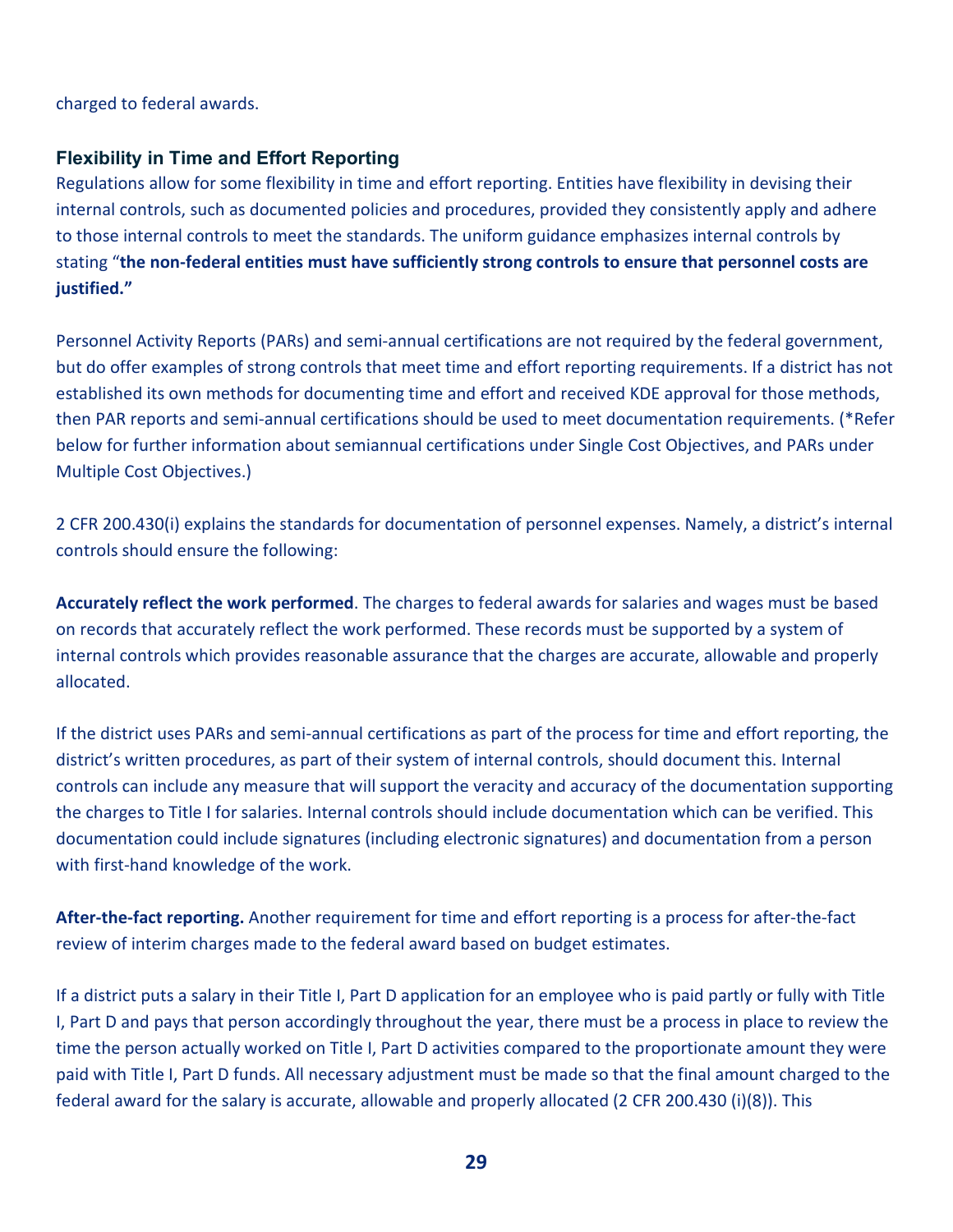justification must occur at least annually, and the process and timeline should be explained in the district's written time and effort procedures.

The frequency of reporting depends on whether an employee works on a single "cost objective" or multiple "cost objectives." A cost objective is defined as follows: A function, organizational subdivision, contract, grant or other activity for which cost data are needed and for which costs are incurred.

#### <span id="page-29-0"></span>**Personnel Working with One Cost Objective**

District and school personnel who work solely on a single cost objective can certify, at a district-determined frequency (for example, semi-annually or annually) that he/she worked solely on that cost objective for the period covered.

A "single cost objective" can be, for example, a single function, a single grant or a single activity. It is possible to work on a single cost objective even if an employee works on more than one federal award or on a federal award and a non-federal award. The key to determining whether an employee is working on a single cost objective is **whether the employee's salary and wages can be supported in full from each of the federal awards on which the employee is working, or from the federal award alone if the employee's salary also is paid with non-federal funds.**

Example of a "single cost objective":

• A supplemental math teacher works in an institution serving delinquent students with 50 percent Title I, Part D funds and 50 percent general funds. Teaching math to delinquent students is a single cost objective because it can be fully supported under Title I, Part D.

KDE provides an example of a strong internal control for staff working from a single cost objective in the form of a "semi-annual certification." This certification example indicates the period covered by the certification and is signed by the employee and the supervisor who has first-hand knowledge of the work performed. A sample semi-annual certification is located in the [Title I, Part D Sample Documents folder.](https://education.ky.gov/federal/progs/tid/Documents/Title%20I%2c%20Part%20D%20Sample%20Documents.zip)

#### <span id="page-29-1"></span>**Personnel Working with More than One Cost Objective**

District and school personnel who work from multiple cost objectives must maintain time and effort distribution records in accordance with 2 CFR section 200.430(i)(1)(vii) that support the portion of time and effort dedicated to:

(i) The federal program or cost objective; and

(ii) Each other program or cost objective supported by consolidated federal funds or other revenue source

The records must reflect an "after-the-fact distribution" of the employee's actual activity and must account for the percentage of time for which the employee is paid from each program.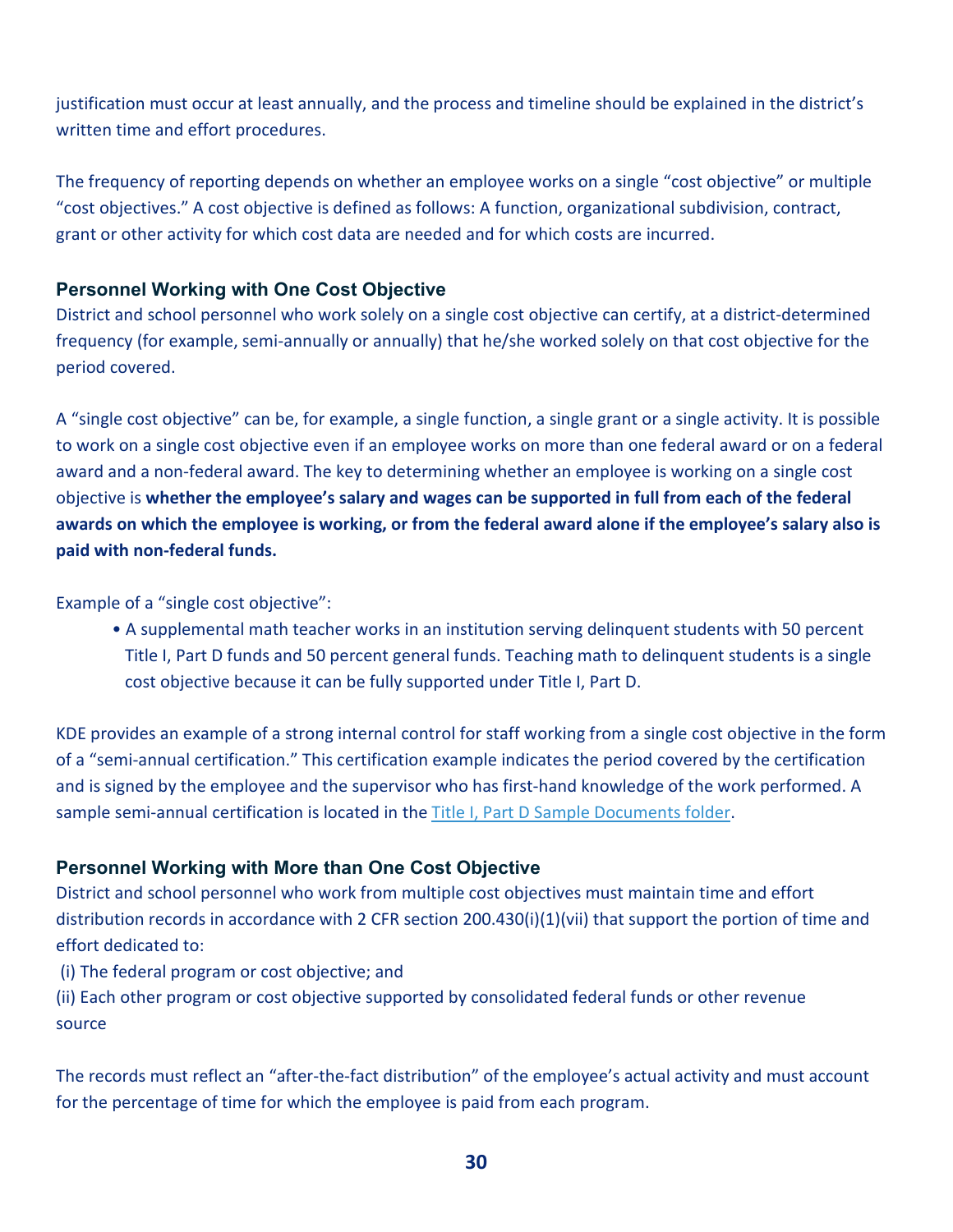Examples of "multiple cost objectives":

- A teacher works part time in a Title I, Part D program with delinquent students, and part time out of another funding source to support all students in the institution. Because only the Title I, Part D portion of this teacher's time could be supported by Title I, Part D funds, this constitutes multiple cost objectives.
- A teacher works part time as a Title III interventionist for English learners and is paid with Title III funds, and works part time in with delinquent students, paid out of Title I, Part D. Because the English learner intervention and the Title I, Part D instruction are two separate activities, this is an example of multiple cost objectives.
- A transition coordinator working 35% of their time on Title I, Part D activities and paid with Title I, Part D funds, 20% on Title II activities and paid with Title II funds, and the remaining 45% of their time is paid from general funds to support the district in other activities would be considered an employee working on multiple cost objectives.

KDE provides an example of a strong internal control for staff working from multiple cost objectives in the form of a "Personnel Activity Record" or PAR. A blank PAR report is located in the [Title I, Part D Sample](https://education.ky.gov/federal/progs/tid/Documents/Title%20I%2c%20Part%20D%20Sample%20Documents.zip)  [Documents folder.](https://education.ky.gov/federal/progs/tid/Documents/Title%20I%2c%20Part%20D%20Sample%20Documents.zip)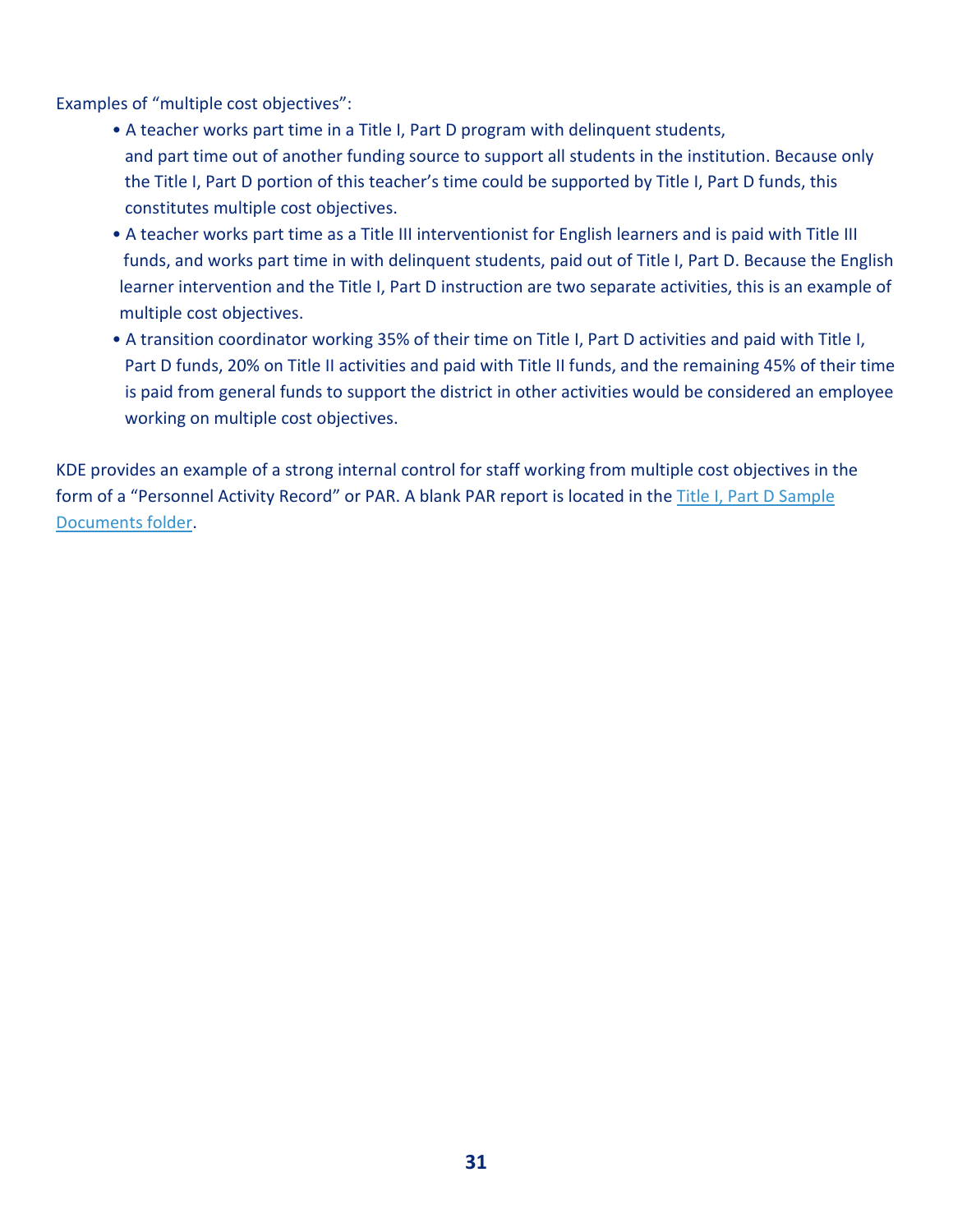# **Sample Completed PAR:**

| <b>Personnel Activity Report (PAR)</b>                                                                          |                                                         |                                          |                    |
|-----------------------------------------------------------------------------------------------------------------|---------------------------------------------------------|------------------------------------------|--------------------|
|                                                                                                                 | for District Personnel Working with More than 1 Program |                                          |                    |
| <b>Employee Name: John Smith</b>                                                                                |                                                         |                                          |                    |
|                                                                                                                 | Date Range: From Oct. 1, 2021 through Oct. 29, 2021     |                                          |                    |
| <b>Office/School: Federal Programs</b>                                                                          |                                                         |                                          |                    |
| <b>Reporting Period Date</b>                                                                                    | <b>Cost Objective: Title I, Part A Hours</b>            | <b>Cost Objective: Title III, Part A</b> | <b>Total Hours</b> |
|                                                                                                                 |                                                         | <b>Hours</b>                             |                    |
| 10/1                                                                                                            | 5                                                       | 3                                        | 8                  |
| 10/2                                                                                                            | 5                                                       | $\overline{3}$                           | 8                  |
| 10/3                                                                                                            | $\overline{4}$                                          | $\overline{4}$                           | 8                  |
| 10/4                                                                                                            | 2.5                                                     | 5.5                                      | 8                  |
| 10/5                                                                                                            | 3                                                       | 5                                        | 8                  |
| 10/6                                                                                                            | 1.5                                                     | 6.5                                      | 8                  |
| $10/7$                                                                                                          | $\overline{2}$                                          | 6                                        | 8                  |
| 10/8                                                                                                            | 3                                                       | 5                                        | 8                  |
| 10/9                                                                                                            | 5                                                       | $\overline{3}$                           | 8                  |
| 10/10                                                                                                           | 1.5                                                     | 6.5                                      | 8                  |
| 10/11                                                                                                           | $\mathbf{1}$                                            | $\overline{7}$                           | 8                  |
| 10/12                                                                                                           | 3                                                       | 5                                        | 8                  |
| 10/13                                                                                                           | 2.5                                                     | 5.5                                      | 8                  |
| 10/14                                                                                                           | 3                                                       | 5                                        | 8                  |
| 10/15                                                                                                           | 3                                                       | 5                                        | 8                  |
| 10/16                                                                                                           | 2.5                                                     | 5.5                                      | $\bf 8$            |
| 10/17                                                                                                           | 3                                                       | 5                                        | 8                  |
| 10/18                                                                                                           | 6                                                       | $\overline{2}$                           | 8                  |
| 10/19                                                                                                           | 4.5                                                     | 3.5                                      | 8                  |
| 10/20                                                                                                           | 2.5                                                     | 5.5                                      | 8                  |
| 10/21                                                                                                           | 4                                                       | $\overline{4}$                           | 8                  |
| 10/22                                                                                                           | 5                                                       | $\overline{3}$                           | 8                  |
| 10/23                                                                                                           | 6.5                                                     | $1.5$                                    | 8                  |
| 10/24                                                                                                           | 5                                                       | $\overline{\mathbf{3}}$                  | 8                  |
| 10/25                                                                                                           | 4                                                       | $\overline{4}$                           | 8                  |
| 10/26                                                                                                           | 3.5                                                     | 4.5                                      | 8                  |
| 10/27                                                                                                           | 5                                                       | 3                                        | 8                  |
| 10/28                                                                                                           | 2.5                                                     | 5.5                                      | 8                  |
| 10/29                                                                                                           | 5                                                       | $\overline{3}$                           | 8                  |
| This certifies that above is an accurate representation of the work performed during the time period indicated. |                                                         |                                          |                    |
| Employee Signature: John Smith<br>Supervisor Signature: Jane Doe                                                |                                                         |                                          |                    |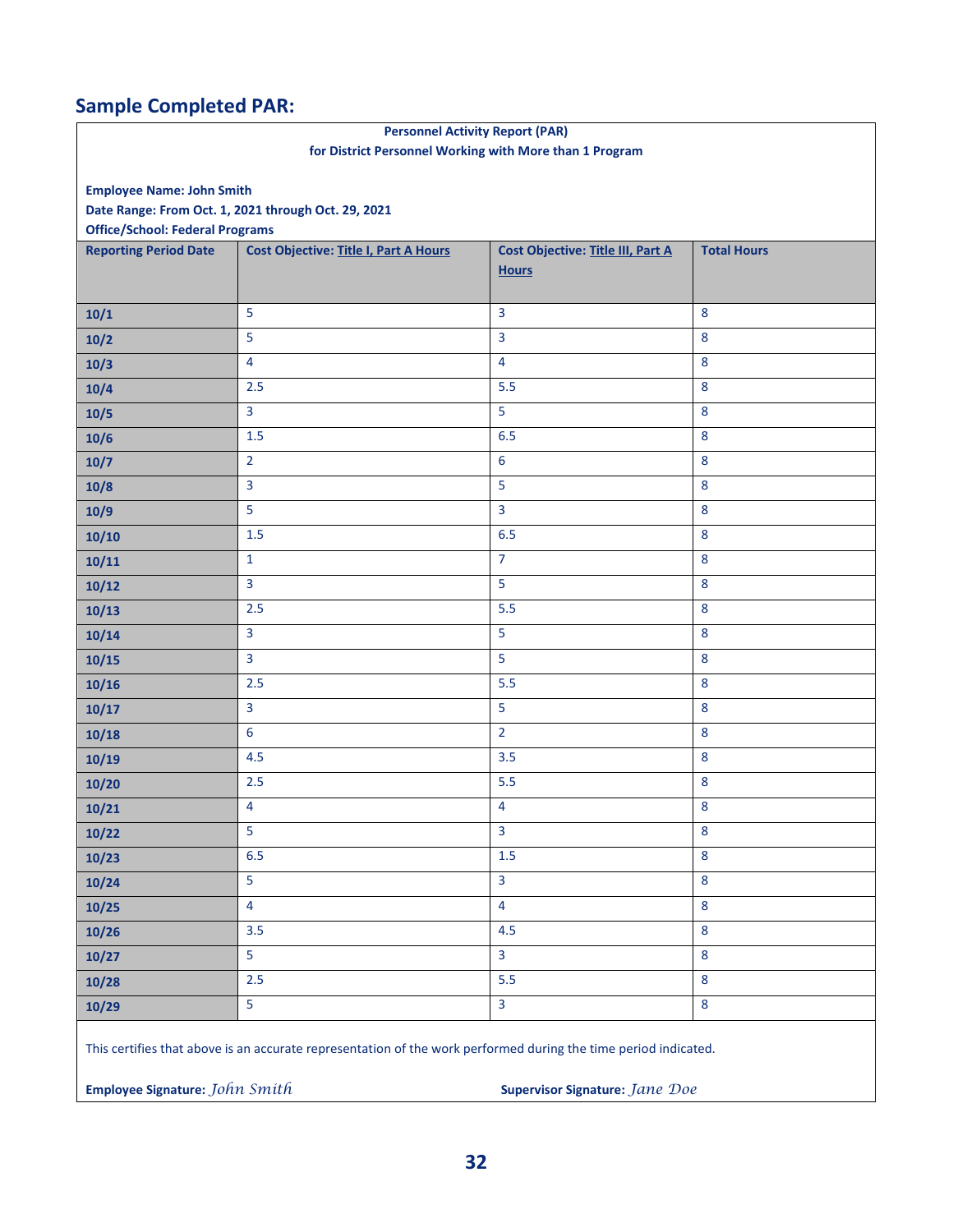There are other methods besides PAR reports and semi-annual certifications that districts could use in their time and effort reporting process, as long as the requirements of 2 CFR 200.430(i) are met. Should a district wish to use a substitute or alternative system, a request must be submitted to KDE for approval. Below are several resources to assist with the time and effort processes.

[The Compliance Supplement 2020](https://www.whitehouse.gov/wp-content/uploads/2020/08/2020-Compliance-Supplement_FINAL_08.06.20.pdf) [Cost Allocation Guide for State and Local Governments, U.S. Department of Education \(2019\)](https://www2.ed.gov/about/offices/list/ocfo/fipao/costallocationguide92019.pdf) Code of Federal Regulations [2 C.F.R. 200.430](https://www.ecfr.gov/current/title-2/subtitle-A/chapter-II/part-200/subpart-E/subject-group-ECFRed1f39f9b3d4e72/section-200.430)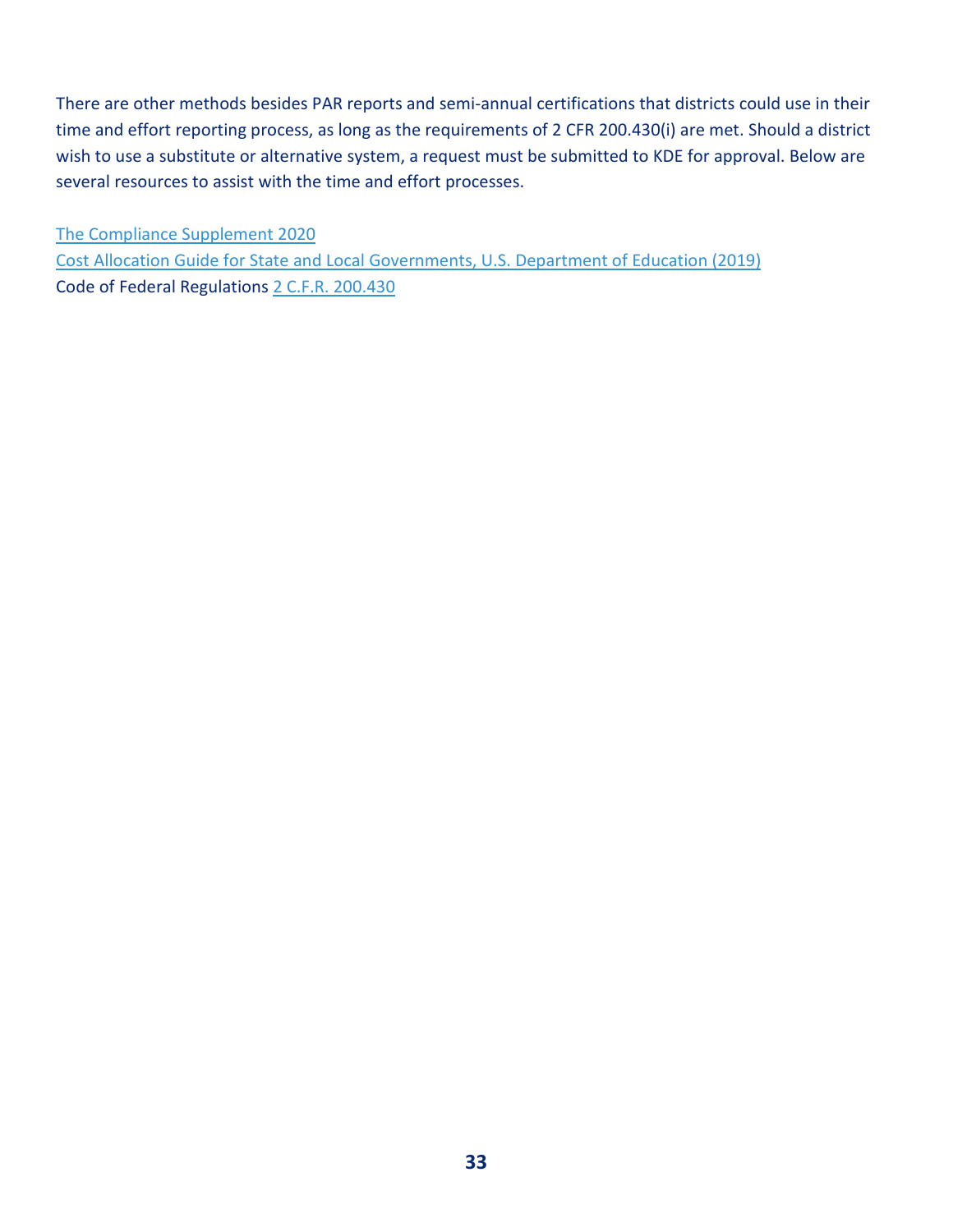# **Title I District Coordinator Support**

### <span id="page-33-1"></span><span id="page-33-0"></span>Tips for Title I Coordinators

- 1. Visit the Kentucky Department of Education (KDE) and U.S. Department of Education (USED) Title I webpages at[: KDE Title I, Part D](https://education.ky.gov/federal/progs/tid/Pages/default.aspx) (TIPD) and ED [Title I, Part D.](https://www2.ed.gov/programs/titleipartd/index.html?exp=0)
- 2. Read your district's most recent Title I, Part D grant application and supporting materials (Title I, Part D Narrative, needs assessment, budget, etc.).
- 3. Read the accountability data found in the [School Report Card](https://www.kyschoolreportcard.com/home) for your district and its schools for the most recent year.
- 4. Visit your Title I, Part D institutions often. Become familiar with their needs assessment, improvement plans and procedures.
- 5. Read your district's policies governing data collection and use, as well as professional development.
- 6. Use the Title I Coordinator Year-at-a-Glance timeline in [Appendix A](#page-34-0) as a guide for your program.

# <span id="page-33-2"></span>Hints for Organization and Record Keeping

- 1. Set up your files using KDE's monitoring form as an organizational framework. Maintain current documents that will serve as evidence for each area should the program be monitored. See the list of suggested documentation in [Appendix C](#page-38-0) and [Appendix D.](#page-40-0)
- 2. Maintain updated lists of students served, date of entry into the program and date of exit.
- 3. Keep current copies of program plans and equipment inventory on file at the district office.
- 4. Create a filing system to be used at all participating institutions. This will help ensure that all institutions are maintaining proper documentation and smooth the process of visiting each Title I, Part D institution. Some coordinators provide each institution coordinator with a portable file box, files prelabeled with the necessary sections and tip sheets for each section as to what type of documents should be kept in each folder, while others use an electronic system.
- 5. Maintain hard copies as well as digital copies of documents whenever possible. Give digital documents and folders titles that make it easy to determine the content of each item.

### <span id="page-33-3"></span>Sample Documentation

When a district is monitored by KDE, documentation must be provided showing effective implementation of the Title I, Part Dprogram. The master list of sample documentation can be found in [Appendix C](#page-38-0) and [Appendix](#page-40-0)  [D.](#page-40-0) This list is not all-inclusive but rather includes suggested documentation. Contact a KDE TIPD consultant to verify other allowable forms of documentation.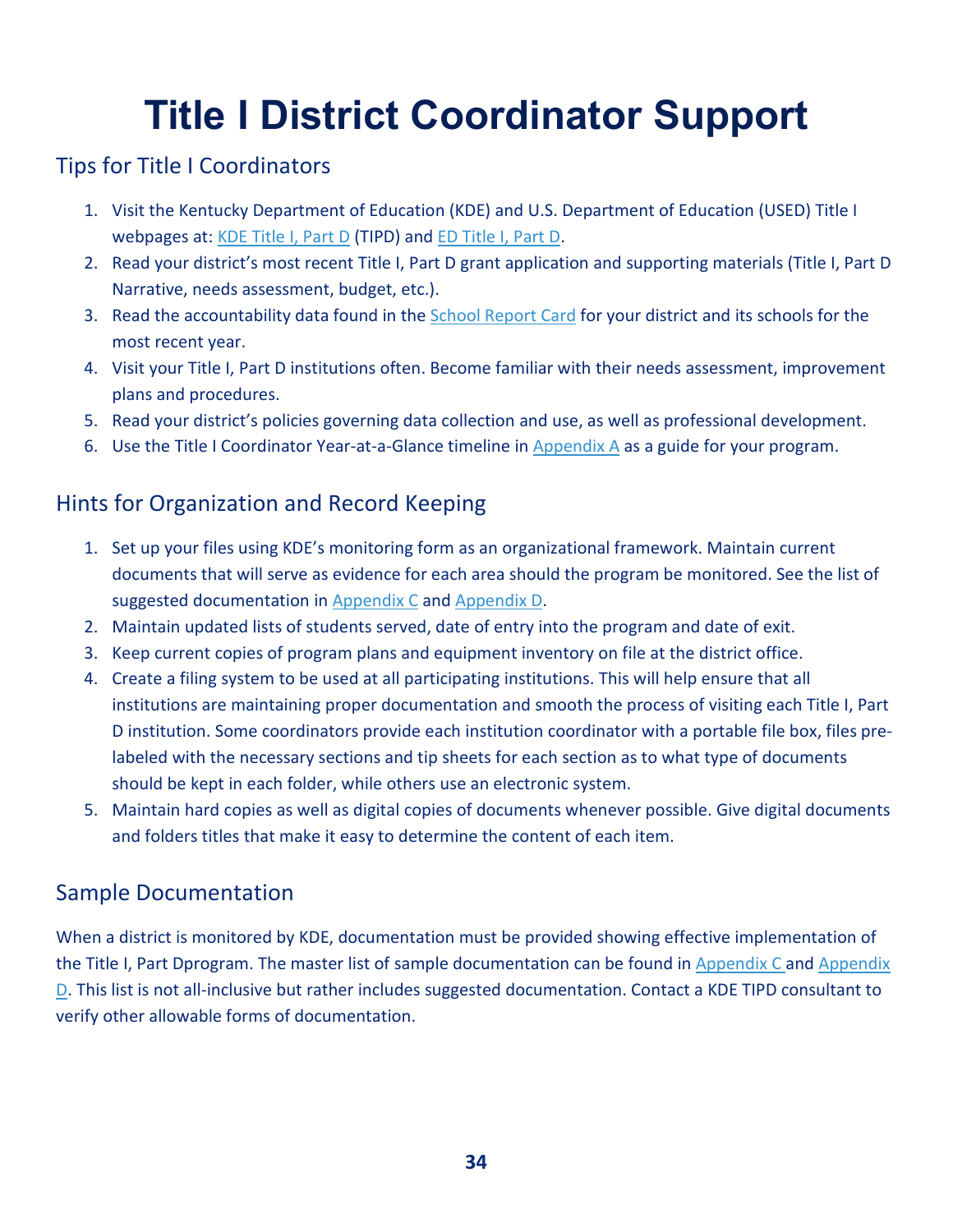# **Appendix A – Title I Coordinator's Year-at-a-Glance**

<span id="page-34-0"></span>

|                  | <b>Title I Coordinator's Year-at-a-Glance</b>                                                                                                         |
|------------------|-------------------------------------------------------------------------------------------------------------------------------------------------------|
| <b>August</b>    |                                                                                                                                                       |
|                  | Collect signed Time and Effort records for staff who work on multiple cost objectives.                                                                |
| $\bullet$        | Submit Performance Report to the Kentucky Department of Education (KDE).                                                                              |
| $\bullet$        | Finalize the program plan/application and budget & submit for approval in the Grant Management                                                        |
|                  | Application and Planning System (GMAP.)                                                                                                               |
| $\bullet$        | Update contact information with state education agency (SEA), if needed.                                                                              |
| $\bullet$        | Prepare for monitoring the district's N or D program(s). (including setting schedule, updating                                                        |
|                  | monitoring protocol, and preparing other related materials)                                                                                           |
| $\bullet$        | Develop a system to collect and organize documentation related to the district's Title I program for                                                  |
|                  | state monitoring reviews.                                                                                                                             |
| <b>September</b> |                                                                                                                                                       |
| $\bullet$        | Collect signed Time and Effort records for staff who work on multiple cost objectives.                                                                |
| $\bullet$        | Monitor the district's N or D program(s). (This can be completed throughout the school year.)                                                         |
| $\bullet$        | Ensure that all schools have Title I plans (e.g., school improvement plans) aligned to use of funds.                                                  |
| $\bullet$        | Review and update Title I personnel lists for each building.                                                                                          |
| $\bullet$        | Consult with participating facilities for delinquent youth to develop an evaluation of services.                                                      |
| $\bullet$        | Identify a data collection method for the child count.                                                                                                |
| $\bullet$        | Establish a process for ongoing collaboration.                                                                                                        |
| October          |                                                                                                                                                       |
| $\bullet$        | Collect signed Time and Effort records for staff who work on multiple cost objectives.                                                                |
| $\bullet$        | Design evaluations for professional development activities for impact on student learning.                                                            |
| $\bullet$        | Review and update needs assessment and program evaluation procedures, as needed.                                                                      |
| $\bullet$        | Submit requests to amend budgets, as needed.                                                                                                          |
|                  | Count eligible students within count window for Subpart 2.                                                                                            |
| <b>November</b>  |                                                                                                                                                       |
| $\bullet$        | Collect signed Time and Effort records for staff who work on multiple cost objectives.                                                                |
|                  | Collect and verify child count data and submit to KDE.                                                                                                |
| <b>December</b>  |                                                                                                                                                       |
| $\bullet$        | Collect signed Time and Effort records for staff who work on multiple cost objectives.                                                                |
| $\bullet$        | Submit requests to amend grants, as needed.                                                                                                           |
| $\bullet$        | Submit applicable data on GMAP (i.e. Child Count for Subpart 1)                                                                                       |
| <b>January</b>   |                                                                                                                                                       |
| $\bullet$        | Collect signed Time and Effort records for staff who work on multiple cost objectives.                                                                |
| $\bullet$        | Submit requests to amend grants, as needed.                                                                                                           |
| $\bullet$        | Collect semi-annual certifications (1 of 2) for Title I personnel whose compensation is funded solely                                                 |
|                  | from Title I and for personnel using the substitute time and effort system.                                                                           |
| $\bullet$        | Establish a plan and timeline for working with other federal programs in the district to coordinate<br>the consolidated application in the next year. |
| <b>February</b>  |                                                                                                                                                       |
| $\bullet$        | Collect signed Time and Effort records for staff who work on multiple cost objectives.                                                                |
|                  |                                                                                                                                                       |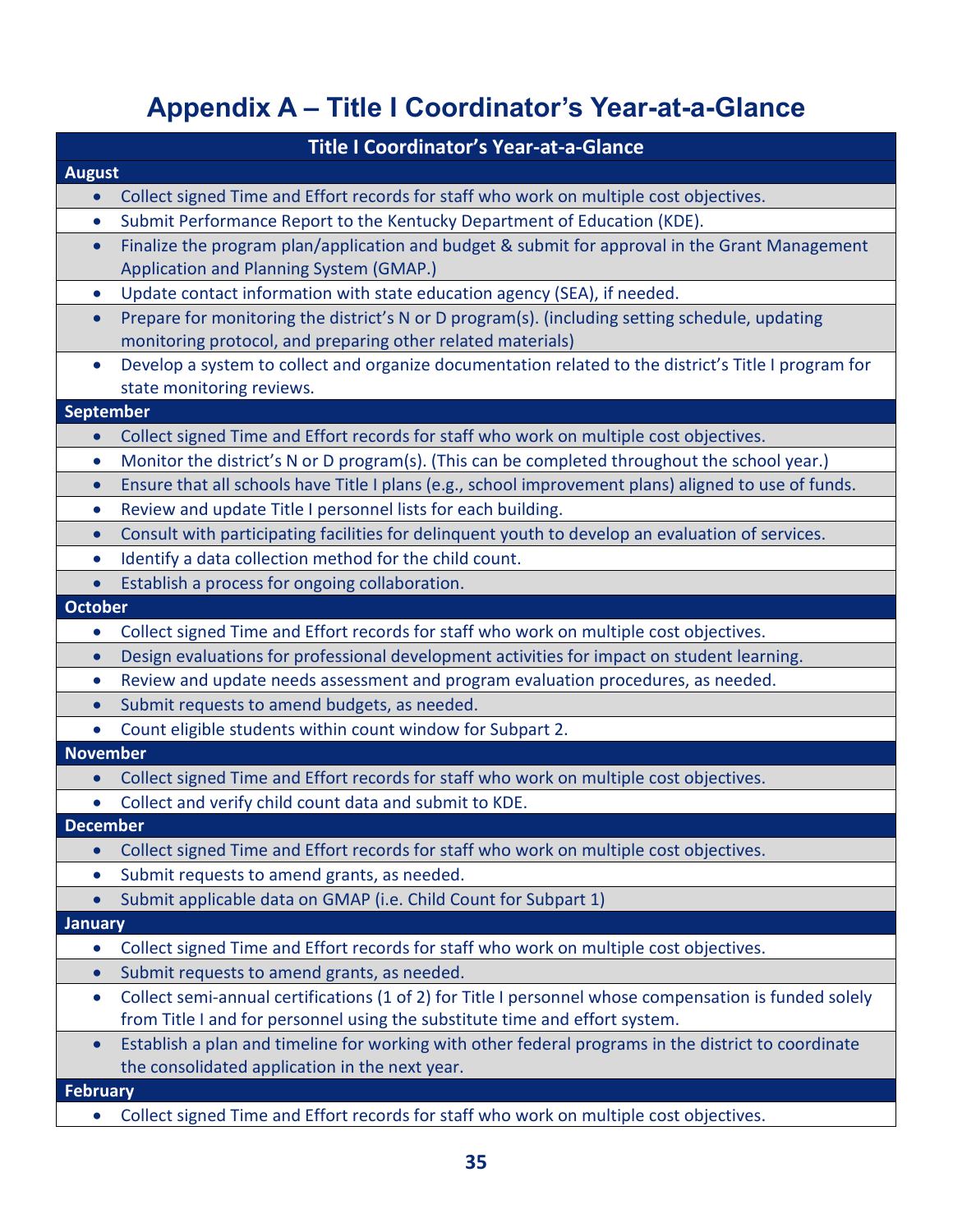|                | <b>Title I Coordinator's Year-at-a-Glance</b>                                                                                                                             |
|----------------|---------------------------------------------------------------------------------------------------------------------------------------------------------------------------|
|                | Submit requests to amend grants, as needed.                                                                                                                               |
| <b>March</b>   |                                                                                                                                                                           |
| $\bullet$      | Collect signed Time and Effort records for staff who work on multiple cost objectives.                                                                                    |
| $\bullet$      | Submit requests to amend grants, as needed.                                                                                                                               |
| $\bullet$      | Use available data to work on evaluating the program.                                                                                                                     |
| <b>April</b>   |                                                                                                                                                                           |
| $\bullet$      | Collect signed Time and Effort records for staff who work on multiple cost objectives.                                                                                    |
| $\bullet$      | Submit requests to amend grants, as needed.                                                                                                                               |
| $\bullet$      | Conduct other shareholder consultations on the development of the local education agency/school<br>Title I plan.                                                          |
| <b>May</b>     |                                                                                                                                                                           |
| $\bullet$      | Collect signed Time and Effort records for staff who work on multiple cost objectives.                                                                                    |
| $\bullet$      | Submit requests to amend grants, as needed.                                                                                                                               |
| $\bullet$      | Conduct program evaluation and develop a summary of the results.                                                                                                          |
| $\bullet$      | Conduct needs assessment based on findings of program evaluation.                                                                                                         |
| $\bullet$      | Determine roles and responsibilities of appropriate LEA representatives                                                                                                   |
| $\bullet$      | Meet with district financial staff to reconcile fiscal issues prior to the end-of-year closeout.                                                                          |
| <b>June</b>    |                                                                                                                                                                           |
| $\bullet$      | Collect signed Time and Effort records for staff who work on multiple cost objectives.                                                                                    |
| $\bullet$      | Submit requests to amend grants, as needed.                                                                                                                               |
| $\bullet$      | Finalize plan, budget and submit Title I application on GMAP by June 30 (unless an extension is<br>required).                                                             |
| July           |                                                                                                                                                                           |
| $\bullet$      | Collect signed Time and Effort records for staff who work on multiple cost objectives.                                                                                    |
| $\bullet$      | Submit requests to amend grants, as needed.                                                                                                                               |
| $\bullet$      | Collect semi-annual certifications (2 of 2) for Title I personnel whose compensation is funded solely                                                                     |
|                | from Title I and for personnel using the substitute time and effort system.<br>Gather information to start working on the Performance Report.                             |
| <b>Ongoing</b> |                                                                                                                                                                           |
|                | Engage in family and community involvement. Maintain documentation of these activities (meeting<br>agendas and notes, meeting notifications, sign-in sheets, etc.).       |
| $\bullet$      | Collect and submit applicable data in GMAP.                                                                                                                               |
| $\bullet$      | Conduct ongoing communication to participating schools and oversight of services provided to<br>eligible school students and teachers.                                    |
| $\bullet$      | Title I Part D Coordinator ensures funds are being spent in an appropriate manner (e.g. school<br>receives approval before spending funds, expenses are allowable)        |
| $\bullet$      | Attend information sessions and professional development activities to stay current on best policies,<br>practices and research.                                          |
| $\bullet$      | Collect, analyze and synthesize comprehensive needs assessment data.                                                                                                      |
| $\bullet$      | Submit budget and budget amendments on GMAP budgeting system as needed.                                                                                                   |
| $\bullet$      | Regularly verify the financial status of Title I programs (e.g., approved allocation to participating<br>schools, appropriate expenditure of current year's funds, etc.). |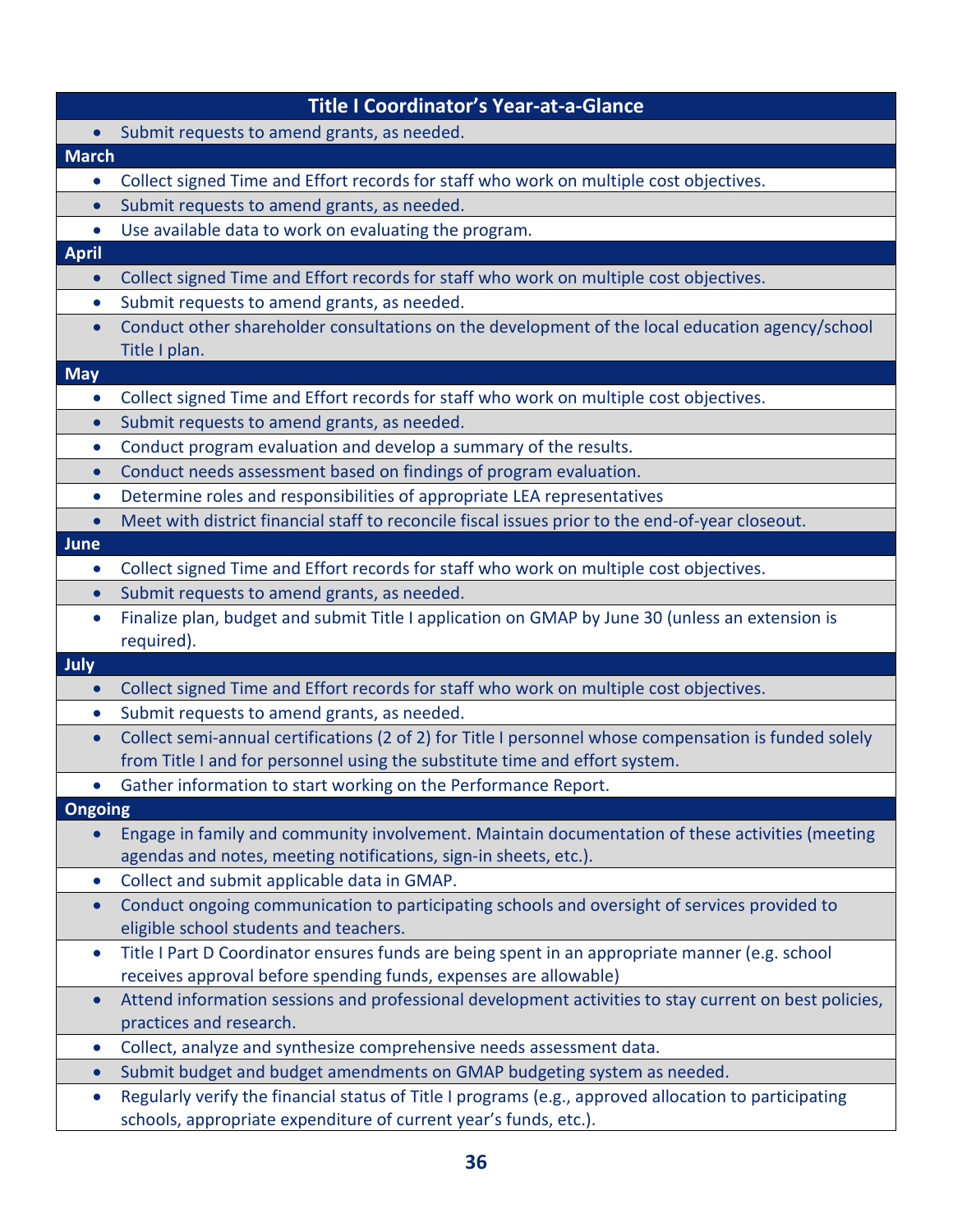# <span id="page-36-0"></span>**Appendix B – Rubric to Assess the Quality of an N or D Program**

*The following model was adapted from a rubric developed by the Iowa Department of Education to assess the quality of their schoolwide plans. The rubric suggests a "three star" system that highlights the desired qualities/behaviors observed in effective programs.*

| <b>Rubric to Assess the Quality of an N or D Program</b>                                                                                                                                                                 |                                                                                                                                                        |                                                                                                                                                                              |
|--------------------------------------------------------------------------------------------------------------------------------------------------------------------------------------------------------------------------|--------------------------------------------------------------------------------------------------------------------------------------------------------|------------------------------------------------------------------------------------------------------------------------------------------------------------------------------|
| <b>Comprehensive Needs Assessment</b>                                                                                                                                                                                    |                                                                                                                                                        |                                                                                                                                                                              |
| Exceptional $-\star\star\star$                                                                                                                                                                                           | Acceptable $- \star \star$                                                                                                                             | Needs Revision $ \star$                                                                                                                                                      |
| Includes a variety of data gathered<br>from multiple sources.                                                                                                                                                            | Includes data gathered from two<br>sources.                                                                                                            | Includes data gathered from less than<br>two sources.                                                                                                                        |
| Examines student, teacher, school<br>and community strengths and needs.                                                                                                                                                  | Examines student strengths and<br>needs.                                                                                                               | Examines student deficits.                                                                                                                                                   |
| <b>School Reform Strategies</b>                                                                                                                                                                                          |                                                                                                                                                        |                                                                                                                                                                              |
| Exceptional $-\star\star\star$                                                                                                                                                                                           | Acceptable $- \star \star$                                                                                                                             | Needs Revision $ \star$                                                                                                                                                      |
| Strategies increase the quality and<br>quantity of instruction, using<br>evidence-based methods and<br>strategies.                                                                                                       | Increased the quality and quantity of<br>instruction.                                                                                                  | Increases neither the quality nor<br>quantity of instruction.                                                                                                                |
| Evidence-based reform strategies are<br>directly aligned with the findings of<br>the needs assessment.                                                                                                                   | Reform strategies aligned with the<br>findings of the needs assessment.                                                                                | Reform strategies are not directly<br>aligned with the comprehensive<br>needs assessment findings and do<br>not reference evidence-based<br>models.                          |
| Provides a detailed, enriched and<br>accelerated curriculum for all<br>students.                                                                                                                                         | Provides an enriched and accelerated<br>curriculum for select students with<br>plans in place to move toward all<br>students.                          | Provides a basic curriculum.                                                                                                                                                 |
| Addresses the needs of all children in<br>the school, but particularly those<br>who are low achieving, and meets<br>the needs of students representing<br>all major student populations<br>participating in the program. | Addresses the needs of all children in<br>the school, but particularly the needs<br>of students of target populations<br>participating in the program. | Addresses the needs of select<br>students and there is no clear plan in<br>place that addresses how the school<br>will determine if identified needs are<br>met.             |
| Addresses specific strategies that<br>assist teachers in determining if<br>student needs are met.                                                                                                                        | Briefly addresses how the school will<br>determine if these needs are met.                                                                             | Teachers are directed to meet<br>student needs without specific<br>strategies or approaches.                                                                                 |
| <b>High-Quality and Ongoing Professional Development</b>                                                                                                                                                                 |                                                                                                                                                        |                                                                                                                                                                              |
| Exceptional - $\star \star \star$                                                                                                                                                                                        | Acceptable - $\star\star$                                                                                                                              | <b>Needs Revision - <math>\star</math></b>                                                                                                                                   |
| All staff is trained to meet individual<br>needs of all students, but particularly<br>the lowest achieving students<br>included in the program.                                                                          | Most staff receives training toward<br>meeting the needs of only select<br>groups of students.                                                         | Some staff receives fragmented<br>training unrelated to identified<br>school needs.                                                                                          |
| All staff receives ongoing and<br>sustained professional development<br>that is aligned with the goals of the<br>improvement plan.                                                                                       | Most staff receives ongoing and<br>sustained professional development<br>that is mostly aligned with the goals<br>of the improvement plan.             | Few staff receives professional<br>development; it addresses their<br>individual training goals and is not<br>necessarily aligned with the goals of<br>the improvement plan. |
| <b>Strategies to Increase Parent and Family Engagement</b>                                                                                                                                                               |                                                                                                                                                        |                                                                                                                                                                              |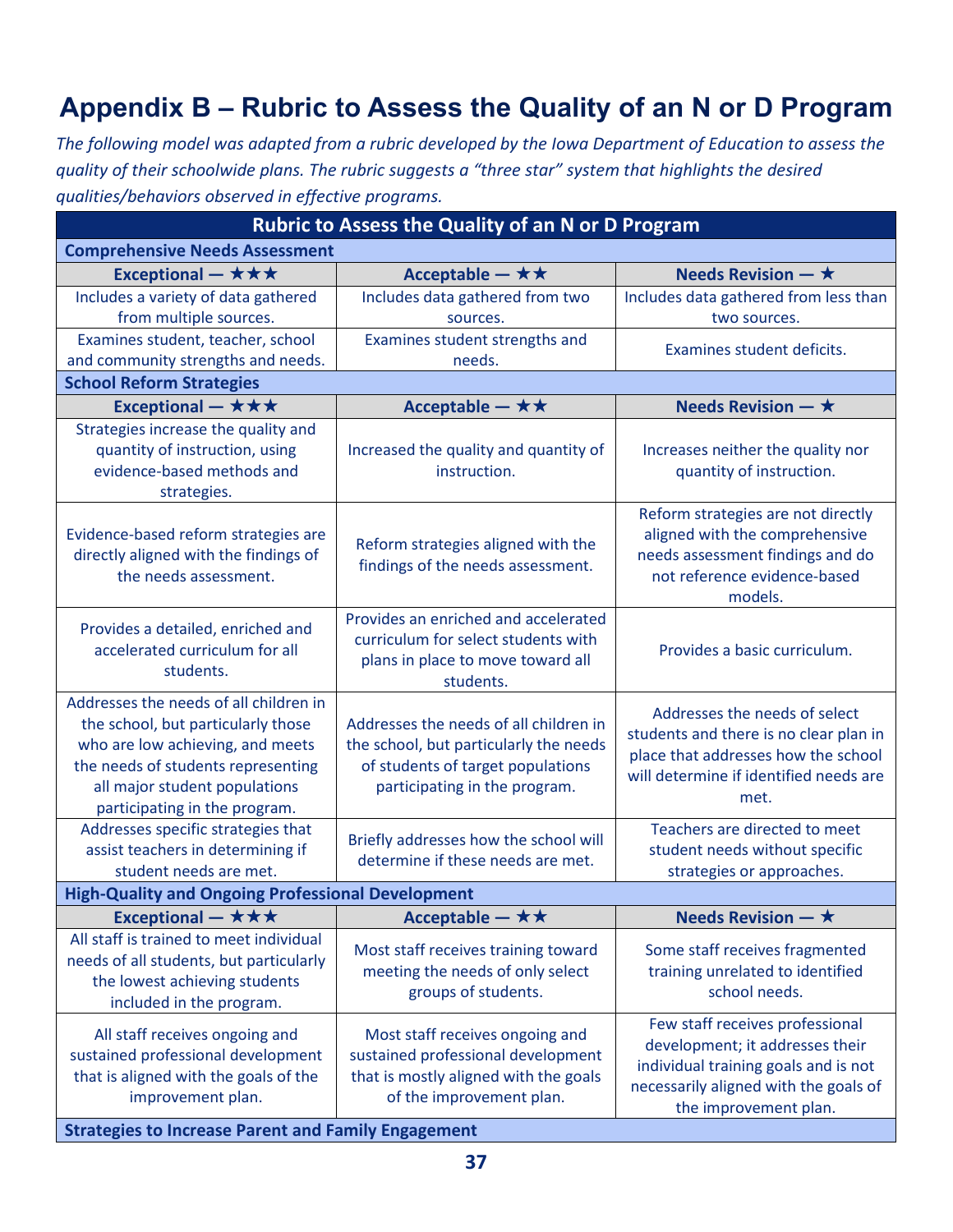| Rubric to Assess the Quality of an N or D Program                                                                                                                       |                                                                                                                                                                    |                                                                                                                                                                                                                |  |
|-------------------------------------------------------------------------------------------------------------------------------------------------------------------------|--------------------------------------------------------------------------------------------------------------------------------------------------------------------|----------------------------------------------------------------------------------------------------------------------------------------------------------------------------------------------------------------|--|
| Exceptional - $\star \star \star$                                                                                                                                       | Acceptable - $\star\star$                                                                                                                                          | Needs Revision $ \star$                                                                                                                                                                                        |  |
| Specific strategies to increase parent<br>and family engagement, based upon<br>results of the needs assessment have<br>been identified and implemented.                 | Specific strategies to increase parent<br>and family engagement have been<br>identified and implemented.                                                           | Specific strategies to increase parent<br>and family engagement have not<br>been identified or implemented.                                                                                                    |  |
| Strong collaboration with community<br>resources is evident.                                                                                                            | Some collaboration with community<br>resources is evident.                                                                                                         | No collaboration with community<br>resources is observed.                                                                                                                                                      |  |
| Parents are included as decision<br>makers in a broad spectrum of<br>decisions.                                                                                         | Parents are included as decision<br>makers in a limited number of<br>decisions.                                                                                    | Parents have no role in the decision<br>making process.                                                                                                                                                        |  |
| Specific strategies for helping<br>students' transition have been<br>identified and implemented.                                                                        | Specific strategies for helping<br>students' transition are not included<br>in the improvement plan.                                                               | Specific strategies for helping<br>students' have not been identified or<br>implemented.                                                                                                                       |  |
|                                                                                                                                                                         | Timely and Additional Assistance to Students Having Difficulty Mastering the Standards                                                                             |                                                                                                                                                                                                                |  |
| Exceptional - $\star \star \star$                                                                                                                                       | Acceptable - $\star \star$                                                                                                                                         | Needs Revision $ \star$                                                                                                                                                                                        |  |
| The school has a well-defined process<br>that is currently being implemented<br>to identify students experiencing<br>difficulty mastering the state's<br>standards.     | The school has a process in place to<br>identify students experiencing<br>difficulty mastering the state's<br>standards.                                           | No process is in place to identify<br>students experiencing difficulty<br>mastering the state's standards.                                                                                                     |  |
| Timely, effective, and additional<br>assistance is provided for students<br>experiencing difficulty mastering the<br>state's standards.                                 | Effective, and additional assistance is<br>provided for students experiencing<br>difficulty meeting the state's<br>standards.                                      | Additional assistance is sometimes<br>provided to some students who are<br>experiencing difficulty, but the<br>intervention is not regular and<br>ongoing.                                                     |  |
| Thematic, integrated instruction,<br>designed to accommodate the needs<br>of various learning styles is provided.                                                       | Students receive some differentiated<br>instruction while working with<br>support staff.                                                                           | All students are taught using the<br>same methods.                                                                                                                                                             |  |
| <b>Coordination and Integration of Federal, State, and Local Programs and Resources</b>                                                                                 |                                                                                                                                                                    |                                                                                                                                                                                                                |  |
| Exceptional - $\star \star \star$                                                                                                                                       | Acceptable - $\star\star$                                                                                                                                          | Needs Revision $ \star$                                                                                                                                                                                        |  |
| The school has established its<br>improvement plan based on need,<br>and is knowledgeable about and uses<br>all resources available to the school<br>to meet its goals. | The school has established its<br>improvement plan based on need,<br>but plans to conduct a full inventory<br>of its resources in order to carry out<br>its goals. | The school has an improvement plan,<br>but its goals are not always based on<br>need, and there is uncertainty as to<br>what the available resources are, and<br>how they can be used to address the<br>goals. |  |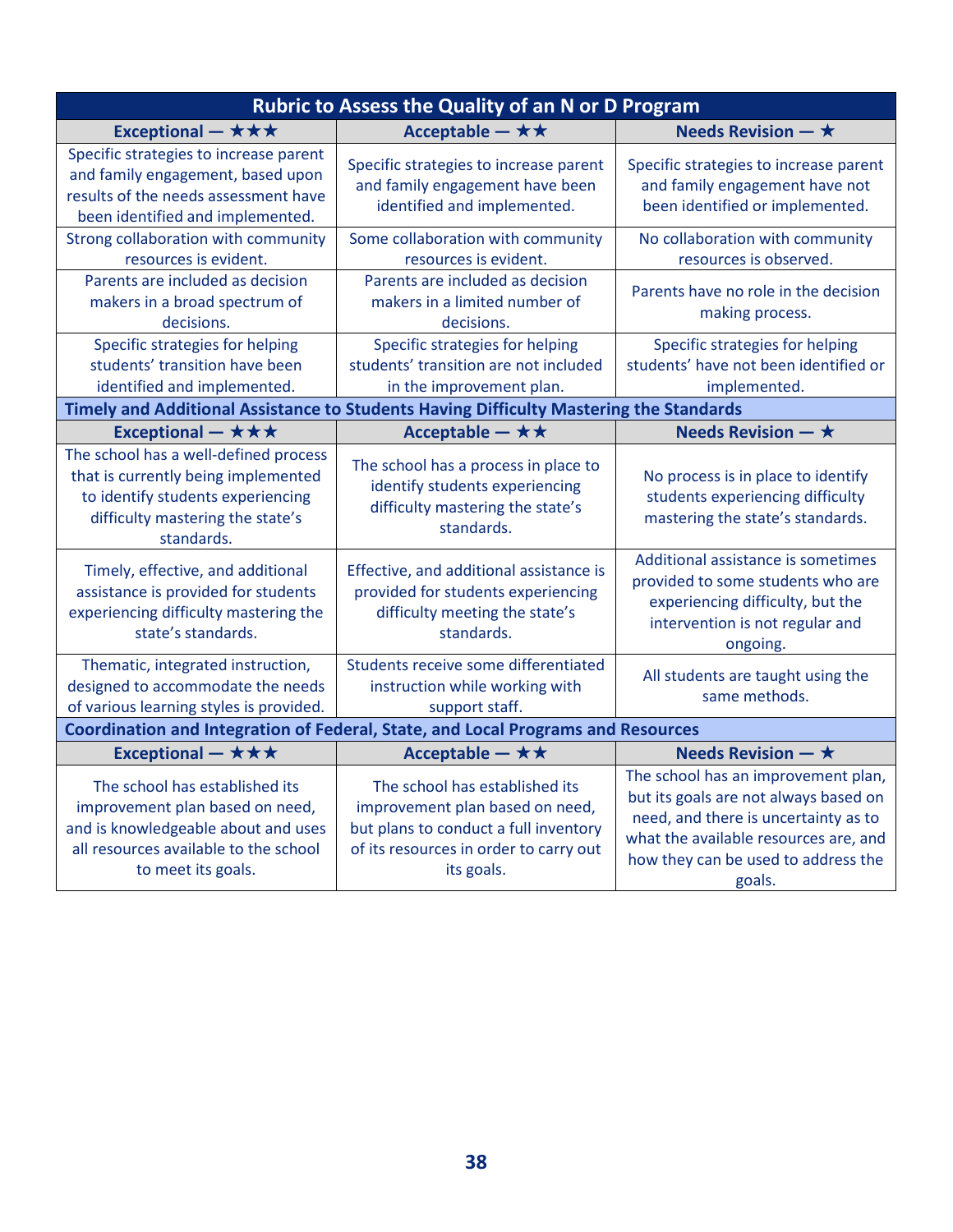# <span id="page-38-0"></span>**Appendix C – LEA Monitoring Checklist Sample Documentation**

|                 | <b>District Monitoring Checklist - Sample Documentation</b>                                                  |
|-----------------|--------------------------------------------------------------------------------------------------------------|
|                 | <b>TIPD, Subpart 2 LEA Plans</b>                                                                             |
| $\bullet$       | Meeting notices, meeting agendas, minutes of meetings, questionnaires, surveys, other relevant               |
|                 | documents demonstrating shareholder consultation.                                                            |
| $\bullet$       | The local education agency plan (if most current version is not on file at the Kentucky Department of        |
|                 | Education (KDE)).                                                                                            |
| <b>Programs</b> |                                                                                                              |
|                 | School Improvement Plan and needs assessment data summary of school(s).                                      |
| $\bullet$       | Sample documents used in conducting needs assessment (e.g., test data, surveys, discipline reports,          |
|                 | attendance reports, etc.) and summary of needs assessment.                                                   |
| $\bullet$       | School-level parent and family engagement plans describing how the school will implement parent              |
|                 | and family involvement.                                                                                      |
|                 | Samples of school communications to parents.                                                                 |
| $\bullet$       | Certification data.                                                                                          |
| $\bullet$       | Records of professional development activities/opportunities.                                                |
| $\bullet$       | Records of recruitment and retention plans.                                                                  |
| $\bullet$       | Documents demonstrating transition strategies between school and other transition plans as                   |
|                 | appropriate (e.g., between elementary and middle school programs, and middle and high school                 |
|                 | programs for helping students make the transitions from institutionalization back to community               |
|                 | school)                                                                                                      |
| $\bullet$       | Evidence of families included in meaningful, two-way communication.                                          |
|                 | Evidence of collaboration with community resources.                                                          |
|                 | <b>Parent and Family Engagement</b>                                                                          |
| $\bullet$       | Fliers, sign-in sheets and summaries of Parent Nights.                                                       |
| $\bullet$       | Notice of parent meetings, agendas, minutes, sign-in sheets, records of parent comments to support           |
|                 | dissemination procedures.                                                                                    |
|                 | Copies of parent surveys and summary of results.                                                             |
| $\bullet$       | Sample school/class newsletters.                                                                             |
|                 | Log of phone calls, conferences, etc.                                                                        |
|                 | <b>Fiscal Requirements</b>                                                                                   |
| $\bullet$       | Copy of the LEA's policies/procedures for purchasing/procurement, fixed assets, and other internal           |
|                 | control policies.                                                                                            |
| $\bullet$       | Time and Effort documentation (i.e., Personnel Activity Reports (PARs), Semi-annual certification).          |
| $\bullet$       | List of payments for contracted services for all federal program funds.                                      |
| $\bullet$       | Records of equipment inventory compliant with 2 C.F.R. Part 200.313 and 2 C.F.R. Part 200.439                |
|                 | (EDGAR) for items with a useful life greater than 1 year; records of inventory reconciliation; records       |
|                 | of equipment disposition (if applicable).                                                                    |
|                 | Budget, purchase orders, cost allocation procedures (as appropriate)                                         |
|                 | <b>Local Institutions for Neglected and Delinquent Children</b>                                              |
|                 | Annual survey of Children in Local Institutions for Neglected or Delinquent Children (Annual Child<br>Count) |
| $\bullet$       | Documentation of children attending the facility                                                             |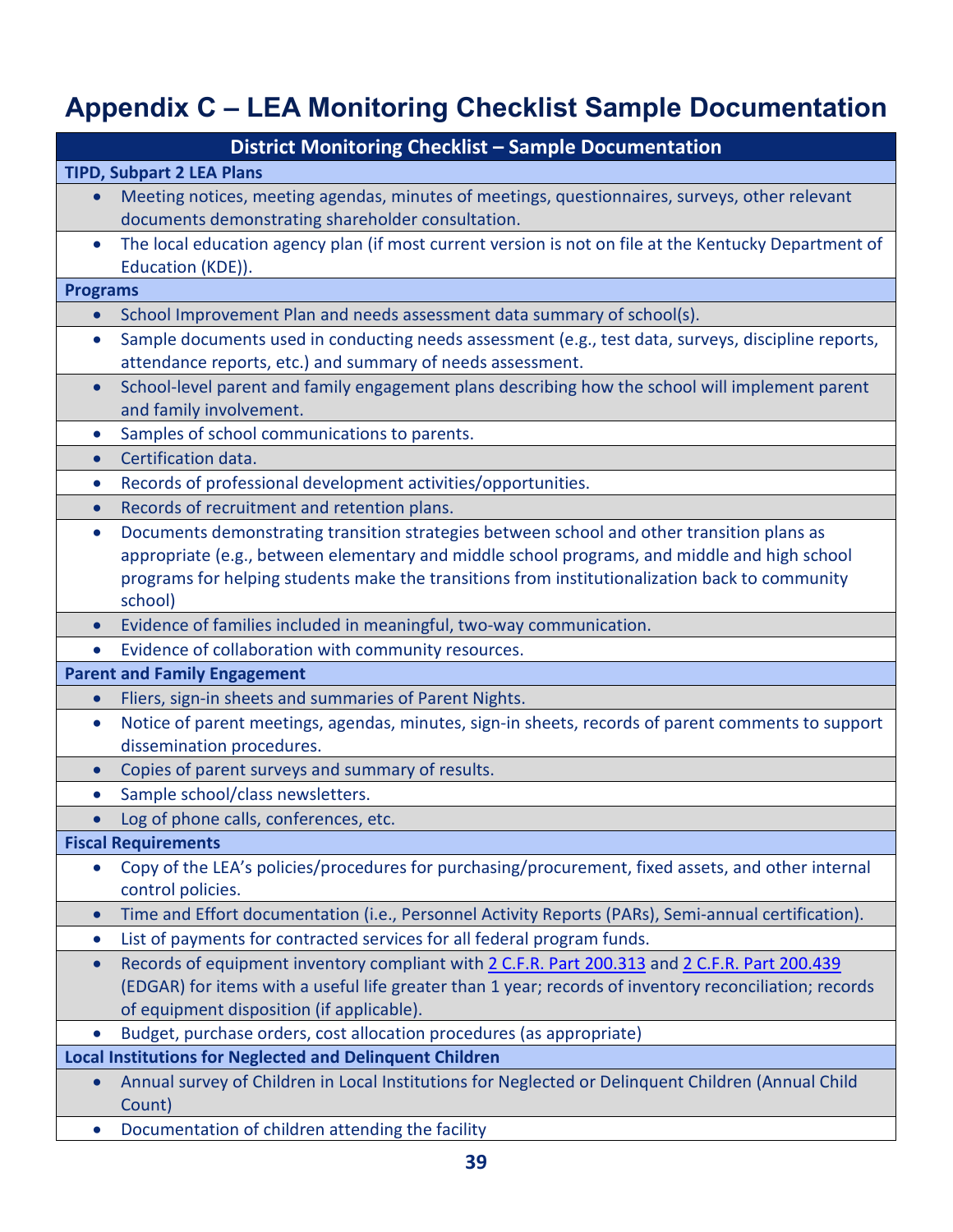# **District Monitoring Checklist – Sample Documentation**

- Attendance data for children that have been in the facility for at least one day in October (subpart 2).
- Proof of consultation with institution officials regarding Title I services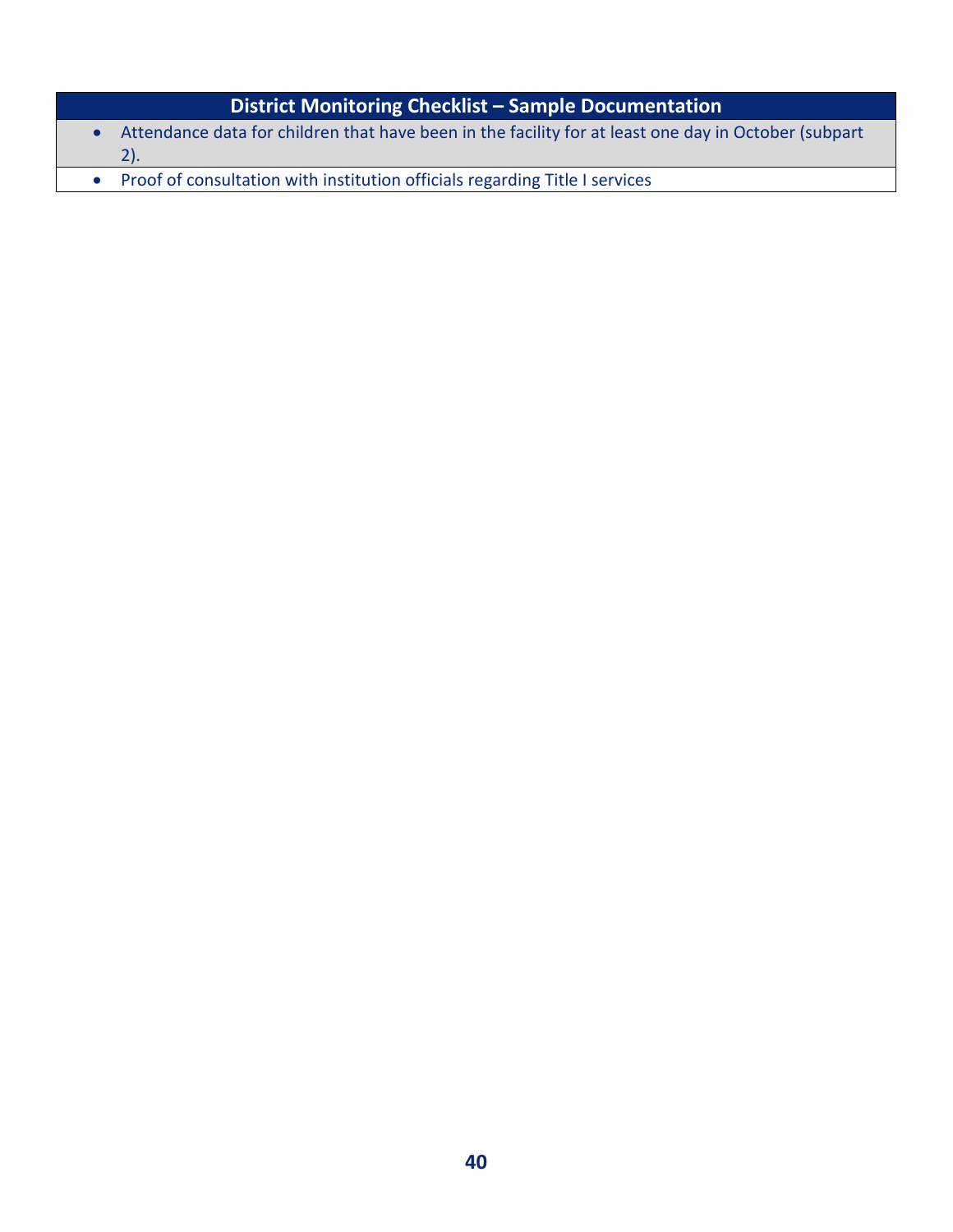# <span id="page-40-0"></span>**Appendix D – SA Monitoring Checklist Sample Documentation**

|           | <b>State Agency Monitoring Checklist - Sample Documentation</b>                                                                                                                                                                                                                                                                                   |  |  |
|-----------|---------------------------------------------------------------------------------------------------------------------------------------------------------------------------------------------------------------------------------------------------------------------------------------------------------------------------------------------------|--|--|
|           | <b>TIPD, Subpart 1 SA Program Plans</b>                                                                                                                                                                                                                                                                                                           |  |  |
| $\bullet$ | Meeting notices, meeting agendas, minutes of meetings, questionnaires, surveys, other relevant<br>documents demonstrating shareholder consultation.                                                                                                                                                                                               |  |  |
| $\bullet$ | The State Agency (SA) Plan (if most current version is not on file at the Kentucky Department of<br>Education (KDE)).                                                                                                                                                                                                                             |  |  |
| $\bullet$ | Reserved and used the proper amount for transition (15% - 30%) of award.                                                                                                                                                                                                                                                                          |  |  |
| $\bullet$ | Funds are being used to supplement and not supplant the regular program of instruction.                                                                                                                                                                                                                                                           |  |  |
| $\bullet$ | The SA has appropriately tagged/identified Title I assets/equipment. (sampling of assets/<br>equipment with barcodes, labels, or other markings)                                                                                                                                                                                                  |  |  |
| $\bullet$ | Title I records and the current inventory of equipment purchased is (up to five years)                                                                                                                                                                                                                                                            |  |  |
| $\bullet$ | Payroll records of documenting employee's time and effort of staff at the state agency/ facility level<br>paid completely or partially from Title I funds.                                                                                                                                                                                        |  |  |
| $\bullet$ | Ensure adequate instructional supplies to assist students in meeting goals and outcomes.                                                                                                                                                                                                                                                          |  |  |
| $\bullet$ | State agencies must offer a regular program of instruction for at least 20 hours per week for youth<br>unless served in an adult correctional facility. If served by an adult correctional facility, the program<br>of instruction is at least 15 hours of week. (DJJ-20 hours per week & DOC- adult correctional facility-<br>15 hours per week) |  |  |
| $\bullet$ | Ensures that priority is given to children and youth who are likely to complete incarceration within a<br>two-year period.                                                                                                                                                                                                                        |  |  |
|           | <b>Institution Programs</b>                                                                                                                                                                                                                                                                                                                       |  |  |
| $\bullet$ | School Improvement Plan and needs assessment data summary of school(s).                                                                                                                                                                                                                                                                           |  |  |
| $\bullet$ | Sample documents used in conducting needs assessment (e.g., test data, surveys, discipline reports,                                                                                                                                                                                                                                               |  |  |
|           | attendance reports, etc.) and summary of needs assessment.                                                                                                                                                                                                                                                                                        |  |  |
| $\bullet$ | Ongoing analyzes for program and student evaluations.                                                                                                                                                                                                                                                                                             |  |  |
| $\bullet$ | A process should be in place to ensure that existing individualized education program are followed.                                                                                                                                                                                                                                               |  |  |
| $\bullet$ | Certification data.                                                                                                                                                                                                                                                                                                                               |  |  |
| $\bullet$ | Records of professional development activities/opportunities.                                                                                                                                                                                                                                                                                     |  |  |
| $\bullet$ | Records of recruitment and retention plans.                                                                                                                                                                                                                                                                                                       |  |  |
| $\bullet$ | Documents demonstrating transition strategies between school and other transition plans as<br>appropriate (e.g., between elementary and middle school programs, and middle and high school<br>programs for helping students make the transitions from institutionalization back to community<br>school)                                           |  |  |
| $\bullet$ | Evidence of families included in meaningful, two-way communication.                                                                                                                                                                                                                                                                               |  |  |
| $\bullet$ | Evidence of collaboration with community resources and coordination with businesses for training<br>and mentoring for participating children and youth.                                                                                                                                                                                           |  |  |
| $\bullet$ | Review outcomes of performance data.                                                                                                                                                                                                                                                                                                              |  |  |
|           | <b>Parent and Family Engagement</b>                                                                                                                                                                                                                                                                                                               |  |  |
| $\bullet$ | Fliers, sign-in sheets and summaries of Parent Nights and visitations                                                                                                                                                                                                                                                                             |  |  |
| $\bullet$ | Notice of parent meetings, agendas, minutes, sign-in sheets, records of parent comments to support<br>dissemination procedures.                                                                                                                                                                                                                   |  |  |
| $\bullet$ | Copies of parent surveys and summary of results.                                                                                                                                                                                                                                                                                                  |  |  |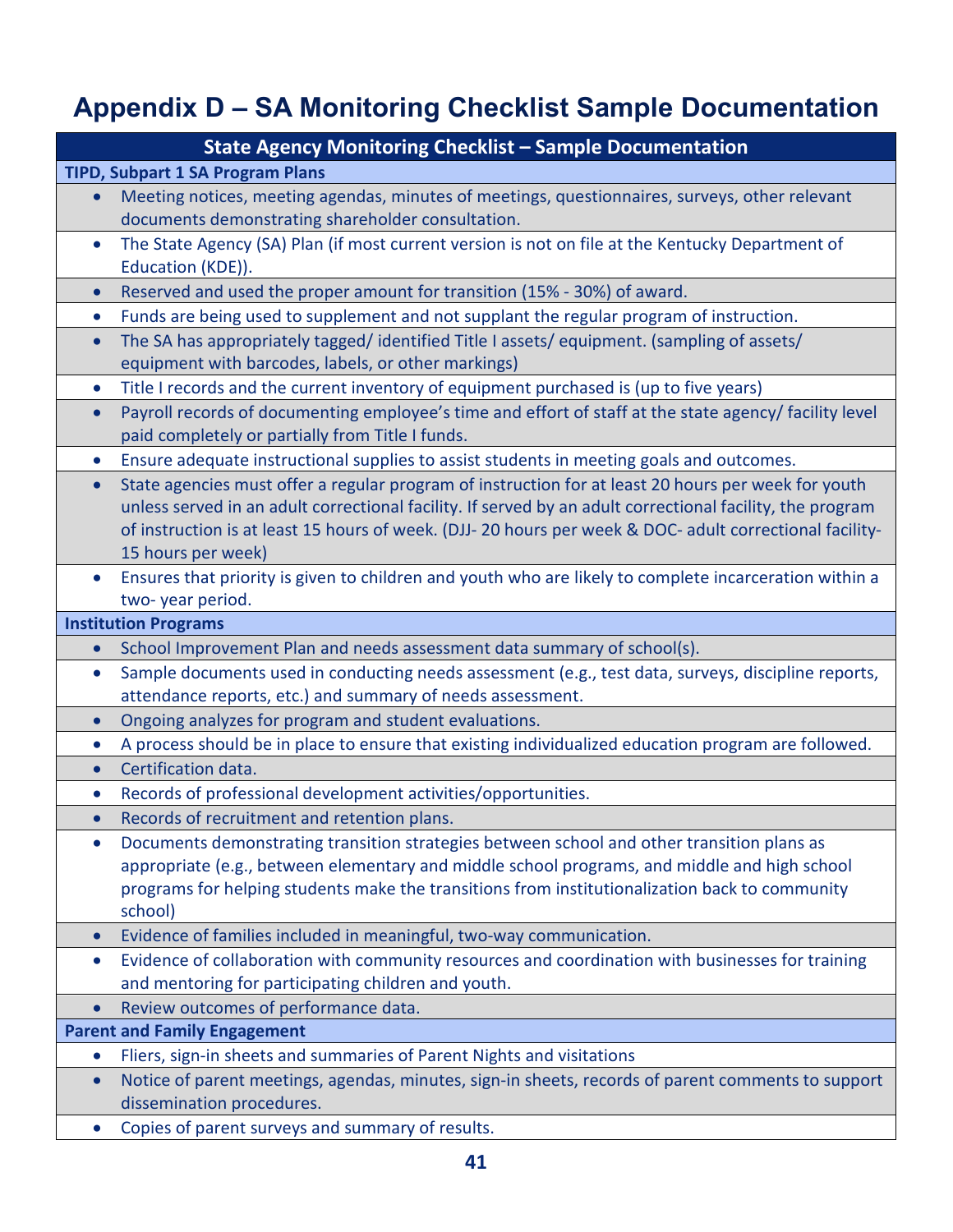| <b>State Agency Monitoring Checklist - Sample Documentation</b>                                                                          |
|------------------------------------------------------------------------------------------------------------------------------------------|
| Sample school/class newsletters.                                                                                                         |
| Log of phone calls, conferences, etc.<br>$\bullet$                                                                                       |
| Parent and family engagement plans describing how the school will implement parent and family<br>$\bullet$                               |
| involvement.                                                                                                                             |
| Samples of communications to parents (progress reports, etc.)                                                                            |
| <b>Fiscal Requirements</b>                                                                                                               |
| Copy of the SA's policies/procedures for purchasing/procurement, fixed assets, and other internal<br>control policies.                   |
| Time and Effort documentation (i.e., Personnel Activity Reports (PARs), Semi-annual certification).<br>$\bullet$                         |
| List of payments for contracted services for federal program funds.<br>$\bullet$                                                         |
| Records of equipment inventory compliant with 2 C.F.R. Part 200.313 and 2 C.F.R. Part 200.439<br>$\bullet$                               |
| (EDGAR) for items with a useful life greater than one year; records of inventory reconciliation;                                         |
| records of equipment disposition (if applicable).                                                                                        |
| Budget, purchase orders, cost allocation procedures (as appropriate)                                                                     |
| <b>State Agency Institutions &amp; Programs for Neglected and Delinquent Children</b>                                                    |
| Annual Report of Children in State Agency Institutions for Neglected or Delinquent Children<br>$\bullet$                                 |
| Documentation of children attending the facility<br>$\bullet$                                                                            |
| Attendance data for children that have been in the facility for the single day selected by the State<br>$\bullet$<br>Agency (subpart 1). |
| Proof of consultation with institution officials regarding Title I services                                                              |
| <b>Transition</b>                                                                                                                        |
| Provide strategies to assist the successful transition of children and youth from correctional facilities<br>$\bullet$                   |
| to further education or employment.                                                                                                      |
| Developed a system for transfer of records or a transition plan has been developed and<br>$\bullet$                                      |
| implemented for each student / follow- up on students that leave the institution.                                                        |
| Ensures that each facility has a person responsible for issues related to the transition of youth.<br>$\bullet$                          |
| Ensure evidence was provided to involve the transition activities for youth.<br>$\bullet$                                                |
| Records of transition plans.<br>$\bullet$                                                                                                |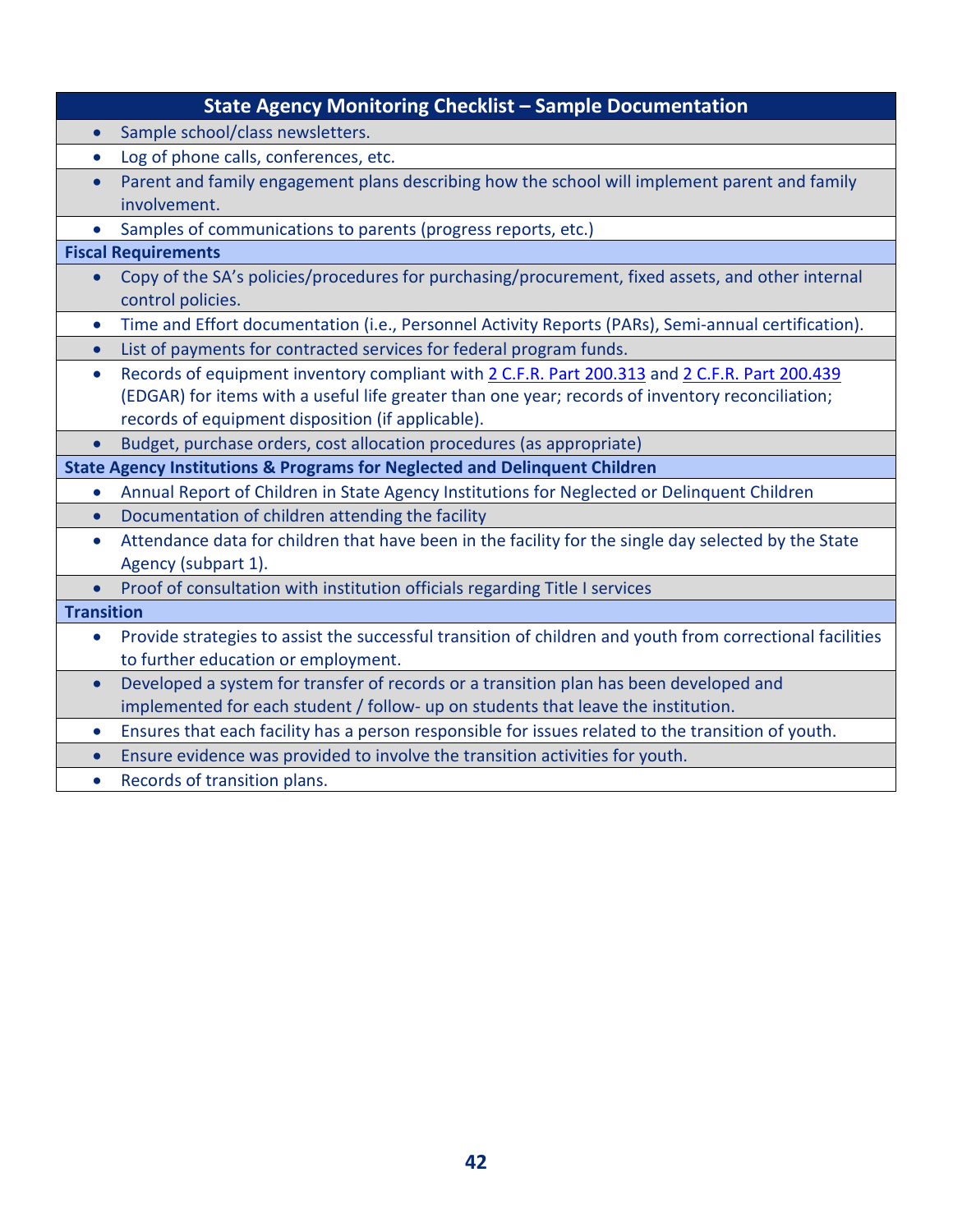# **Glossary of Terms and Acronyms**

<span id="page-42-0"></span>

| <b>Terms</b>                                           | <b>Definitions</b>                                                                                                                                                                                                                                                                                                                                                                                                                                                                                                                                                                                                                                                 |
|--------------------------------------------------------|--------------------------------------------------------------------------------------------------------------------------------------------------------------------------------------------------------------------------------------------------------------------------------------------------------------------------------------------------------------------------------------------------------------------------------------------------------------------------------------------------------------------------------------------------------------------------------------------------------------------------------------------------------------------|
| Adult correctional institution                         | A facility in which persons (including persons under 21 years of age) are<br>confined as a result of a conviction for a criminal offense.                                                                                                                                                                                                                                                                                                                                                                                                                                                                                                                          |
| <b>Annual Child Count</b>                              | A survey administered by the U.S. Department of Education's (USED) Office<br>of Elementary and Secondary Education (OESE) on an annual basis. For this<br>survey, States provide a count of the number of children and youth living in<br>state or local institutions for youth who are neglected or delinquent. USED<br>uses these data to determine funding for Title I, Parts A and D. Officially<br>called the "Annual Report of Children in Institutions for Neglected or<br>Delinquent Children, Adult Correctional Institutions, and Community Day<br>Programs for Neglected or Delinquent Children." Also sometimes referred to<br>as the "October Count." |
| At-Risk                                                | The term "at-risk," when used with respect to a child, youth, or student,<br>means a school-aged individual who is at risk of academic failure,<br>dependency adjudication, or delinquency adjudication, has a drug or alcohol<br>problem, is pregnant or is a parent, has come into contact with the juvenile<br>justice system or child welfare system in the past, is at least one year behind<br>the expected grade level for the age of the individual, has limited English<br>proficiency, is a gang member, has dropped out of school in the past or has a<br>high absenteeism rate at school.                                                              |
| <b>At-Risk Programs</b>                                | Programs operated in local schools that target students who are at risk of<br>academic failure, dependency adjudication, or delinquency adjudication, have<br>a drug or alcohol problem, are pregnant or parenting, have been in contact<br>with the juvenile justice system or child welfare system in the past, are at<br>least one year behind the expected age/grade level, have limited English<br>proficiency, are gang members, have dropped out of school in the past, or<br>have a high absenteeism rate.                                                                                                                                                 |
| Children and Youth                                     | (1) Persons up through age 21 who are entitled to a free public education<br>through grade 12; and (2) Preschool children below the age and grade level at<br>which the agency provides free public education.                                                                                                                                                                                                                                                                                                                                                                                                                                                     |
| <b>Code of Federal Regulations</b><br>(CFR)            | Compilation of requirements and legally enforceable rules issued by Federal<br>agencies and published annually by the National Archives and Records<br>Administration. The CFR is divided into numbered titles. Title 34, Sections<br>200.90 and 200.91 contain the regulations of the U.S. Department of<br>Education related to Title I, Part D.                                                                                                                                                                                                                                                                                                                 |
| <b>Community Day Program</b>                           | A community day program is a regular program of instruction provided by a<br>State agency at a community day school operated specifically for children and<br>youth who are neglected or delinquent.                                                                                                                                                                                                                                                                                                                                                                                                                                                               |
| <b>Consolidated State</b><br>Performance Report (CSPR) | A data collection instrument administered by the U.S. Department of<br>Education's Office of Elementary and Secondary Education on an annual<br>basis. All States that received funding on the basis of the Consolidated State<br>Application for the applicable school year must respond to the reporting<br>requirements in the CSPR. The CSPR collects student and facility counts,<br>demographic information (race/ethnicity, age, and gender), and academic and<br>vocational outcomes including performance in reading and mathematics.                                                                                                                     |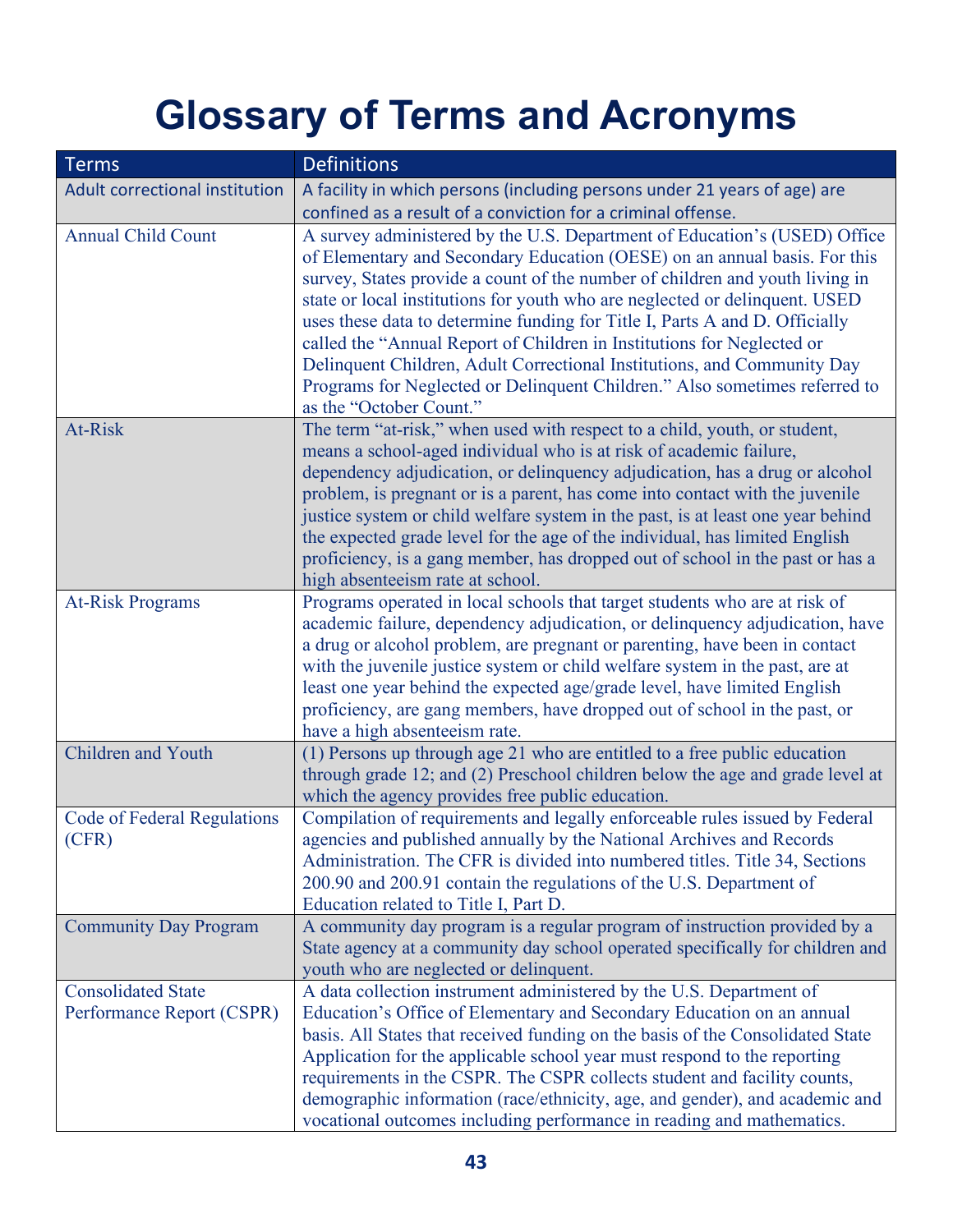| <b>Terms</b>                         | <b>Definitions</b>                                                               |
|--------------------------------------|----------------------------------------------------------------------------------|
| Delinquent                           | The term "delinquent," when used with respect to a child, youth, or student,     |
|                                      | means an individual who resides in a public or private residential facility      |
|                                      | other than a foster home that is operated for the care of children and youth     |
|                                      | who have been adjudicated delinquent or in need of supervision.                  |
| Delinquent institution               | An institution for children and youth who are delinquent is a public or private  |
|                                      | residential facility other than a foster home that is operated for the care of   |
|                                      | children and youth who have been adjudicated delinquent or in need of            |
|                                      | supervision. Delinquent facilities include facilities for detention, juvenile    |
|                                      | corrections, and adult corrections.                                              |
| <b>Detention facilities</b>          | Detention facilities are shorter term institutions that provide care to children |
|                                      | who require secure custody pending court adjudication, court disposition,        |
|                                      | execution of a court order, or care to children after commitment.                |
| Duplicated count                     | A count of students that includes multiple enrollments. Essentially, this value  |
|                                      | should be equivalent to the number of admissions a facility or program           |
|                                      | processed for Title I, Part D students during the reporting year.                |
| <b>EDFacts</b>                       | An U.S. Department of Education initiative that began in 2003 to coordinate      |
|                                      | and integrate multiple federal data collections (including the CSPR              |
|                                      | collection) into a single repository through the Education Data Exchange         |
|                                      | Network (EDEN) EDFacts Submission System (ESS). The goals of EDFacts             |
|                                      | are to promote high-quality data collection and reduce the reporting burden      |
|                                      | for state and local entities by streamlining all data collection, analysis and   |
|                                      | reporting.                                                                       |
| <b>Education Department</b>          | Title 34 of the Code of Federal Regulations, which pertains to the U.S.          |
| <b>General Administrative</b>        | Department of Education and related federal entities, is composed of several     |
| <b>Regulations (EDGAR)</b>           | hundred parts printed in three volumes. Parts 74-99 of that title are            |
|                                      | collectively known as the Education Department General Administrative            |
|                                      | Regulations (EDGAR). These parts contain regulations for administering           |
|                                      | discretionary and formula grants awarded by the department.                      |
| <b>Elementary and Secondary</b>      | ESEA, first enacted in 1965, is the principal federal law affecting $K-12$       |
| <b>Education Act (ESEA)</b>          | education. The No Child Left Behind Act (NCLB) of 2001 reauthorized              |
|                                      | ESEA. The Every Student Succeeds Act (ESSA) of 2015 was the most recent          |
|                                      | reauthorization of the ESEA.                                                     |
| <b>Every Student Succeeds Act</b>    | The Every Student Succeeds Act (ESSA) of 2015 was the most recent                |
| (ESSA)                               | reauthorization of the Elementary and Secondary Education Act.                   |
| <b>Family Educational Rights</b>     | Enacted in 1974, FERPA is the prime piece of federal legislation regarding       |
| and Privacy Act (FERPA)              | the sharing of educational information. Its purpose is to prevent the            |
|                                      | unnecessary disclosure of students' educational records.                         |
| <b>Individuals with Disabilities</b> | A federally funded program to ensure that all children with disabilities have    |
| <b>Education Act (IDEA)</b>          | available to them a free, appropriate, public education that emphasizes special  |
|                                      | education and related services designed to meet their unique needs and           |
|                                      | prepare them for further education, employment and independent living.           |
| <b>Individualized Education</b>      | A written statement for each individual with a disability that is developed,     |
| Program (IEP)                        | reviewed and revised in accordance with Section 614(d) of IDEA regulations.      |
| Institutionwide project              | Authorized by Section 1416 of Title I, Part D. A program that serves all         |
|                                      | children in, and upgrades the entire educational effort of, an institution or    |
|                                      | program eligible for Part D, Subpart 1, funds. The purpose of the                |
|                                      | institutionwide approach is similar to that of schoolwide programs operated      |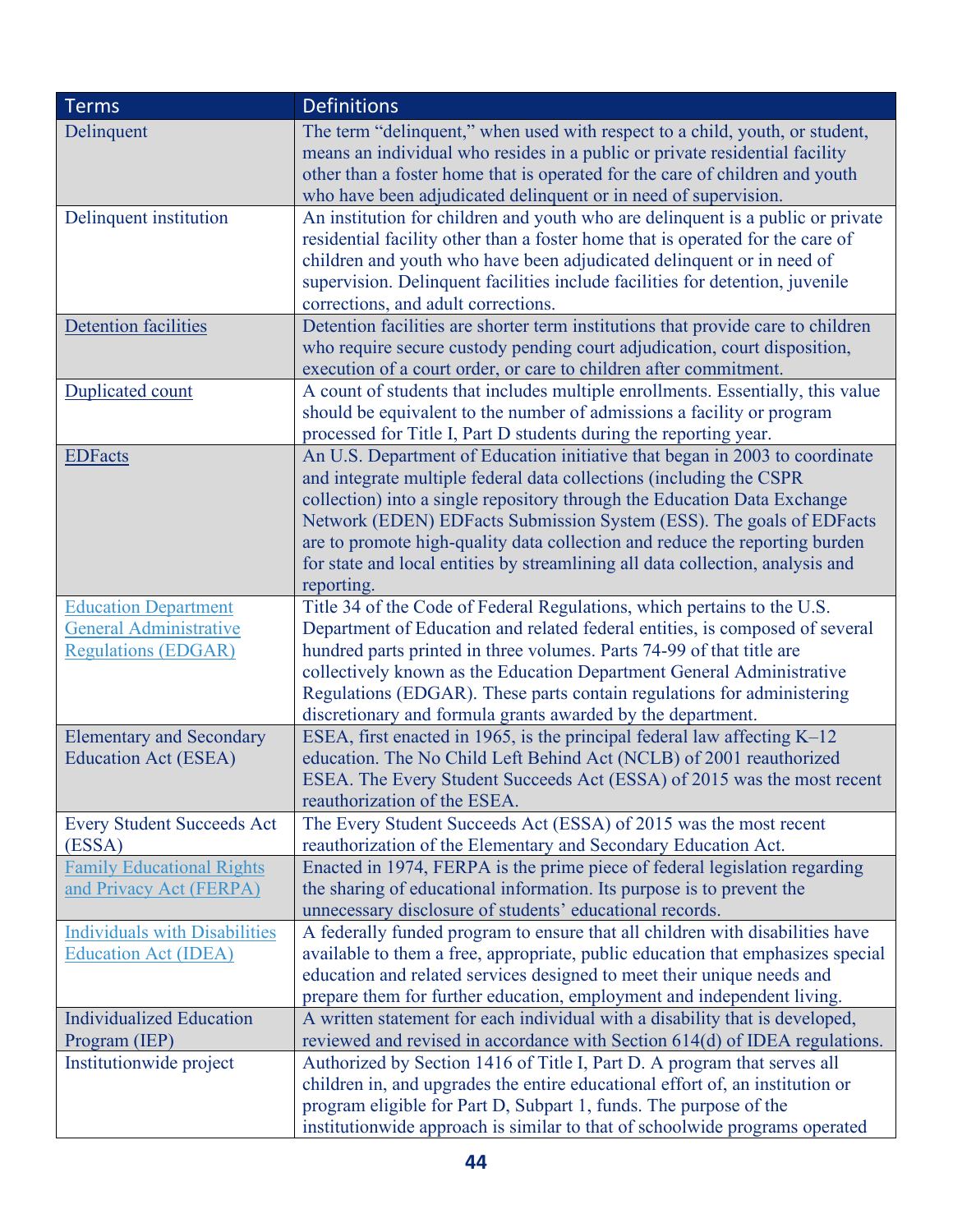| <b>Terms</b>                              | <b>Definitions</b>                                                                                                                                                                                                                                                                                                                                                                                                                                                                                                                                                                                                                                                                                                                                                                                                                                                                                                                                                                                                                                                                  |
|-------------------------------------------|-------------------------------------------------------------------------------------------------------------------------------------------------------------------------------------------------------------------------------------------------------------------------------------------------------------------------------------------------------------------------------------------------------------------------------------------------------------------------------------------------------------------------------------------------------------------------------------------------------------------------------------------------------------------------------------------------------------------------------------------------------------------------------------------------------------------------------------------------------------------------------------------------------------------------------------------------------------------------------------------------------------------------------------------------------------------------------------|
|                                           | under Title I, Part A. Note that adult correctional institutions cannot operate                                                                                                                                                                                                                                                                                                                                                                                                                                                                                                                                                                                                                                                                                                                                                                                                                                                                                                                                                                                                     |
|                                           | institutionwide programs.                                                                                                                                                                                                                                                                                                                                                                                                                                                                                                                                                                                                                                                                                                                                                                                                                                                                                                                                                                                                                                                           |
| Juvenile correctional                     | See definition for delinquent institution.                                                                                                                                                                                                                                                                                                                                                                                                                                                                                                                                                                                                                                                                                                                                                                                                                                                                                                                                                                                                                                          |
| institution                               |                                                                                                                                                                                                                                                                                                                                                                                                                                                                                                                                                                                                                                                                                                                                                                                                                                                                                                                                                                                                                                                                                     |
| <b>Limited English Proficient</b>         | the term Limited English Proficient, when used with respect to an individual,                                                                                                                                                                                                                                                                                                                                                                                                                                                                                                                                                                                                                                                                                                                                                                                                                                                                                                                                                                                                       |
| (LEP)                                     | means an individual:<br>Who is aged 3 through 21; who is enrolled or preparing to enroll in an<br>elementary school or secondary school; who was not born in the United<br>States or whose native language is a language other than English; who is<br>a Native American or Alaska Native, or a native resident of the outlying<br>areas; AND<br>Who comes from an environment where a language other than English<br>has had a significant impact on the individual's level of English language<br>proficiency; or who is migratory, whose native language is a language<br>other than English, and who comes from an environment where a<br>language other than English is dominant; AND<br>Whose difficulties in speaking, reading, writing or understanding the<br>English language may be sufficient to deny the individual the ability to<br>meet the state's proficient level of achievement on state assessments; the<br>ability to successfully achieve in classrooms where the language of<br>instruction is English; or the opportunity to participate fully in society. |
| Local educational agency<br>(LEA)         | The term, as defined in the ESEA, includes any public institution or agency<br>having administrative control and direction of a public elementary school or<br>secondary school.                                                                                                                                                                                                                                                                                                                                                                                                                                                                                                                                                                                                                                                                                                                                                                                                                                                                                                    |
| Locally operated correctional<br>facility | A facility in which persons are confined as a result of a conviction for a<br>criminal offense, including persons under 21 years of age. The term also<br>includes a local public or private institution and community day program or<br>school not operated by the state that serves delinquent children and youth.                                                                                                                                                                                                                                                                                                                                                                                                                                                                                                                                                                                                                                                                                                                                                                |
| Long-term students                        | Students who have been enrolled in a program for 90 or more consecutive<br>calendar days.                                                                                                                                                                                                                                                                                                                                                                                                                                                                                                                                                                                                                                                                                                                                                                                                                                                                                                                                                                                           |
| Needs assessment                          | (Also referred to as a comprehensive needs assessment) the epicenter of the<br>improvement plan from which all else revolves. The needs assessment should<br>include rationale of why particular measures are chosen and provide a basis<br>for the strategies and activities that will yield results. This document provides<br>evidence (data, diagnostics, etc.) of the current state of the school/district as<br>well as the determination of the desired state, and the ultimate improvement<br>goals of the school/district. Purchases made with Title I, Part A funds should<br>relate directly to the needs assessment.                                                                                                                                                                                                                                                                                                                                                                                                                                                    |
| Neglected                                 | The term "neglected," when used with respect to a child, youth, or student,<br>means an individual who has been committed to an institution (other than a<br>foster home) or voluntarily placed under applicable state law due to<br>abandonment, neglect, or death of his or her parents or guardians.                                                                                                                                                                                                                                                                                                                                                                                                                                                                                                                                                                                                                                                                                                                                                                             |
| Neglect institution                       | An institution for children and youth who are neglected is a public or private<br>residential facility, other than a foster home, that is operated primarily for the<br>care of children and youth who have been committed to the institution or                                                                                                                                                                                                                                                                                                                                                                                                                                                                                                                                                                                                                                                                                                                                                                                                                                    |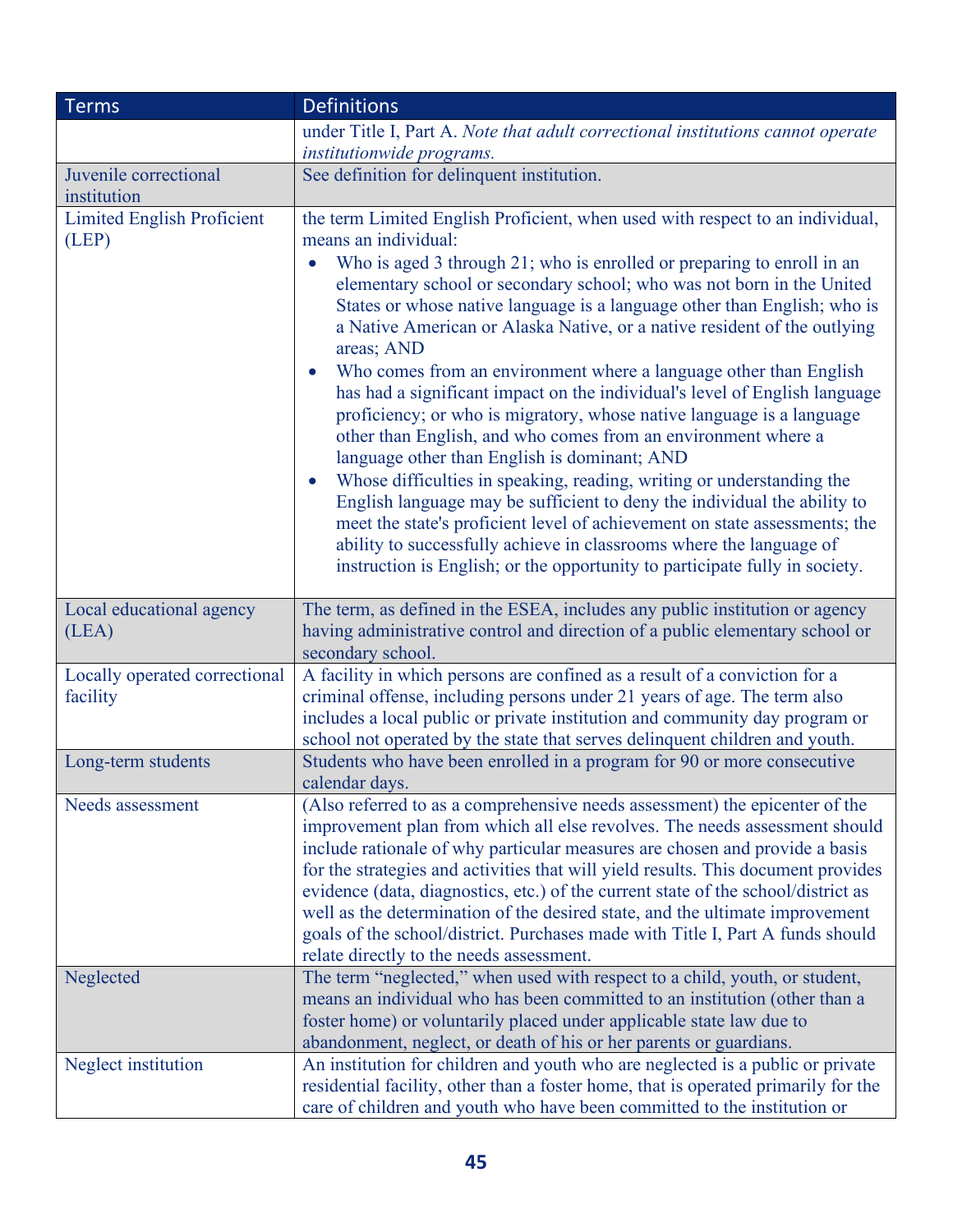| <b>Terms</b>                     | <b>Definitions</b>                                                                                                                             |
|----------------------------------|------------------------------------------------------------------------------------------------------------------------------------------------|
|                                  | voluntarily placed there under applicable State law due to (1) abandonment,<br>$(2)$ neglect, or $(3)$ death of their parents or guardians.    |
| Regular program of               | An educational program (not beyond grade 12) in an institution or a                                                                            |
| instruction                      | community day program for children who are N or D that consists of                                                                             |
|                                  | classroom instruction in basic school subjects such as reading, mathematics,                                                                   |
|                                  | and vocationally oriented subjects, and that is supported by non-federal funds.                                                                |
|                                  | Neither the manufacture of goods within the institution nor activities related                                                                 |
|                                  | to institutional maintenance is considered classroom instruction.                                                                              |
| Reporting year (for the<br>CSPR) | Same as definition of school year; the CSPR defines this as July 1-June 30.                                                                    |
| School year (for the CSPR)       | Same as definition of reporting year; the CSPR defines this as July 1–June 30.                                                                 |
| <b>State Agency (SA)</b>         | An agency of state government responsible for providing free public                                                                            |
|                                  | education for children in institutions for children who are N or D, community                                                                  |
|                                  | day programs for children who are N or D, and adult correctional institutions.                                                                 |
| <b>State Education Agency</b>    | The state board of education or other agency or officer primarily responsible                                                                  |
| (SEA)                            | for the state supervision of public elementary schools and secondary schools                                                                   |
|                                  | or, if there is no such officer or agency, an officer or agency designated by the                                                              |
| Title I                          | governor or by state law. (i.e., Kentucky Department of Education)<br>Reauthorized under the ESSA of 2015, this is the largest federal program |
|                                  | supporting elementary and secondary education. The purpose of this program                                                                     |
|                                  | is to help ensure that all children have the opportunity to obtain a high-quality                                                              |
|                                  | education and reach proficiency on challenging state standards and                                                                             |
|                                  | assessments.                                                                                                                                   |
| Title I, Part A                  | This Title I program, also called "Improving Basic Programs Operated by                                                                        |
|                                  | Local Education Agencies," provides financial assistance through state                                                                         |
|                                  | education agencies to local education agencies and schools with high numbers                                                                   |
|                                  | or high percentages of children experiencing poverty to help ensure that all                                                                   |
|                                  | children meet challenging state academic standards.                                                                                            |
| Title I, Part D                  | This Title I program also is called "The Prevention and Intervention Programs                                                                  |
|                                  | for Children and Youth Who Are Neglected, Delinquent, or At-Risk." It                                                                          |
|                                  | provides financial assistance to educational programs for youth in state-                                                                      |
|                                  | operated institutions or community day programs. The program also provides                                                                     |
|                                  | financial assistance to support school districts' programs involving                                                                           |
|                                  | collaboration with locally operated correctional facilities.                                                                                   |
| <b>Unduplicated Count</b>        | An unduplicated count is one that counts students only once, even though                                                                       |
|                                  | they may have been admitted to a facility or program multiple times within                                                                     |
|                                  | the reporting year.                                                                                                                            |